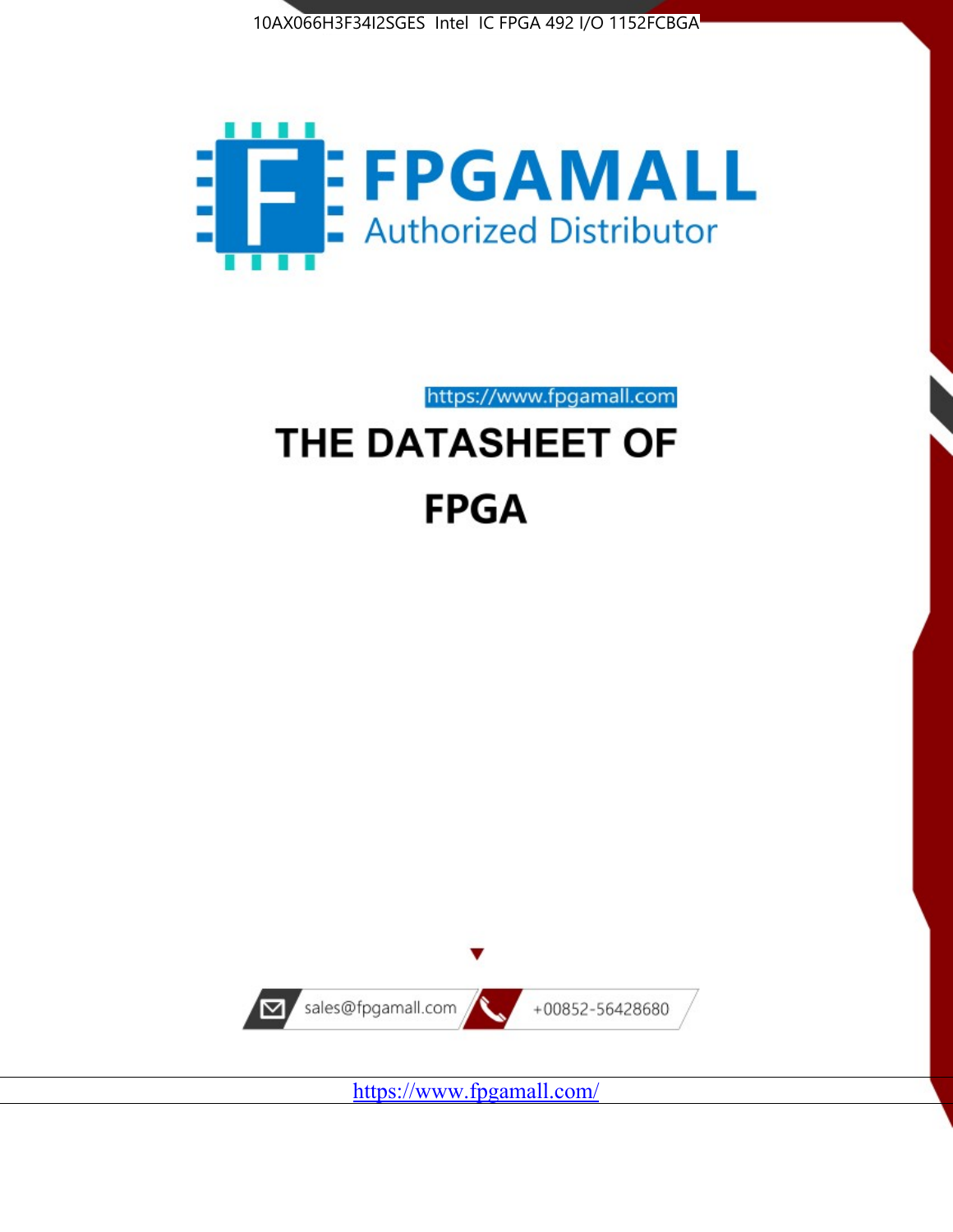10AX066H3F34I2SGES Intel IC FPGA 492 I/O 1152FCBGA



# **Intel® Arria® 10 Device Overview**



**A10-OVERVIEW | 2018.12.06** Latest document on the web: **[PDF](https://www.intel.com/content/dam/www/programmable/us/en/pdfs/literature/hb/arria-10/a10_overview.pdf)** | **[HTML](https://www.intel.com/content/www/us/en/programmable/documentation/sam1403480274650.html)**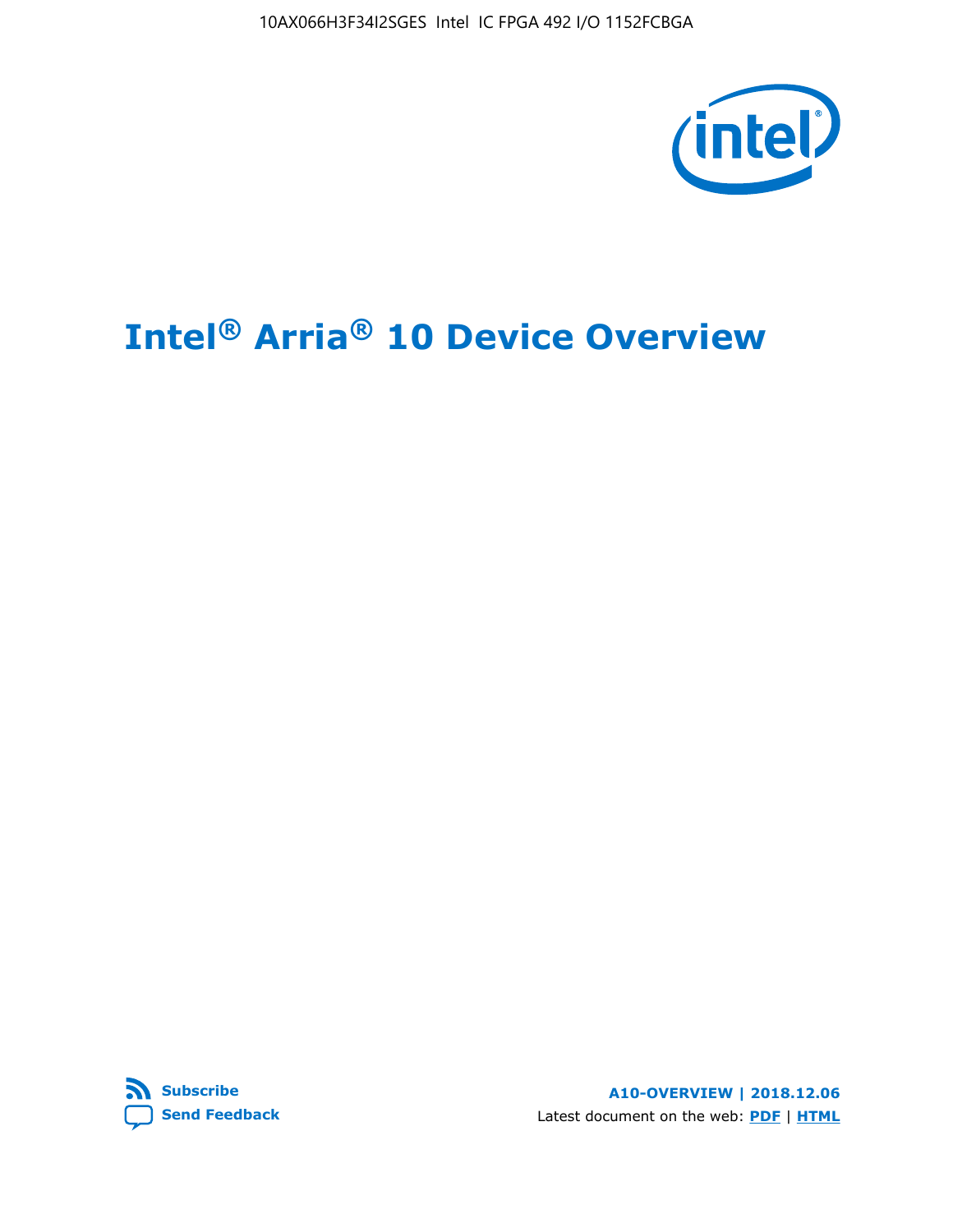

**Contents** 

# **Contents**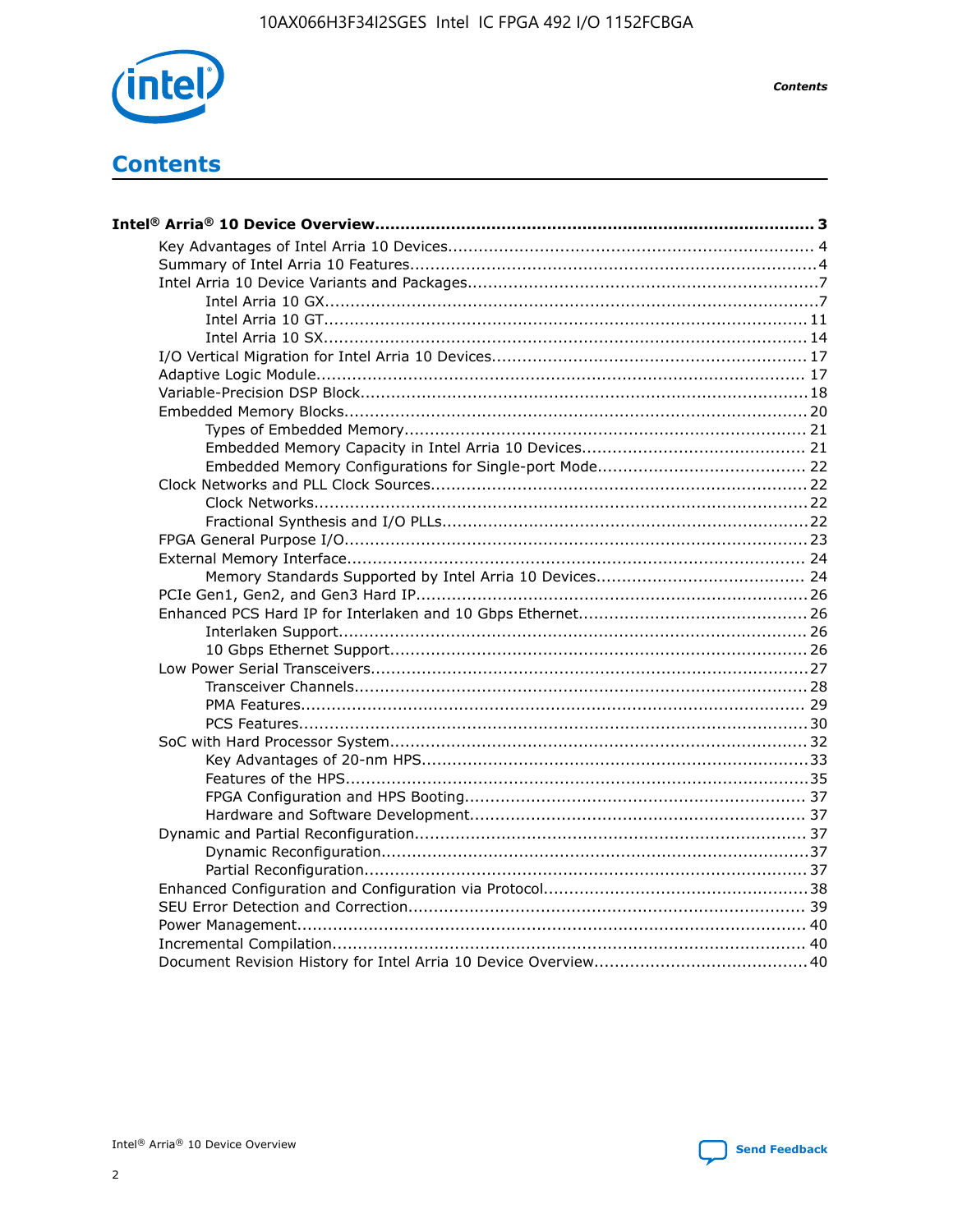**A10-OVERVIEW | 2018.12.06**

**[Send Feedback](mailto:FPGAtechdocfeedback@intel.com?subject=Feedback%20on%20Intel%20Arria%2010%20Device%20Overview%20(A10-OVERVIEW%202018.12.06)&body=We%20appreciate%20your%20feedback.%20In%20your%20comments,%20also%20specify%20the%20page%20number%20or%20paragraph.%20Thank%20you.)**



# **Intel® Arria® 10 Device Overview**

The Intel<sup>®</sup> Arria<sup>®</sup> 10 device family consists of high-performance and power-efficient 20 nm mid-range FPGAs and SoCs.

Intel Arria 10 device family delivers:

- Higher performance than the previous generation of mid-range and high-end FPGAs.
- Power efficiency attained through a comprehensive set of power-saving technologies.

The Intel Arria 10 devices are ideal for high performance, power-sensitive, midrange applications in diverse markets.

| <b>Market</b>         | <b>Applications</b>                                                                                               |
|-----------------------|-------------------------------------------------------------------------------------------------------------------|
| Wireless              | Channel and switch cards in remote radio heads<br>٠<br>Mobile backhaul<br>٠                                       |
| Wireline              | 40G/100G muxponders and transponders<br>٠<br>100G line cards<br>٠<br><b>Bridging</b><br>٠<br>Aggregation<br>٠     |
| <b>Broadcast</b>      | Studio switches<br>٠<br>Servers and transport<br>٠<br>Videoconferencing<br>٠<br>Professional audio and video<br>٠ |
| Computing and Storage | Flash cache<br>٠<br>Cloud computing servers<br>٠<br>Server acceleration<br>٠                                      |
| Medical               | Diagnostic scanners<br>٠<br>Diagnostic imaging<br>٠                                                               |
| Military              | Missile guidance and control<br>٠<br>Radar<br>٠<br>Electronic warfare<br>٠<br>Secure communications<br>٠          |

#### **Table 1. Sample Markets and Ideal Applications for Intel Arria 10 Devices**

#### **Related Information**

- [Intel Arria 10 Device Handbook: Known Issues](http://www.altera.com/support/kdb/solutions/rd07302013_646.html) Lists the planned updates to the *Intel Arria 10 Device Handbook* chapters.
- [Intel Arria 10 GX/GT Device Errata and Design Recommendations](https://www.intel.com/content/www/us/en/programmable/documentation/agz1493851706374.html#yqz1494433888646)
- [Intel Arria 10 SX Device Errata and Design Recommendations](https://www.intel.com/content/www/us/en/programmable/documentation/cru1462832385668.html#cru1462832558642)

Intel Corporation. All rights reserved. Intel, the Intel logo, Altera, Arria, Cyclone, Enpirion, MAX, Nios, Quartus and Stratix words and logos are trademarks of Intel Corporation or its subsidiaries in the U.S. and/or other countries. Intel warrants performance of its FPGA and semiconductor products to current specifications in accordance with Intel's standard warranty, but reserves the right to make changes to any products and services at any time without notice. Intel assumes no responsibility or liability arising out of the application or use of any information, product, or service described herein except as expressly agreed to in writing by Intel. Intel customers are advised to obtain the latest version of device specifications before relying on any published information and before placing orders for products or services. \*Other names and brands may be claimed as the property of others.

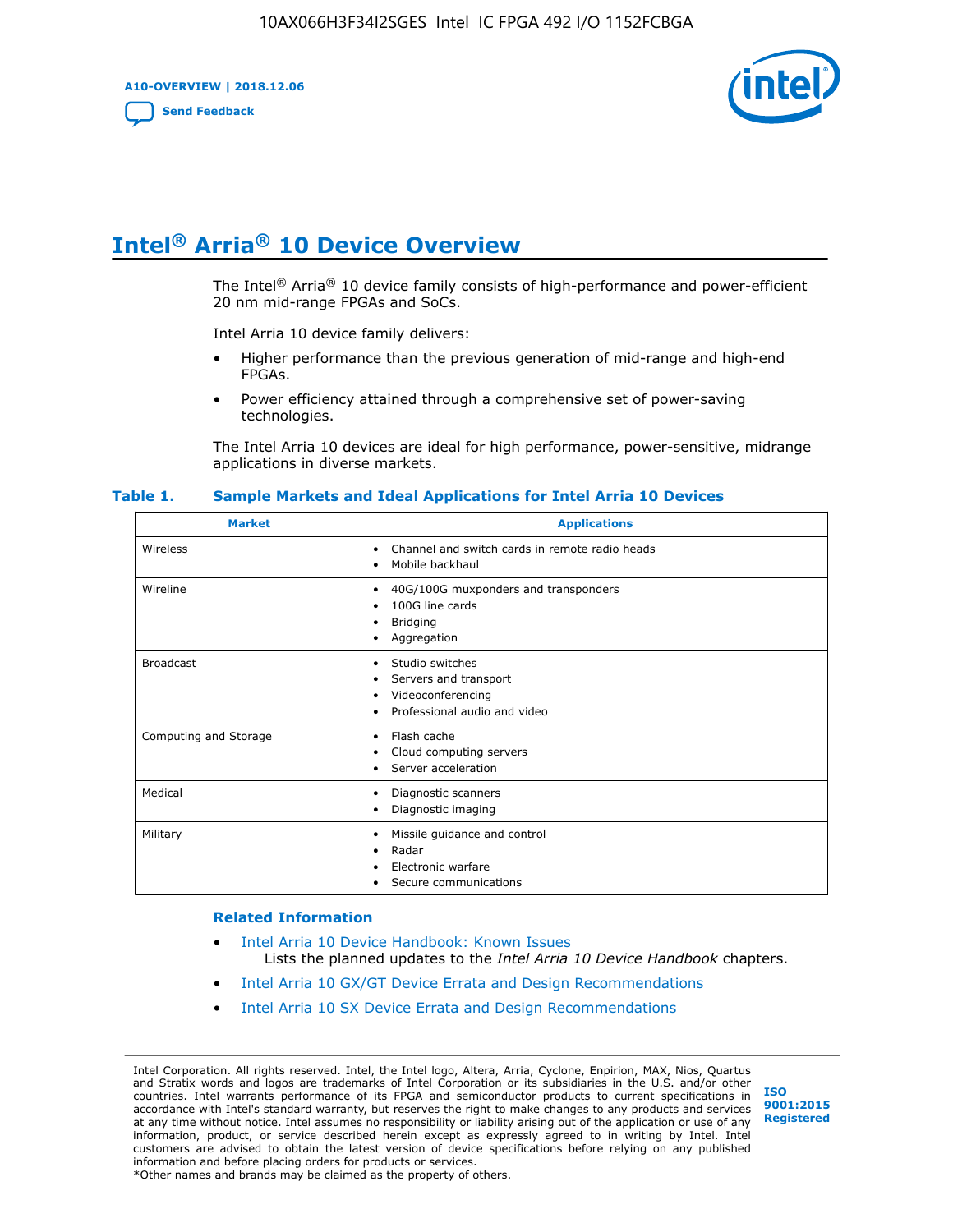

# **Key Advantages of Intel Arria 10 Devices**

## **Table 2. Key Advantages of the Intel Arria 10 Device Family**

| <b>Advantage</b>                                                                                          | <b>Supporting Feature</b>                                                                                                                                                                                                                                                                                                |
|-----------------------------------------------------------------------------------------------------------|--------------------------------------------------------------------------------------------------------------------------------------------------------------------------------------------------------------------------------------------------------------------------------------------------------------------------|
| Enhanced core architecture                                                                                | Built on TSMC's 20 nm process technology<br>٠<br>60% higher performance than the previous generation of mid-range FPGAs<br>٠<br>15% higher performance than the fastest previous-generation FPGA                                                                                                                         |
| High-bandwidth integrated<br>transceivers                                                                 | Short-reach rates up to 25.8 Gigabits per second (Gbps)<br>٠<br>Backplane capability up to 12.5 Gbps<br>٠<br>Integrated 10GBASE-KR and 40GBASE-KR4 Forward Error Correction (FEC)                                                                                                                                        |
| Improved logic integration and<br>hard IP blocks                                                          | 8-input adaptive logic module (ALM)<br>٠<br>Up to 65.6 megabits (Mb) of embedded memory<br>٠<br>Variable-precision digital signal processing (DSP) blocks<br>Fractional synthesis phase-locked loops (PLLs)<br>Hard PCI Express Gen3 IP blocks<br>Hard memory controllers and PHY up to 2,400 Megabits per second (Mbps) |
| Second generation hard<br>processor system (HPS) with<br>integrated ARM* Cortex*-A9*<br>MPCore* processor | Tight integration of a dual-core ARM Cortex-A9 MPCore processor, hard IP, and an<br>٠<br>FPGA in a single Intel Arria 10 system-on-a-chip (SoC)<br>Supports over 128 Gbps peak bandwidth with integrated data coherency between<br>the processor and the FPGA fabric                                                     |
| Advanced power savings                                                                                    | Comprehensive set of advanced power saving features<br>٠<br>Power-optimized MultiTrack routing and core architecture<br>٠<br>Up to 40% lower power compared to previous generation of mid-range FPGAs<br>Up to 60% lower power compared to previous generation of high-end FPGAs                                         |

# **Summary of Intel Arria 10 Features**

## **Table 3. Summary of Features for Intel Arria 10 Devices**

| <b>Feature</b>                  | <b>Description</b>                                                                                                                                                                                                                                                                                                                                                                                 |
|---------------------------------|----------------------------------------------------------------------------------------------------------------------------------------------------------------------------------------------------------------------------------------------------------------------------------------------------------------------------------------------------------------------------------------------------|
| Technology                      | TSMC's 20-nm SoC process technology<br>Allows operation at a lower $V_{\text{CC}}$ level of 0.82 V instead of the 0.9 V standard $V_{\text{CC}}$ core voltage                                                                                                                                                                                                                                      |
| Packaging                       | 1.0 mm ball-pitch Fineline BGA packaging<br>٠<br>0.8 mm ball-pitch Ultra Fineline BGA packaging<br>Multiple devices with identical package footprints for seamless migration between different<br><b>FPGA</b> densities<br>Devices with compatible package footprints allow migration to next generation high-end<br>Stratix $@10$ devices<br>RoHS, leaded $(1)$ , and lead-free (Pb-free) options |
| High-performance<br>FPGA fabric | Enhanced 8-input ALM with four registers<br>Improved multi-track routing architecture to reduce congestion and improve compilation time<br>Hierarchical core clocking architecture<br>Fine-grained partial reconfiguration                                                                                                                                                                         |
| Internal memory<br>blocks       | M20K-20-Kb memory blocks with hard error correction code (ECC)<br>Memory logic array block (MLAB)-640-bit memory                                                                                                                                                                                                                                                                                   |
|                                 | continued                                                                                                                                                                                                                                                                                                                                                                                          |



<sup>(1)</sup> Contact Intel for availability.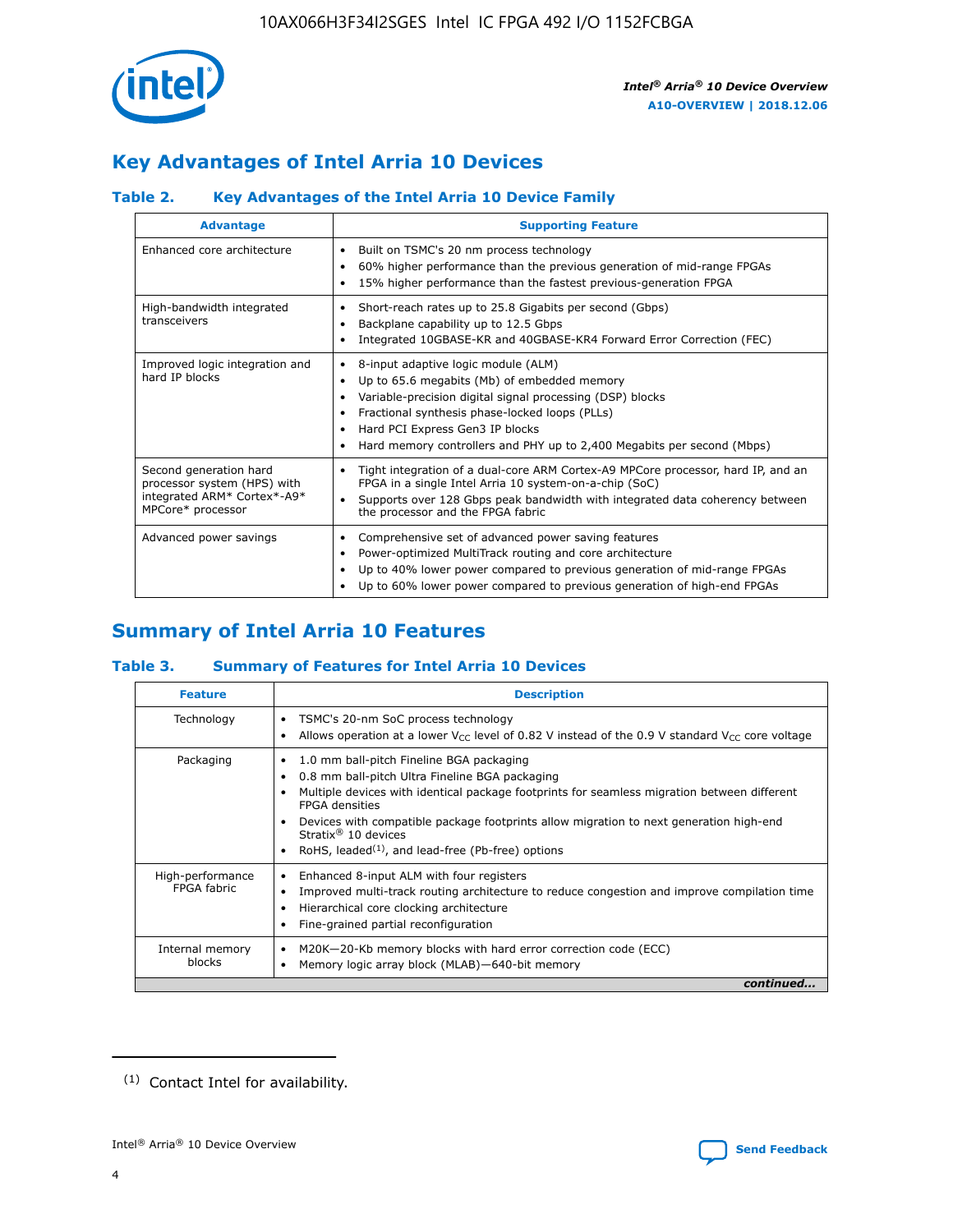r



| <b>Feature</b>                         | <b>Description</b>                                                                                             |                                                                                                                                                                                                                                                                                                                                                                                                                                                                                                                                                                                                                                                                                                                                                                                                                                        |  |  |  |  |  |
|----------------------------------------|----------------------------------------------------------------------------------------------------------------|----------------------------------------------------------------------------------------------------------------------------------------------------------------------------------------------------------------------------------------------------------------------------------------------------------------------------------------------------------------------------------------------------------------------------------------------------------------------------------------------------------------------------------------------------------------------------------------------------------------------------------------------------------------------------------------------------------------------------------------------------------------------------------------------------------------------------------------|--|--|--|--|--|
| Embedded Hard IP<br>blocks             | Variable-precision DSP                                                                                         | Native support for signal processing precision levels from $18 \times 19$ to<br>54 x 54<br>Native support for 27 x 27 multiplier mode<br>64-bit accumulator and cascade for systolic finite impulse responses<br>(FIRs)<br>Internal coefficient memory banks<br>$\bullet$<br>Preadder/subtractor for improved efficiency<br>Additional pipeline register to increase performance and reduce<br>power<br>Supports floating point arithmetic:<br>- Perform multiplication, addition, subtraction, multiply-add,<br>multiply-subtract, and complex multiplication.<br>- Supports multiplication with accumulation capability, cascade<br>summation, and cascade subtraction capability.<br>- Dynamic accumulator reset control.<br>- Support direct vector dot and complex multiplication chaining<br>multiply floating point DSP blocks. |  |  |  |  |  |
|                                        | Memory controller                                                                                              | DDR4, DDR3, and DDR3L                                                                                                                                                                                                                                                                                                                                                                                                                                                                                                                                                                                                                                                                                                                                                                                                                  |  |  |  |  |  |
|                                        | PCI Express*                                                                                                   | PCI Express (PCIe*) Gen3 (x1, x2, x4, or x8), Gen2 (x1, x2, x4, or x8)<br>and Gen1 (x1, x2, x4, or x8) hard IP with complete protocol stack,<br>endpoint, and root port                                                                                                                                                                                                                                                                                                                                                                                                                                                                                                                                                                                                                                                                |  |  |  |  |  |
|                                        | Transceiver I/O                                                                                                | 10GBASE-KR/40GBASE-KR4 Forward Error Correction (FEC)<br>PCS hard IPs that support:<br>$\bullet$<br>- 10-Gbps Ethernet (10GbE)<br>- PCIe PIPE interface<br>$-$ Interlaken<br>- Gbps Ethernet (GbE)<br>- Common Public Radio Interface (CPRI) with deterministic latency<br>support<br>- Gigabit-capable passive optical network (GPON) with fast lock-<br>time support<br>13.5G JESD204b<br>$\bullet$<br>8B/10B, 64B/66B, 64B/67B encoders and decoders<br>Custom mode support for proprietary protocols                                                                                                                                                                                                                                                                                                                               |  |  |  |  |  |
| Core clock networks                    | $\bullet$<br>$\bullet$                                                                                         | Up to 800 MHz fabric clocking, depending on the application:<br>- 667 MHz external memory interface clocking with 2,400 Mbps DDR4 interface<br>- 800 MHz LVDS interface clocking with 1,600 Mbps LVDS interface<br>Global, regional, and peripheral clock networks<br>Clock networks that are not used can be gated to reduce dynamic power                                                                                                                                                                                                                                                                                                                                                                                                                                                                                            |  |  |  |  |  |
| Phase-locked loops<br>(PLLs)           | High-resolution fractional synthesis PLLs:<br>$\bullet$<br>Integer PLLs:<br>- Adjacent to general purpose I/Os | - Precision clock synthesis, clock delay compensation, and zero delay buffering (ZDB)<br>- Support integer mode and fractional mode<br>- Fractional mode support with third-order delta-sigma modulation<br>- Support external memory and LVDS interfaces                                                                                                                                                                                                                                                                                                                                                                                                                                                                                                                                                                              |  |  |  |  |  |
| FPGA General-purpose<br>$I/Os$ (GPIOs) | On-chip termination (OCT)                                                                                      | 1.6 Gbps LVDS-every pair can be configured as receiver or transmitter<br>1.2 V to 3.0 V single-ended LVTTL/LVCMOS interfacing                                                                                                                                                                                                                                                                                                                                                                                                                                                                                                                                                                                                                                                                                                          |  |  |  |  |  |
| <b>External Memory</b><br>Interface    |                                                                                                                | Hard memory controller- DDR4, DDR3, and DDR3L support<br>$-$ DDR4-speeds up to 1,200 MHz/2,400 Mbps<br>- DDR3-speeds up to 1,067 MHz/2,133 Mbps<br>Soft memory controller—provides support for RLDRAM $3^{(2)}$ , QDR IV $^{(2)}$ , and QDR II+<br>continued                                                                                                                                                                                                                                                                                                                                                                                                                                                                                                                                                                           |  |  |  |  |  |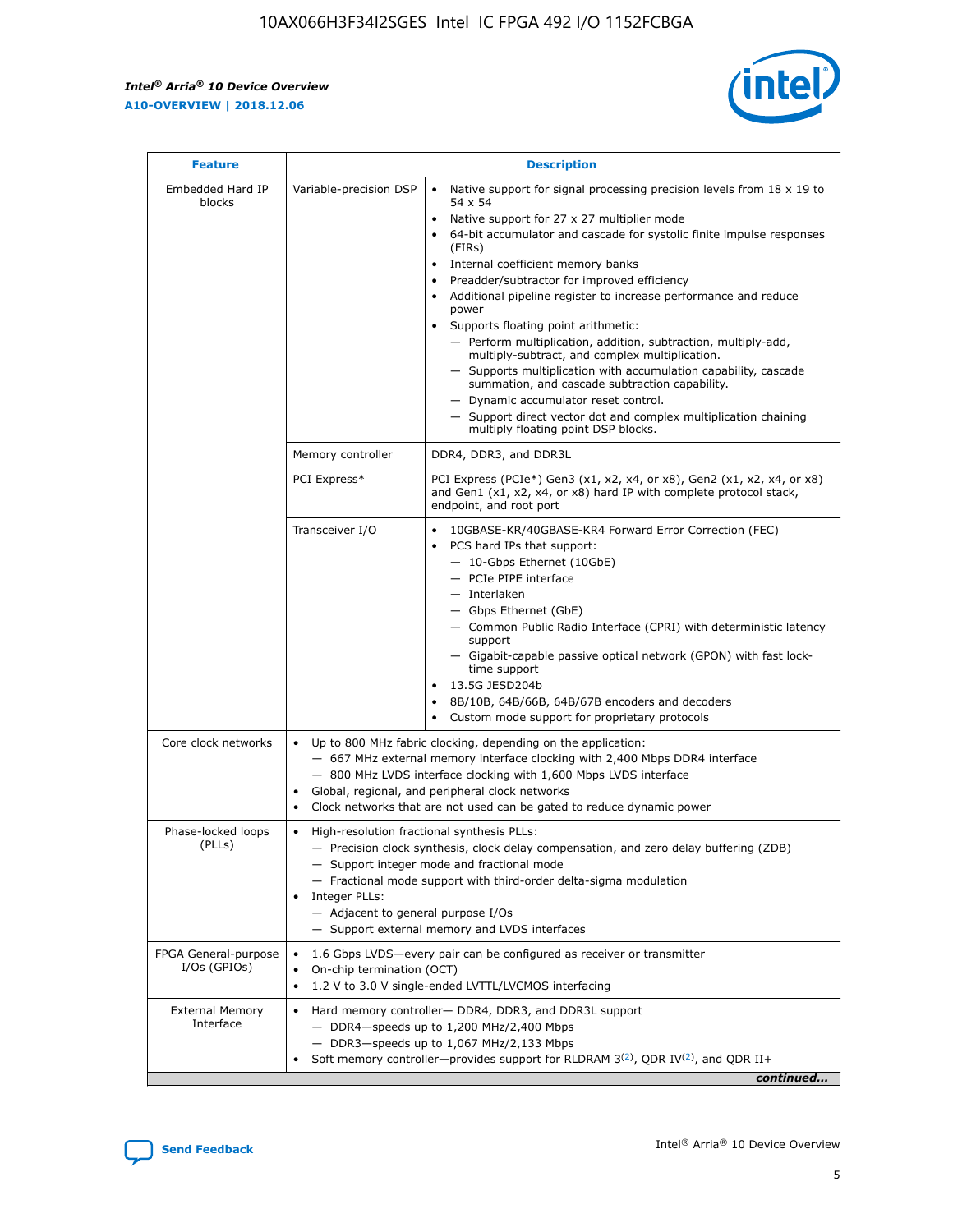

| <b>Feature</b>                                    | <b>Description</b>                                                                                                                                                                                                                                                                                                                                                                                                                                                                                                                                                                                                                             |  |  |  |  |  |  |  |  |
|---------------------------------------------------|------------------------------------------------------------------------------------------------------------------------------------------------------------------------------------------------------------------------------------------------------------------------------------------------------------------------------------------------------------------------------------------------------------------------------------------------------------------------------------------------------------------------------------------------------------------------------------------------------------------------------------------------|--|--|--|--|--|--|--|--|
| Low-power serial<br>transceivers                  | • Continuous operating range:<br>- Intel Arria 10 GX-1 Gbps to 17.4 Gbps<br>- Intel Arria 10 GT-1 Gbps to 25.8 Gbps<br>Backplane support:<br>$-$ Intel Arria 10 GX-up to 12.5<br>$-$ Intel Arria 10 GT-up to 12.5<br>Extended range down to 125 Mbps with oversampling<br>ATX transmit PLLs with user-configurable fractional synthesis capability<br>• Electronic Dispersion Compensation (EDC) support for XFP, SFP+, QSFP, and CFP optical<br>module<br>• Adaptive linear and decision feedback equalization<br>Transmitter pre-emphasis and de-emphasis<br>$\bullet$<br>Dynamic partial reconfiguration of individual transceiver channels |  |  |  |  |  |  |  |  |
| <b>HPS</b><br>(Intel Arria 10 SX<br>devices only) | Processor and system<br>Dual-core ARM Cortex-A9 MPCore processor-1.2 GHz CPU with<br>$\bullet$<br>1.5 GHz overdrive capability<br>256 KB on-chip RAM and 64 KB on-chip ROM<br>$\bullet$<br>System peripherals-general-purpose timers, watchdog timers, direct<br>memory access (DMA) controller, FPGA configuration manager, and<br>clock and reset managers<br>• Security features—anti-tamper, secure boot, Advanced Encryption<br>Standard (AES) and authentication (SHA)<br>ARM CoreSight* JTAG debug access port, trace port, and on-chip<br>trace storage                                                                                |  |  |  |  |  |  |  |  |
|                                                   | <b>External interfaces</b><br>Hard memory interface—Hard memory controller (2,400 Mbps DDR4,<br>$\bullet$<br>and 2,133 Mbps DDR3), Quad serial peripheral interface (QSPI) flash<br>controller, NAND flash controller, direct memory access (DMA)<br>controller, Secure Digital/MultiMediaCard (SD/MMC) controller<br>Communication interface-10/100/1000 Ethernet media access<br>control (MAC), USB On-The-GO (OTG) controllers, I <sup>2</sup> C controllers,<br>UART 16550, serial peripheral interface (SPI), and up to 62<br>HPS GPIO interfaces (48 direct-share I/Os)                                                                  |  |  |  |  |  |  |  |  |
|                                                   | High-performance ARM AMBA* AXI bus bridges that support<br>Interconnects to core<br>$\bullet$<br>simultaneous read and write<br>HPS-FPGA bridges—include the FPGA-to-HPS, HPS-to-FPGA, and<br>$\bullet$<br>lightweight HPS-to-FPGA bridges that allow the FPGA fabric to issue<br>transactions to slaves in the HPS, and vice versa<br>Configuration bridge that allows HPS configuration manager to<br>configure the core logic via dedicated 32-bit configuration port<br>FPGA-to-HPS SDRAM controller bridge-provides configuration<br>interfaces for the multiport front end (MPFE) of the HPS SDRAM<br>controller                         |  |  |  |  |  |  |  |  |
| Configuration                                     | Tamper protection—comprehensive design protection to protect your valuable IP investments<br>Enhanced 256-bit advanced encryption standard (AES) design security with authentication<br>$\bullet$<br>Configuration via protocol (CvP) using PCIe Gen1, Gen2, or Gen3<br>continued                                                                                                                                                                                                                                                                                                                                                              |  |  |  |  |  |  |  |  |

<sup>(2)</sup> Intel Arria 10 devices support this external memory interface using hard PHY with soft memory controller.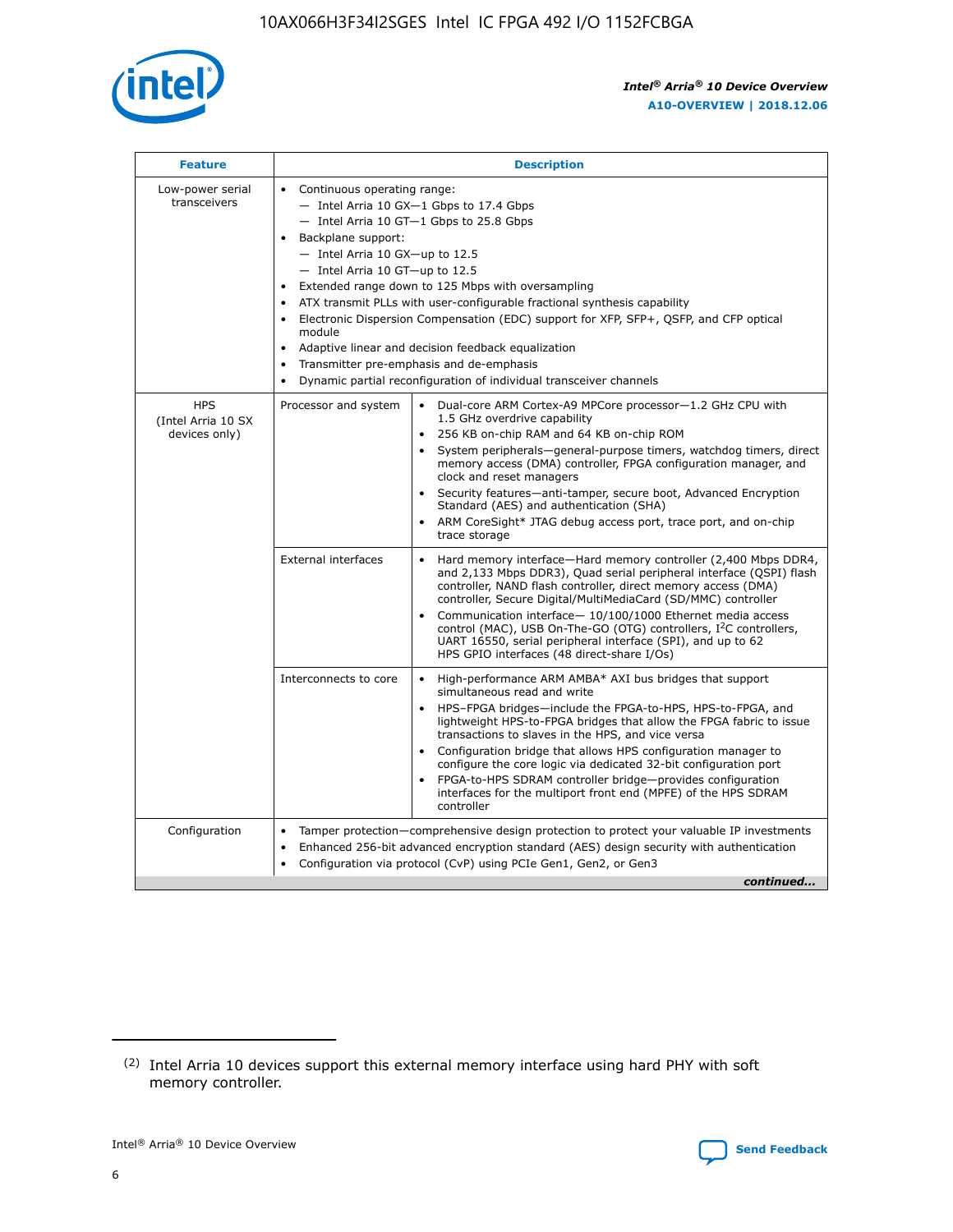

| <b>Feature</b>     | <b>Description</b>                                                                                                                                                                                                    |
|--------------------|-----------------------------------------------------------------------------------------------------------------------------------------------------------------------------------------------------------------------|
|                    | Dynamic reconfiguration of the transceivers and PLLs<br>Fine-grained partial reconfiguration of the core fabric<br>Active Serial x4 Interface                                                                         |
| Power management   | SmartVID<br>Low static power device options<br>Programmable Power Technology<br>Intel Quartus <sup>®</sup> Prime integrated power analysis                                                                            |
| Software and tools | Intel Quartus Prime design suite<br>Transceiver toolkit<br>٠<br>Platform Designer system integration tool<br>DSP Builder for Intel FPGAs<br>OpenCL <sup>™</sup> support<br>Intel SoC FPGA Embedded Design Suite (EDS) |

## **Related Information**

[Intel Arria 10 Transceiver PHY Overview](https://www.intel.com/content/www/us/en/programmable/documentation/nik1398707230472.html#nik1398706768037) Provides details on Intel Arria 10 transceivers.

## **Intel Arria 10 Device Variants and Packages**

#### **Table 4. Device Variants for the Intel Arria 10 Device Family**

| <b>Variant</b>    | <b>Description</b>                                                                                                                                                                                                     |
|-------------------|------------------------------------------------------------------------------------------------------------------------------------------------------------------------------------------------------------------------|
| Intel Arria 10 GX | FPGA featuring 17.4 Gbps transceivers for short reach applications with 12.5 backplane driving<br>capability.                                                                                                          |
| Intel Arria 10 GT | FPGA featuring:<br>17.4 Gbps transceivers for short reach applications with 12.5 backplane driving capability.<br>25.8 Gbps transceivers for supporting CAUI-4 and CEI-25G applications with CFP2 and CFP4<br>modules. |
| Intel Arria 10 SX | SoC integrating ARM-based HPS and FPGA featuring 17.4 Gbps transceivers for short reach<br>applications with 12.5 backplane driving capability.                                                                        |

## **Intel Arria 10 GX**

This section provides the available options, maximum resource counts, and package plan for the Intel Arria 10 GX devices.

The information in this section is correct at the time of publication. For the latest information and to get more details, refer to the Intel FPGA Product Selector.

#### **Related Information**

#### [Intel FPGA Product Selector](http://www.altera.com/products/selector/psg-selector.html) Provides the latest information on Intel products.

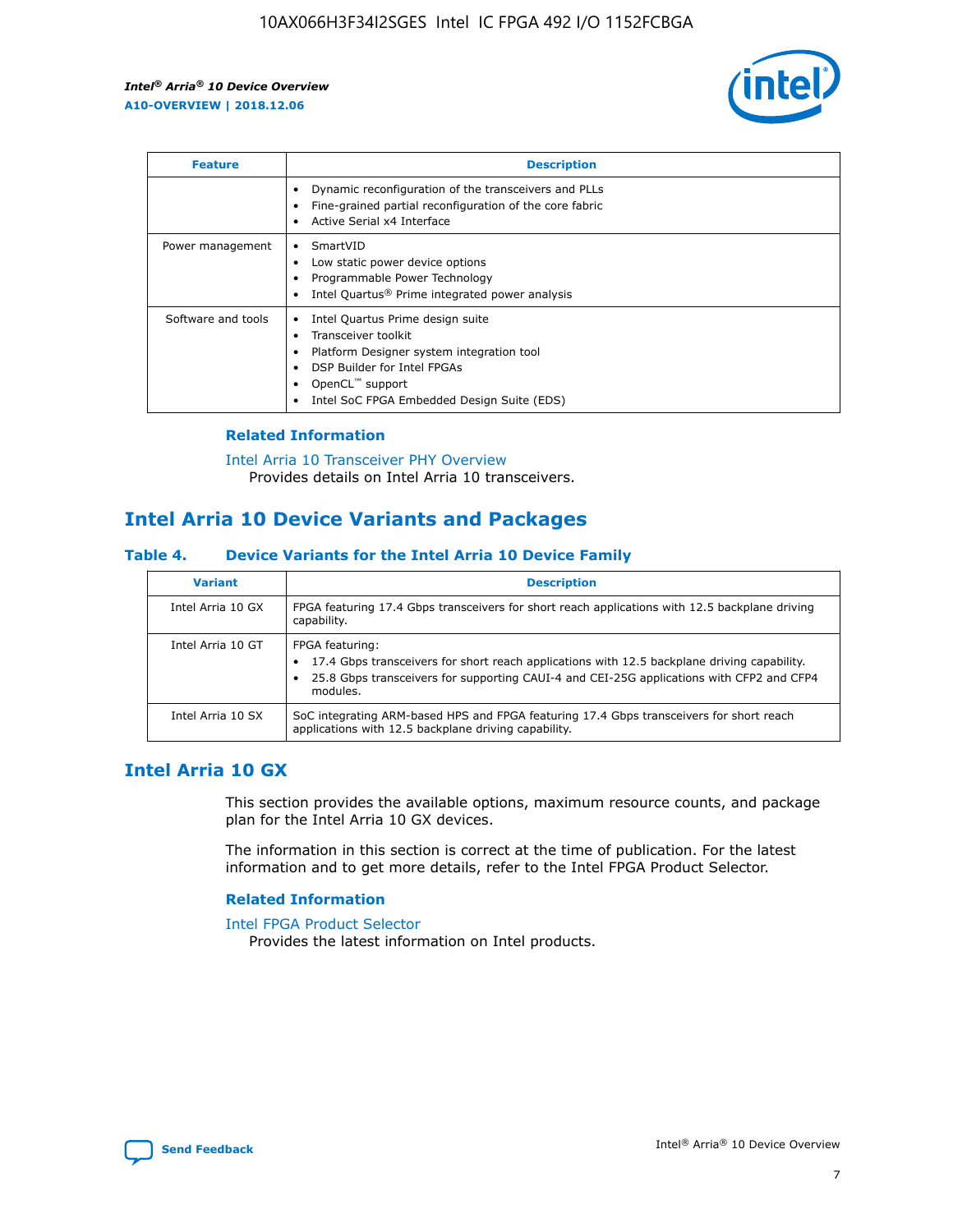

## **Available Options**





#### **Related Information**

[Transceiver Performance for Intel Arria 10 GX/SX Devices](https://www.intel.com/content/www/us/en/programmable/documentation/mcn1413182292568.html#mcn1413213965502) Provides more information about the transceiver speed grade.

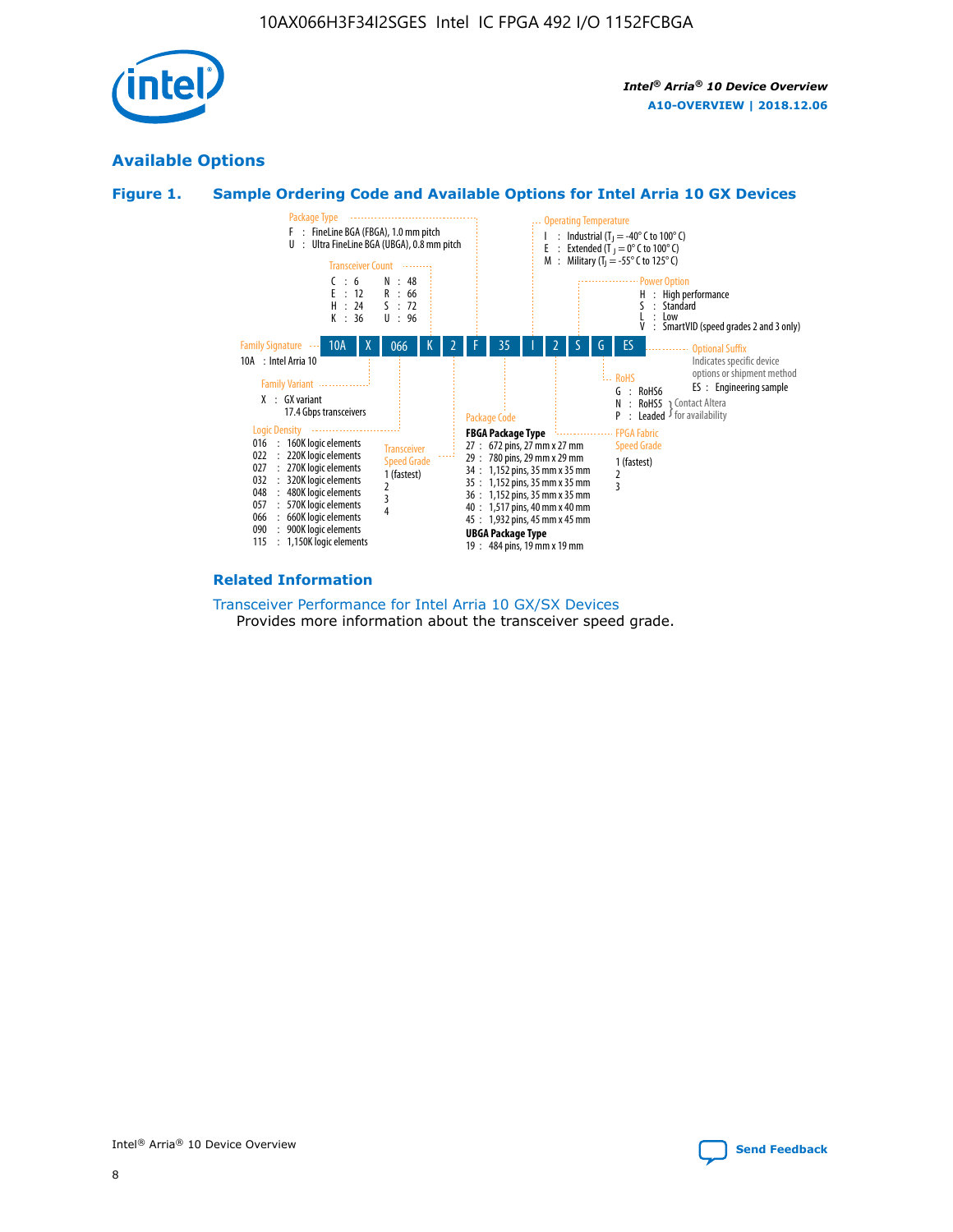

## **Maximum Resources**

#### **Table 5. Maximum Resource Counts for Intel Arria 10 GX Devices (GX 160, GX 220, GX 270, GX 320, and GX 480)**

| <b>Resource</b>              |                         | <b>Product Line</b> |                                                 |                    |                |                |  |  |  |
|------------------------------|-------------------------|---------------------|-------------------------------------------------|--------------------|----------------|----------------|--|--|--|
|                              |                         | <b>GX 160</b>       | <b>GX 220</b><br><b>GX 270</b><br><b>GX 320</b> |                    |                | <b>GX 480</b>  |  |  |  |
| Logic Elements (LE) (K)      |                         | 160                 | 220                                             | 270                | 320            | 480            |  |  |  |
| <b>ALM</b>                   |                         | 61,510              | 80,330                                          | 101,620            | 119,900        | 183,590        |  |  |  |
| Register                     |                         | 246,040             | 321,320                                         | 406,480<br>479,600 |                | 734,360        |  |  |  |
| Memory (Kb)                  | M <sub>20</sub> K       | 8,800               | 11,740                                          | 15,000             | 17,820         | 28,620         |  |  |  |
|                              | <b>MLAB</b>             | 1,050               | 1,690                                           | 2,452              | 2,727          | 4,164          |  |  |  |
| Variable-precision DSP Block |                         | 156                 | 192                                             | 830                | 985            |                |  |  |  |
| 18 x 19 Multiplier           |                         | 312                 | 384                                             | 1,660<br>1,970     |                | 2,736          |  |  |  |
| PLL                          | Fractional<br>Synthesis | 6                   | 6                                               | 8                  | 8              | 12             |  |  |  |
|                              | I/O                     | 6                   | 6                                               | 8                  | 8              | 12             |  |  |  |
| 17.4 Gbps Transceiver        |                         | 12                  | 12                                              | 24                 | 24             | 36             |  |  |  |
| GPIO <sup>(3)</sup>          |                         | 288                 | 288                                             | 384<br>384         |                | 492            |  |  |  |
| LVDS Pair $(4)$              |                         | 120                 | 120                                             | 168                | 168            | 222            |  |  |  |
| PCIe Hard IP Block           |                         | $\mathbf{1}$        | 1                                               | $\overline{2}$     | $\overline{2}$ | $\overline{2}$ |  |  |  |
| Hard Memory Controller       |                         | 6                   | 6                                               | 8                  | 8              |                |  |  |  |

<sup>(4)</sup> Each LVDS I/O pair can be used as differential input or output.



<sup>(3)</sup> The number of GPIOs does not include transceiver I/Os. In the Intel Quartus Prime software, the number of user I/Os includes transceiver I/Os.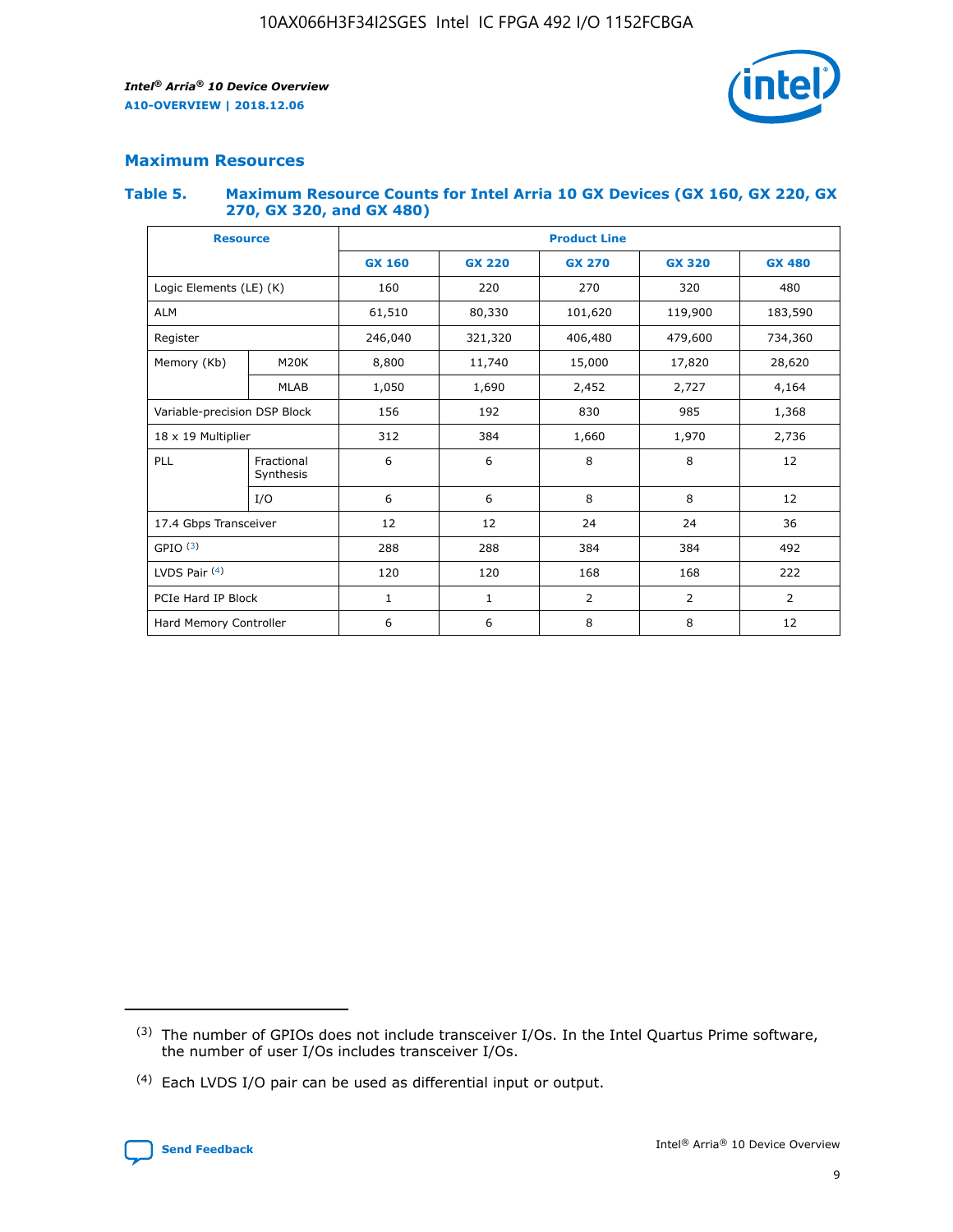

## **Table 6. Maximum Resource Counts for Intel Arria 10 GX Devices (GX 570, GX 660, GX 900, and GX 1150)**

|                              | <b>Resource</b>         | <b>Product Line</b> |                |                |                |  |  |  |
|------------------------------|-------------------------|---------------------|----------------|----------------|----------------|--|--|--|
|                              |                         | <b>GX 570</b>       | <b>GX 660</b>  | <b>GX 900</b>  | <b>GX 1150</b> |  |  |  |
| Logic Elements (LE) (K)      |                         | 570                 | 660            | 900            | 1,150          |  |  |  |
| <b>ALM</b>                   |                         | 217,080             | 251,680        | 339,620        | 427,200        |  |  |  |
| Register                     |                         | 868,320             | 1,006,720      |                | 1,708,800      |  |  |  |
| Memory (Kb)                  | <b>M20K</b>             | 36,000              | 42,620         | 48,460         | 54,260         |  |  |  |
|                              | <b>MLAB</b>             | 5,096               | 5,788          | 9,386          | 12,984         |  |  |  |
| Variable-precision DSP Block |                         | 1,523               | 1,687          | 1,518          | 1,518          |  |  |  |
| $18 \times 19$ Multiplier    |                         | 3,046               | 3,374          | 3,036          | 3,036          |  |  |  |
| PLL                          | Fractional<br>Synthesis | 16                  | 16             | 32             | 32             |  |  |  |
|                              | I/O                     | 16                  | 16             | 16             | 16             |  |  |  |
| 17.4 Gbps Transceiver        |                         | 48                  | 48<br>96       |                | 96             |  |  |  |
| GPIO <sup>(3)</sup>          |                         | 696                 | 696            | 768            | 768            |  |  |  |
| LVDS Pair $(4)$              |                         | 324                 | 324            | 384            | 384            |  |  |  |
| PCIe Hard IP Block           |                         | 2                   | $\overline{2}$ | $\overline{4}$ | 4              |  |  |  |
| Hard Memory Controller       |                         | 16                  | 16             | 16             | 16             |  |  |  |

## **Package Plan**

## **Table 7. Package Plan for Intel Arria 10 GX Devices (U19, F27, and F29)**

Refer to I/O and High Speed I/O in Intel Arria 10 Devices chapter for the number of 3 V I/O, LVDS I/O, and LVDS channels in each device package.

| <b>Product Line</b> | U <sub>19</sub><br>$(19 \text{ mm} \times 19 \text{ mm})$<br>484-pin UBGA) |          |             |         | <b>F27</b><br>(27 mm × 27 mm,<br>672-pin FBGA) |             | <b>F29</b><br>(29 mm × 29 mm,<br>780-pin FBGA) |          |             |  |
|---------------------|----------------------------------------------------------------------------|----------|-------------|---------|------------------------------------------------|-------------|------------------------------------------------|----------|-------------|--|
|                     | 3 V I/O                                                                    | LVDS I/O | <b>XCVR</b> | 3 V I/O | LVDS I/O                                       | <b>XCVR</b> | 3 V I/O                                        | LVDS I/O | <b>XCVR</b> |  |
| GX 160              | 48                                                                         | 192      | 6           | 48      | 192                                            | 12          | 48                                             | 240      | 12          |  |
| GX 220              | 48                                                                         | 192      | 6           | 48      | 192                                            | 12          | 48                                             | 240      | 12          |  |
| GX 270              |                                                                            |          |             | 48      | 192                                            | 12          | 48                                             | 312      | 12          |  |
| GX 320              |                                                                            |          |             | 48      | 192                                            | 12          | 48                                             | 312      | 12          |  |
| GX 480              |                                                                            |          |             |         |                                                |             | 48                                             | 312      | 12          |  |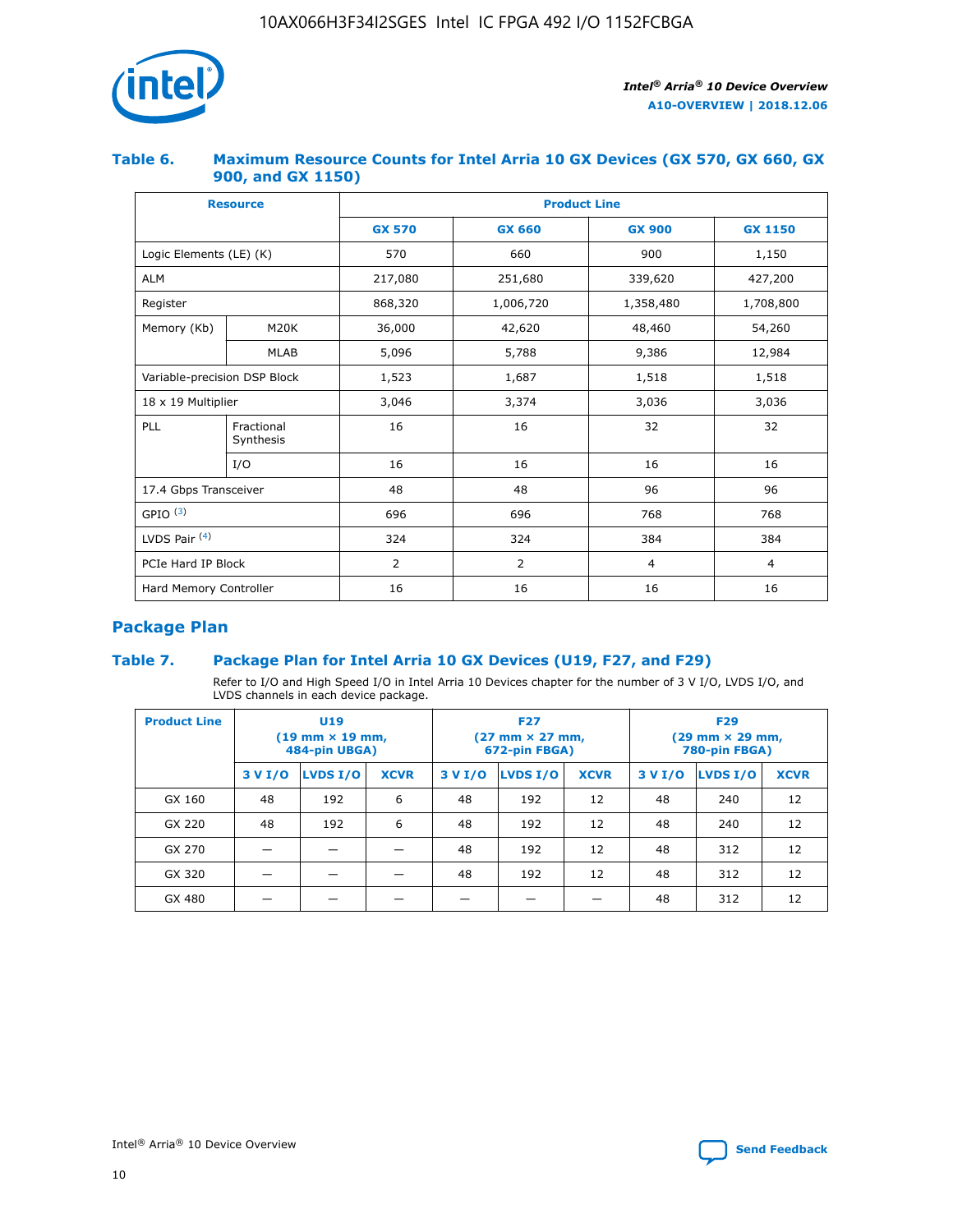

#### **Table 8. Package Plan for Intel Arria 10 GX Devices (F34, F35, NF40, and KF40)**

Refer to I/O and High Speed I/O in Intel Arria 10 Devices chapter for the number of 3 V I/O, LVDS I/O, and LVDS channels in each device package.

| <b>Product Line</b> | <b>F34</b><br>$(35 \text{ mm} \times 35 \text{ mm})$<br>1152-pin FBGA) |                    | <b>F35</b><br>$(35 \text{ mm} \times 35 \text{ mm})$<br><b>1152-pin FBGA)</b> |           | <b>KF40</b><br>$(40 \text{ mm} \times 40 \text{ mm})$<br>1517-pin FBGA) |             |            | <b>NF40</b><br>$(40 \text{ mm} \times 40 \text{ mm})$<br><b>1517-pin FBGA)</b> |             |            |                    |             |
|---------------------|------------------------------------------------------------------------|--------------------|-------------------------------------------------------------------------------|-----------|-------------------------------------------------------------------------|-------------|------------|--------------------------------------------------------------------------------|-------------|------------|--------------------|-------------|
|                     | 3V<br>I/O                                                              | <b>LVDS</b><br>I/O | <b>XCVR</b>                                                                   | 3V<br>I/O | <b>LVDS</b><br>I/O                                                      | <b>XCVR</b> | 3 V<br>I/O | <b>LVDS</b><br>I/O                                                             | <b>XCVR</b> | 3 V<br>I/O | <b>LVDS</b><br>I/O | <b>XCVR</b> |
| GX 270              | 48                                                                     | 336                | 24                                                                            | 48        | 336                                                                     | 24          |            |                                                                                |             |            |                    |             |
| GX 320              | 48                                                                     | 336                | 24                                                                            | 48        | 336                                                                     | 24          |            |                                                                                |             |            |                    |             |
| GX 480              | 48                                                                     | 444                | 24                                                                            | 48        | 348                                                                     | 36          |            |                                                                                |             |            |                    |             |
| GX 570              | 48                                                                     | 444                | 24                                                                            | 48        | 348                                                                     | 36          | 96         | 600                                                                            | 36          | 48         | 540                | 48          |
| GX 660              | 48                                                                     | 444                | 24                                                                            | 48        | 348                                                                     | 36          | 96         | 600                                                                            | 36          | 48         | 540                | 48          |
| GX 900              |                                                                        | 504                | 24                                                                            | -         |                                                                         |             |            |                                                                                |             |            | 600                | 48          |
| GX 1150             |                                                                        | 504                | 24                                                                            |           |                                                                         |             |            |                                                                                |             |            | 600                | 48          |

#### **Table 9. Package Plan for Intel Arria 10 GX Devices (RF40, NF45, SF45, and UF45)**

Refer to I/O and High Speed I/O in Intel Arria 10 Devices chapter for the number of 3 V I/O, LVDS I/O, and LVDS channels in each device package.

| <b>Product Line</b> | <b>RF40</b><br>$(40$ mm $\times$ 40 mm,<br>1517-pin FBGA) |                    | <b>NF45</b><br>$(45 \text{ mm} \times 45 \text{ mm})$<br><b>1932-pin FBGA)</b> |            |                    | <b>SF45</b><br>$(45 \text{ mm} \times 45 \text{ mm})$<br><b>1932-pin FBGA)</b> |            |                    | <b>UF45</b><br>$(45 \text{ mm} \times 45 \text{ mm})$<br><b>1932-pin FBGA)</b> |           |                    |             |
|---------------------|-----------------------------------------------------------|--------------------|--------------------------------------------------------------------------------|------------|--------------------|--------------------------------------------------------------------------------|------------|--------------------|--------------------------------------------------------------------------------|-----------|--------------------|-------------|
|                     | 3V<br>I/O                                                 | <b>LVDS</b><br>I/O | <b>XCVR</b>                                                                    | 3 V<br>I/O | <b>LVDS</b><br>I/O | <b>XCVR</b>                                                                    | 3 V<br>I/O | <b>LVDS</b><br>I/O | <b>XCVR</b>                                                                    | 3V<br>I/O | <b>LVDS</b><br>I/O | <b>XCVR</b> |
| GX 900              |                                                           | 342                | 66                                                                             | _          | 768                | 48                                                                             |            | 624                | 72                                                                             |           | 480                | 96          |
| GX 1150             |                                                           | 342                | 66                                                                             | _          | 768                | 48                                                                             |            | 624                | 72                                                                             |           | 480                | 96          |

#### **Related Information**

[I/O and High-Speed Differential I/O Interfaces in Intel Arria 10 Devices chapter, Intel](https://www.intel.com/content/www/us/en/programmable/documentation/sam1403482614086.html#sam1403482030321) [Arria 10 Device Handbook](https://www.intel.com/content/www/us/en/programmable/documentation/sam1403482614086.html#sam1403482030321)

Provides the number of 3 V and LVDS I/Os, and LVDS channels for each Intel Arria 10 device package.

## **Intel Arria 10 GT**

This section provides the available options, maximum resource counts, and package plan for the Intel Arria 10 GT devices.

The information in this section is correct at the time of publication. For the latest information and to get more details, refer to the Intel FPGA Product Selector.

#### **Related Information**

#### [Intel FPGA Product Selector](http://www.altera.com/products/selector/psg-selector.html)

Provides the latest information on Intel products.

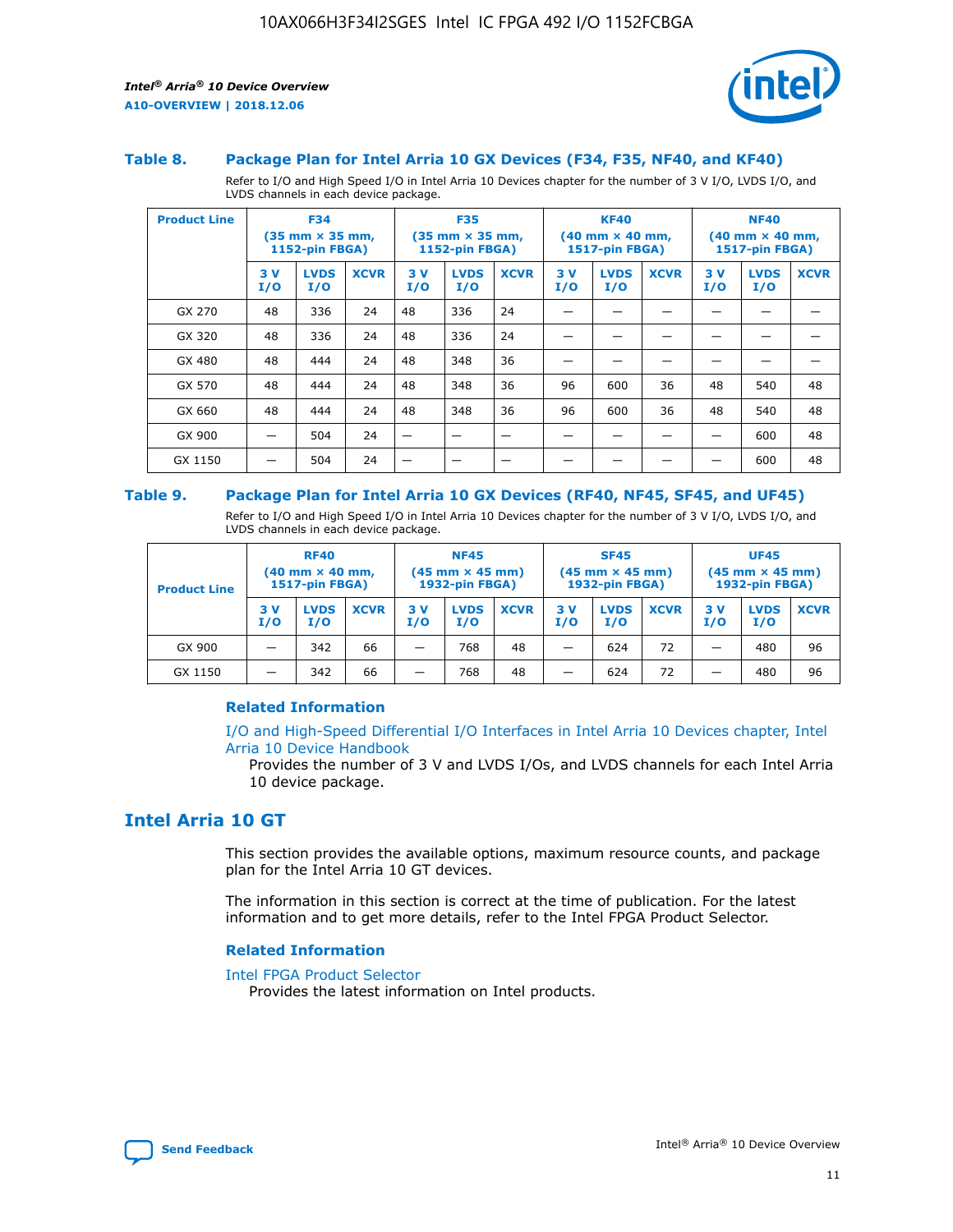

## **Available Options**

## **Figure 2. Sample Ordering Code and Available Options for Intel Arria 10 GT Devices**

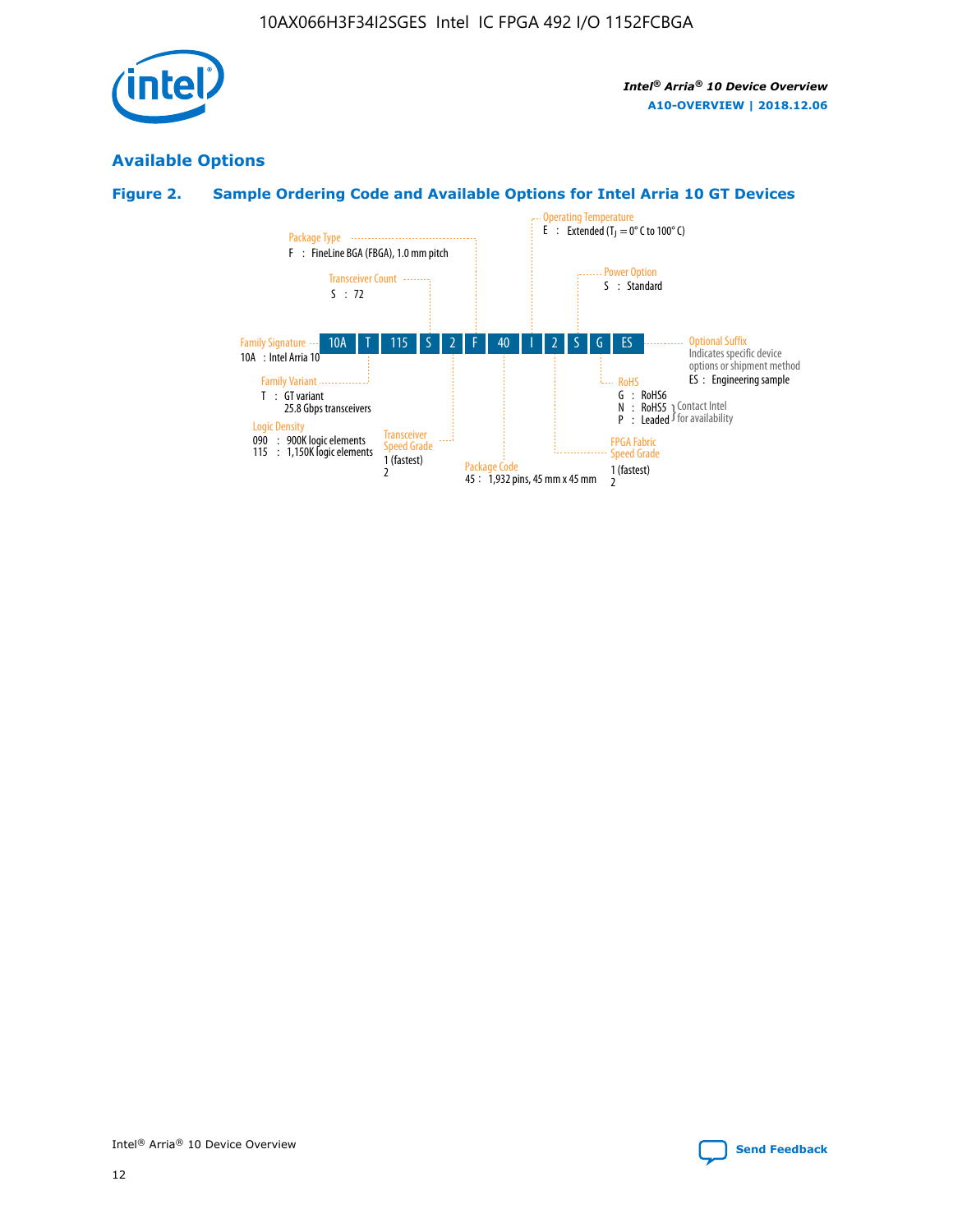

## **Maximum Resources**

#### **Table 10. Maximum Resource Counts for Intel Arria 10 GT Devices**

| <b>Resource</b>              |                      | <b>Product Line</b> |                |  |
|------------------------------|----------------------|---------------------|----------------|--|
|                              |                      | <b>GT 900</b>       | <b>GT 1150</b> |  |
| Logic Elements (LE) (K)      |                      | 900                 | 1,150          |  |
| <b>ALM</b>                   |                      | 339,620             | 427,200        |  |
| Register                     |                      | 1,358,480           | 1,708,800      |  |
| Memory (Kb)                  | M20K                 | 48,460              | 54,260         |  |
|                              | <b>MLAB</b>          | 9,386               | 12,984         |  |
| Variable-precision DSP Block |                      | 1,518               | 1,518          |  |
| 18 x 19 Multiplier           |                      | 3,036               | 3,036          |  |
| PLL                          | Fractional Synthesis | 32                  | 32             |  |
|                              | I/O                  | 16                  | 16             |  |
| Transceiver                  | 17.4 Gbps            | 72(5)               | 72(5)          |  |
|                              | 25.8 Gbps            | 6                   | 6              |  |
| GPIO <sup>(6)</sup>          |                      | 624                 | 624            |  |
| LVDS Pair $(7)$              |                      | 312                 | 312            |  |
| PCIe Hard IP Block           |                      | $\overline{4}$      | $\overline{4}$ |  |
| Hard Memory Controller       |                      | 16                  | 16             |  |

#### **Related Information**

#### [Intel Arria 10 GT Channel Usage](https://www.intel.com/content/www/us/en/programmable/documentation/nik1398707230472.html#nik1398707008178)

Configuring GT/GX channels in Intel Arria 10 GT devices.

## **Package Plan**

#### **Table 11. Package Plan for Intel Arria 10 GT Devices**

Refer to I/O and High Speed I/O in Intel Arria 10 Devices chapter for the number of 3 V I/O, LVDS I/O, and LVDS channels in each device package.

| <b>Product Line</b> | <b>SF45</b><br>(45 mm × 45 mm, 1932-pin FBGA) |                 |             |  |  |  |
|---------------------|-----------------------------------------------|-----------------|-------------|--|--|--|
|                     | 3 V I/O                                       | <b>LVDS I/O</b> | <b>XCVR</b> |  |  |  |
| GT 900              |                                               | 624             | 72          |  |  |  |
| GT 1150             |                                               | 624             | 72          |  |  |  |

<sup>(7)</sup> Each LVDS I/O pair can be used as differential input or output.



 $(5)$  If all 6 GT channels are in use, 12 of the GX channels are not usable.

<sup>(6)</sup> The number of GPIOs does not include transceiver I/Os. In the Intel Quartus Prime software, the number of user I/Os includes transceiver I/Os.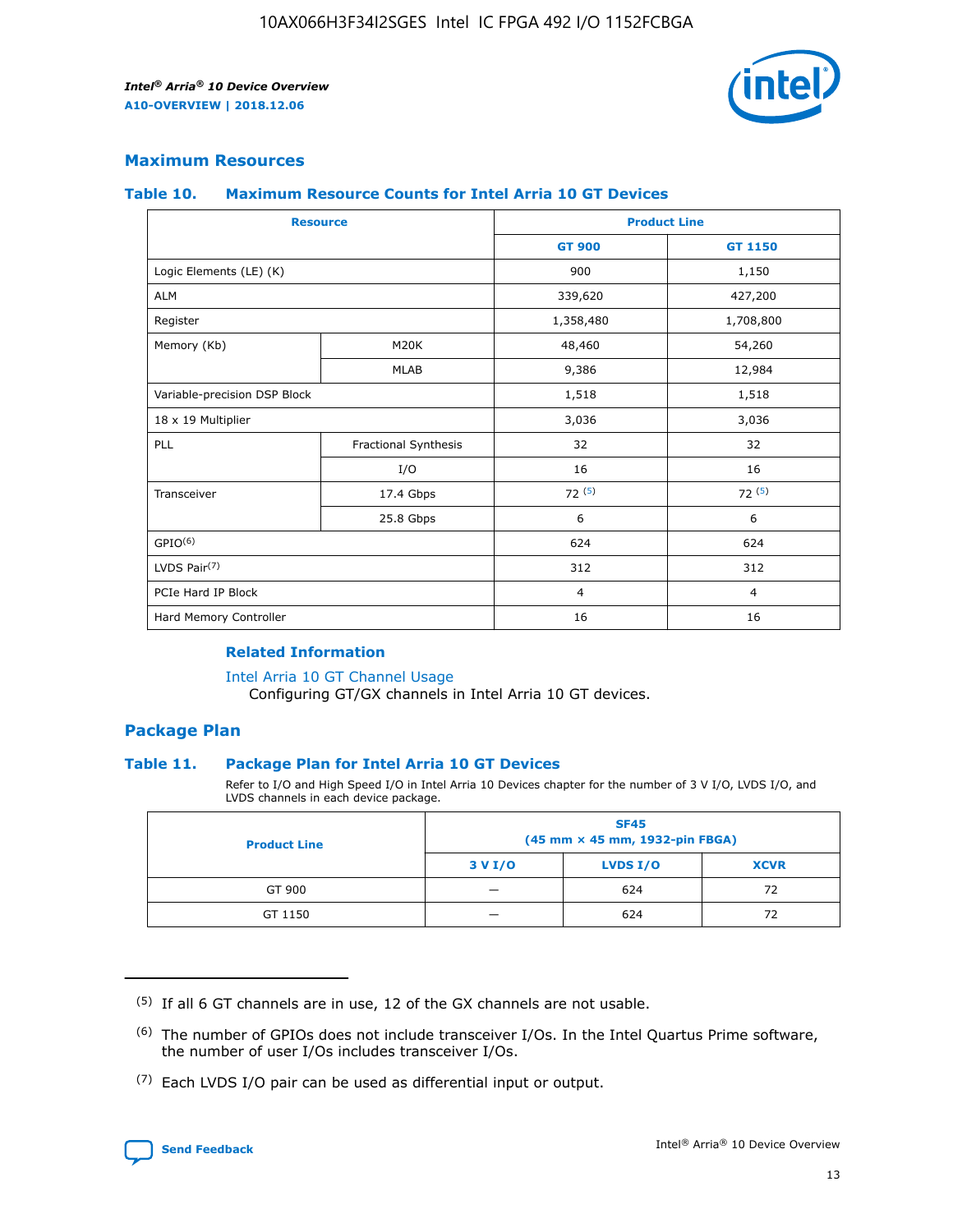

#### **Related Information**

[I/O and High-Speed Differential I/O Interfaces in Intel Arria 10 Devices chapter, Intel](https://www.intel.com/content/www/us/en/programmable/documentation/sam1403482614086.html#sam1403482030321) [Arria 10 Device Handbook](https://www.intel.com/content/www/us/en/programmable/documentation/sam1403482614086.html#sam1403482030321)

Provides the number of 3 V and LVDS I/Os, and LVDS channels for each Intel Arria 10 device package.

## **Intel Arria 10 SX**

This section provides the available options, maximum resource counts, and package plan for the Intel Arria 10 SX devices.

The information in this section is correct at the time of publication. For the latest information and to get more details, refer to the Intel FPGA Product Selector.

#### **Related Information**

[Intel FPGA Product Selector](http://www.altera.com/products/selector/psg-selector.html) Provides the latest information on Intel products.

#### **Available Options**

#### **Figure 3. Sample Ordering Code and Available Options for Intel Arria 10 SX Devices**



#### **Related Information**

[Transceiver Performance for Intel Arria 10 GX/SX Devices](https://www.intel.com/content/www/us/en/programmable/documentation/mcn1413182292568.html#mcn1413213965502) Provides more information about the transceiver speed grade.

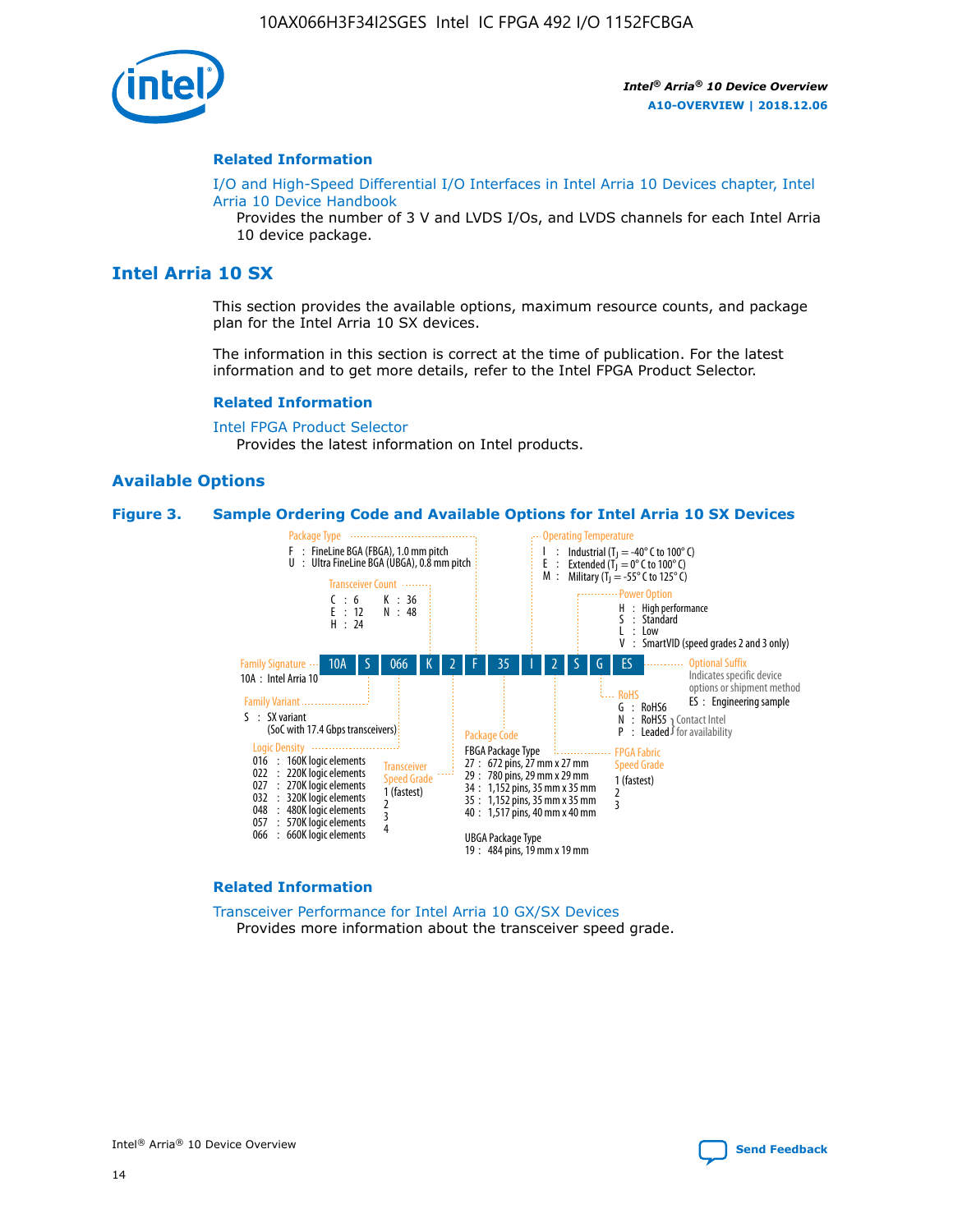

## **Maximum Resources**

#### **Table 12. Maximum Resource Counts for Intel Arria 10 SX Devices**

| <b>Resource</b>                   |                         | <b>Product Line</b> |               |                |                |                |                |                |  |  |  |
|-----------------------------------|-------------------------|---------------------|---------------|----------------|----------------|----------------|----------------|----------------|--|--|--|
|                                   |                         | <b>SX 160</b>       | <b>SX 220</b> | <b>SX 270</b>  | <b>SX 320</b>  | <b>SX 480</b>  | <b>SX 570</b>  | <b>SX 660</b>  |  |  |  |
| Logic Elements (LE) (K)           |                         | 160                 | 220           | 270            | 320            | 480            | 570            | 660            |  |  |  |
| <b>ALM</b>                        |                         | 61,510              | 80,330        | 101,620        | 119,900        | 183,590        | 217,080        | 251,680        |  |  |  |
| Register                          |                         | 246,040             | 321,320       | 406,480        | 479,600        | 734,360        | 868,320        | 1,006,720      |  |  |  |
| Memory (Kb)                       | M <sub>20</sub> K       | 8,800               | 11,740        | 15,000         | 17,820         | 28,620         | 36,000         | 42,620         |  |  |  |
|                                   | <b>MLAB</b>             | 1,050               | 1,690         | 2,452          | 2,727          | 4,164          | 5,096          | 5,788          |  |  |  |
| Variable-precision DSP Block      |                         | 156                 | 192           | 830            | 985            | 1,368          | 1,523          | 1,687          |  |  |  |
| 18 x 19 Multiplier                |                         | 312                 | 384           | 1,660          | 1,970          | 2,736          | 3,046          | 3,374          |  |  |  |
| PLL                               | Fractional<br>Synthesis | 6                   | 6             | 8              | 8              | 12             | 16             | 16             |  |  |  |
|                                   | I/O                     | 6                   | 6             | 8              | 8              | 12             | 16             | 16             |  |  |  |
| 17.4 Gbps Transceiver             |                         | 12                  | 12            | 24             | 24             | 36             | 48             | 48             |  |  |  |
| GPIO <sup>(8)</sup>               |                         | 288                 | 288           | 384            | 384            | 492            | 696            | 696            |  |  |  |
| LVDS Pair $(9)$                   |                         | 120                 | 120           | 168            | 168            | 174            | 324            | 324            |  |  |  |
| PCIe Hard IP Block                |                         | $\mathbf{1}$        | $\mathbf{1}$  | $\overline{2}$ | $\overline{2}$ | $\overline{2}$ | $\overline{2}$ | $\overline{2}$ |  |  |  |
| Hard Memory Controller            |                         | 6                   | 6             | 8              | 8              | 12             | 16             | 16             |  |  |  |
| ARM Cortex-A9 MPCore<br>Processor |                         | Yes                 | Yes           | Yes            | Yes            | Yes            | Yes            | <b>Yes</b>     |  |  |  |

## **Package Plan**

#### **Table 13. Package Plan for Intel Arria 10 SX Devices (U19, F27, F29, and F34)**

Refer to I/O and High Speed I/O in Intel Arria 10 Devices chapter for the number of 3 V I/O, LVDS I/O, and LVDS channels in each device package.

| <b>Product Line</b> | U <sub>19</sub><br>$(19 \text{ mm} \times 19 \text{ mm})$<br>484-pin UBGA) |                    | <b>F27</b><br>$(27 \text{ mm} \times 27 \text{ mm})$<br>672-pin FBGA) |           | <b>F29</b><br>$(29 \text{ mm} \times 29 \text{ mm})$<br>780-pin FBGA) |             |            | <b>F34</b><br>$(35 \text{ mm} \times 35 \text{ mm})$<br><b>1152-pin FBGA)</b> |             |           |                    |             |
|---------------------|----------------------------------------------------------------------------|--------------------|-----------------------------------------------------------------------|-----------|-----------------------------------------------------------------------|-------------|------------|-------------------------------------------------------------------------------|-------------|-----------|--------------------|-------------|
|                     | 3V<br>I/O                                                                  | <b>LVDS</b><br>I/O | <b>XCVR</b>                                                           | 3V<br>I/O | <b>LVDS</b><br>I/O                                                    | <b>XCVR</b> | 3 V<br>I/O | <b>LVDS</b><br>I/O                                                            | <b>XCVR</b> | 3V<br>I/O | <b>LVDS</b><br>I/O | <b>XCVR</b> |
| SX 160              | 48                                                                         | 144                | 6                                                                     | 48        | 192                                                                   | 12          | 48         | 240                                                                           | 12          | –         |                    |             |
| SX 220              | 48                                                                         | 144                | 6                                                                     | 48        | 192                                                                   | 12          | 48         | 240                                                                           | 12          |           |                    |             |
| SX 270              |                                                                            |                    |                                                                       | 48        | 192                                                                   | 12          | 48         | 312                                                                           | 12          | 48        | 336                | 24          |
| SX 320              |                                                                            |                    |                                                                       | 48        | 192                                                                   | 12          | 48         | 312                                                                           | 12          | 48        | 336                | 24          |
|                     | continued                                                                  |                    |                                                                       |           |                                                                       |             |            |                                                                               |             |           |                    |             |

 $(8)$  The number of GPIOs does not include transceiver I/Os. In the Intel Quartus Prime software, the number of user I/Os includes transceiver I/Os.

 $(9)$  Each LVDS I/O pair can be used as differential input or output.

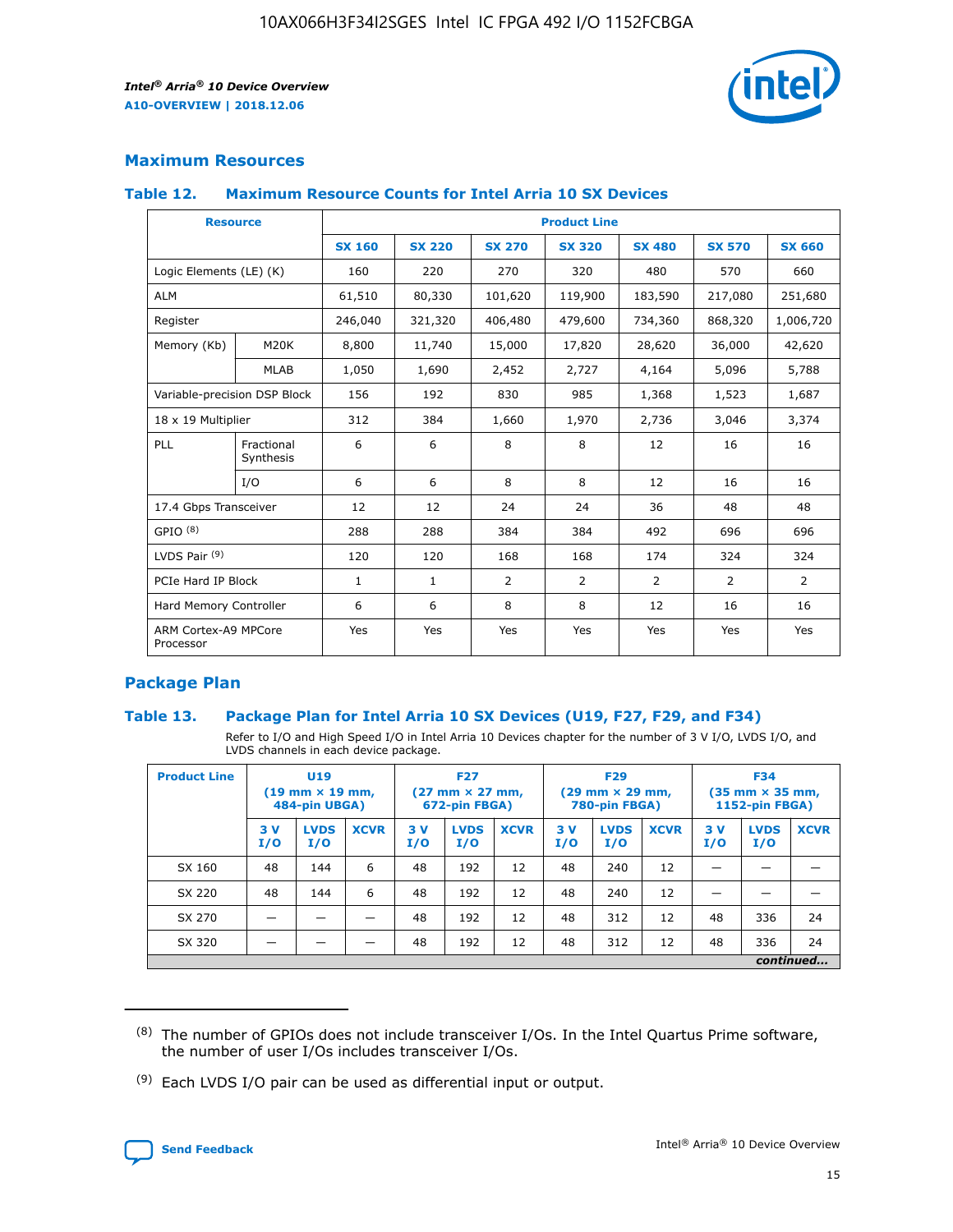

| <b>Product Line</b> | U <sub>19</sub><br>$(19 \text{ mm} \times 19 \text{ mm})$<br>484-pin UBGA) |                    | <b>F27</b><br>$(27 \text{ mm} \times 27 \text{ mm})$<br>672-pin FBGA) |           | <b>F29</b><br>$(29$ mm $\times$ 29 mm,<br>780-pin FBGA) |             |           | <b>F34</b><br>$(35$ mm $\times$ 35 mm,<br><b>1152-pin FBGA)</b> |             |            |                    |             |
|---------------------|----------------------------------------------------------------------------|--------------------|-----------------------------------------------------------------------|-----------|---------------------------------------------------------|-------------|-----------|-----------------------------------------------------------------|-------------|------------|--------------------|-------------|
|                     | 3 V<br>I/O                                                                 | <b>LVDS</b><br>I/O | <b>XCVR</b>                                                           | 3V<br>I/O | <b>LVDS</b><br>I/O                                      | <b>XCVR</b> | 3V<br>I/O | <b>LVDS</b><br>I/O                                              | <b>XCVR</b> | 3 V<br>I/O | <b>LVDS</b><br>I/O | <b>XCVR</b> |
| SX 480              |                                                                            |                    |                                                                       |           |                                                         |             | 48        | 312                                                             | 12          | 48         | 444                | 24          |
| SX 570              |                                                                            |                    |                                                                       |           |                                                         |             |           |                                                                 |             | 48         | 444                | 24          |
| SX 660              |                                                                            |                    |                                                                       |           |                                                         |             |           |                                                                 |             | 48         | 444                | 24          |

## **Table 14. Package Plan for Intel Arria 10 SX Devices (F35, KF40, and NF40)**

Refer to I/O and High Speed I/O in Intel Arria 10 Devices chapter for the number of 3 V I/O, LVDS I/O, and LVDS channels in each device package.

| <b>Product Line</b> | <b>F35</b><br>$(35 \text{ mm} \times 35 \text{ mm})$<br><b>1152-pin FBGA)</b> |          |             |                                           | <b>KF40</b><br>(40 mm × 40 mm,<br>1517-pin FBGA) |    | <b>NF40</b><br>$(40 \text{ mm} \times 40 \text{ mm})$<br>1517-pin FBGA) |          |             |  |
|---------------------|-------------------------------------------------------------------------------|----------|-------------|-------------------------------------------|--------------------------------------------------|----|-------------------------------------------------------------------------|----------|-------------|--|
|                     | 3 V I/O                                                                       | LVDS I/O | <b>XCVR</b> | <b>LVDS I/O</b><br><b>XCVR</b><br>3 V I/O |                                                  |    | 3 V I/O                                                                 | LVDS I/O | <b>XCVR</b> |  |
| SX 270              | 48                                                                            | 336      | 24          |                                           |                                                  |    |                                                                         |          |             |  |
| SX 320              | 48                                                                            | 336      | 24          |                                           |                                                  |    |                                                                         |          |             |  |
| SX 480              | 48                                                                            | 348      | 36          |                                           |                                                  |    |                                                                         |          |             |  |
| SX 570              | 48                                                                            | 348      | 36          | 96<br>36<br>600                           |                                                  | 48 | 540                                                                     | 48       |             |  |
| SX 660              | 48                                                                            | 348      | 36          | 96                                        | 600                                              | 36 | 48                                                                      | 540      | 48          |  |

## **Related Information**

[I/O and High-Speed Differential I/O Interfaces in Intel Arria 10 Devices chapter, Intel](https://www.intel.com/content/www/us/en/programmable/documentation/sam1403482614086.html#sam1403482030321) [Arria 10 Device Handbook](https://www.intel.com/content/www/us/en/programmable/documentation/sam1403482614086.html#sam1403482030321)

Provides the number of 3 V and LVDS I/Os, and LVDS channels for each Intel Arria 10 device package.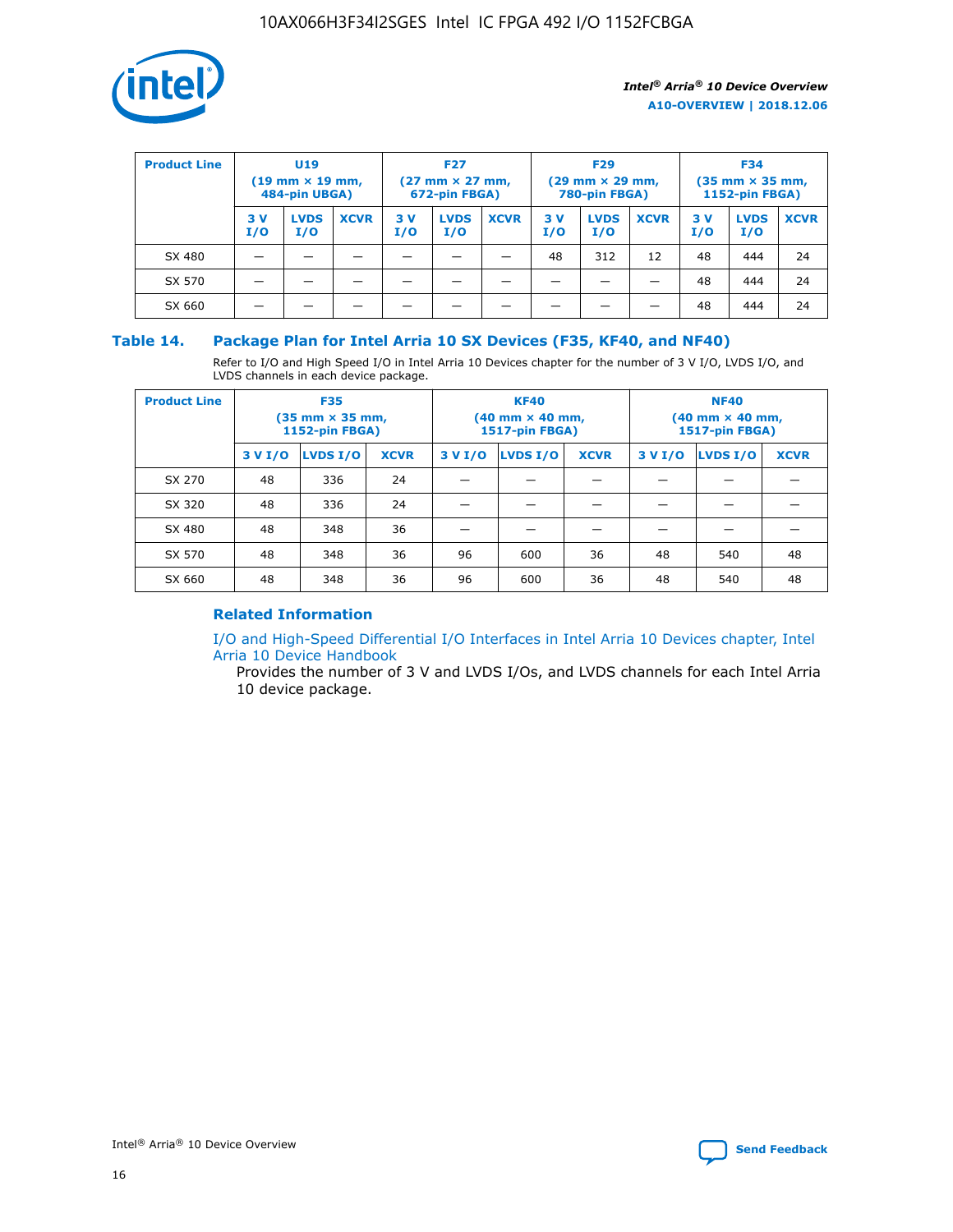

# **I/O Vertical Migration for Intel Arria 10 Devices**

#### **Figure 4. Migration Capability Across Intel Arria 10 Product Lines**

- The arrows indicate the migration paths. The devices included in each vertical migration path are shaded. Devices with fewer resources in the same path have lighter shades.
- To achieve the full I/O migration across product lines in the same migration path, restrict I/Os and transceivers usage to match the product line with the lowest I/O and transceiver counts.
- An LVDS I/O bank in the source device may be mapped to a 3 V I/O bank in the target device. To use memory interface clock frequency higher than 533 MHz, assign external memory interface pins only to banks that are LVDS I/O in both devices.
- There may be nominal 0.15 mm package height difference between some product lines in the same package type.
	- **Variant Product Line Package U19 F27 F29 F34 F35 KF40 NF40 RF40 NF45 SF45 UF45** Intel® Arria® 10 GX GX 160 GX 220 GX 270 GX 320 GX 480 GX 570 GX 660 GX 900 GX 1150 Intel Arria 10 GT GT 900 GT 1150 Intel Arria 10 SX SX 160 SX 220 SX 270 SX 320 SX 480 SX 570 SX 660
- Some migration paths are not shown in the Intel Quartus Prime software **Pin Migration View**.

*Note:* To verify the pin migration compatibility, use the **Pin Migration View** window in the Intel Quartus Prime software Pin Planner.

## **Adaptive Logic Module**

Intel Arria 10 devices use a 20 nm ALM as the basic building block of the logic fabric.

The ALM architecture is the same as the previous generation FPGAs, allowing for efficient implementation of logic functions and easy conversion of IP between the device generations.

The ALM, as shown in following figure, uses an 8-input fracturable look-up table (LUT) with four dedicated registers to help improve timing closure in register-rich designs and achieve an even higher design packing capability than the traditional two-register per LUT architecture.

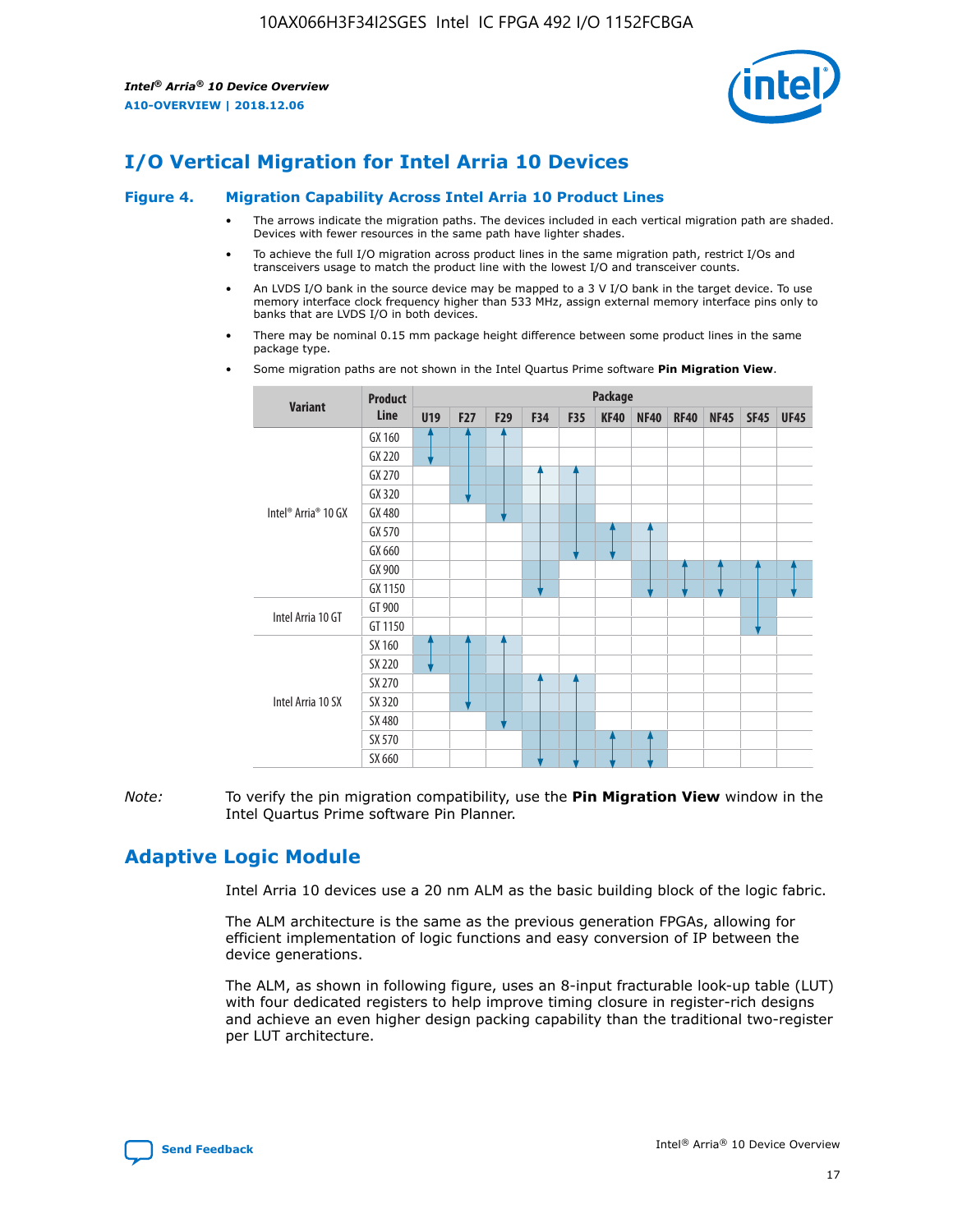

**Figure 5. ALM for Intel Arria 10 Devices**



The Intel Quartus Prime software optimizes your design according to the ALM logic structure and automatically maps legacy designs into the Intel Arria 10 ALM architecture.

## **Variable-Precision DSP Block**

The Intel Arria 10 variable precision DSP blocks support fixed-point arithmetic and floating-point arithmetic.

Features for fixed-point arithmetic:

- High-performance, power-optimized, and fully registered multiplication operations
- 18-bit and 27-bit word lengths
- Two 18 x 19 multipliers or one 27 x 27 multiplier per DSP block
- Built-in addition, subtraction, and 64-bit double accumulation register to combine multiplication results
- Cascading 19-bit or 27-bit when pre-adder is disabled and cascading 18-bit when pre-adder is used to form the tap-delay line for filtering applications
- Cascading 64-bit output bus to propagate output results from one block to the next block without external logic support
- Hard pre-adder supported in 19-bit and 27-bit modes for symmetric filters
- Internal coefficient register bank in both 18-bit and 27-bit modes for filter implementation
- 18-bit and 27-bit systolic finite impulse response (FIR) filters with distributed output adder
- Biased rounding support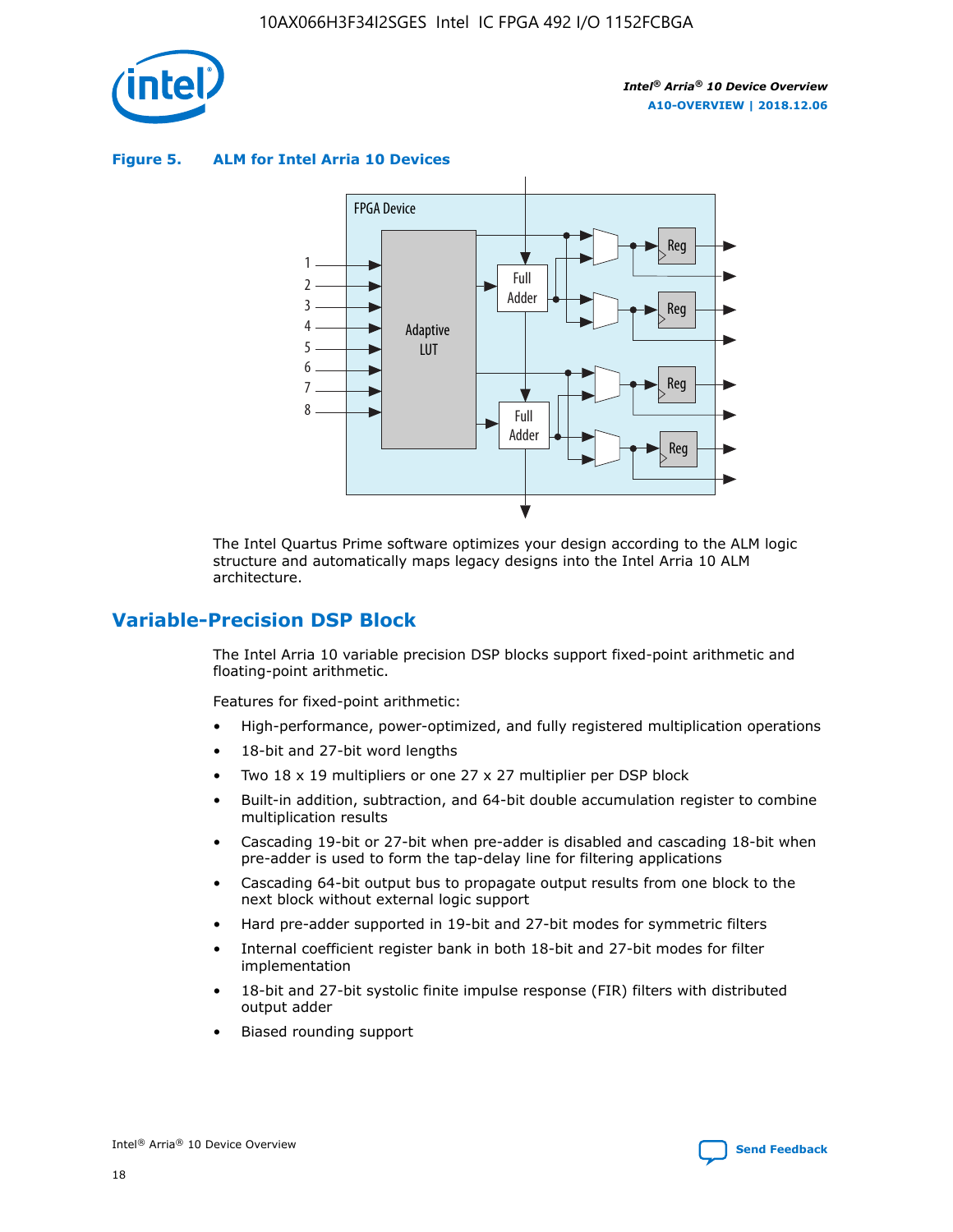

Features for floating-point arithmetic:

- A completely hardened architecture that supports multiplication, addition, subtraction, multiply-add, and multiply-subtract
- Multiplication with accumulation capability and a dynamic accumulator reset control
- Multiplication with cascade summation capability
- Multiplication with cascade subtraction capability
- Complex multiplication
- Direct vector dot product
- Systolic FIR filter

#### **Table 15. Variable-Precision DSP Block Configurations for Intel Arria 10 Devices**

| <b>Usage Example</b>                                       | <b>Multiplier Size (Bit)</b>    | <b>DSP Block Resources</b> |
|------------------------------------------------------------|---------------------------------|----------------------------|
| Medium precision fixed point                               | Two 18 x 19                     |                            |
| High precision fixed or Single precision<br>floating point | One 27 x 27                     |                            |
| Fixed point FFTs                                           | One 19 x 36 with external adder |                            |
| Very high precision fixed point                            | One 36 x 36 with external adder |                            |
| Double precision floating point                            | One 54 x 54 with external adder | 4                          |

#### **Table 16. Resources for Fixed-Point Arithmetic in Intel Arria 10 Devices**

The table lists the variable-precision DSP resources by bit precision for each Intel Arria 10 device.

| <b>Variant</b>  | <b>Product Line</b> | <b>Variable-</b><br>precision<br><b>DSP Block</b> | <b>Independent Input and Output</b><br><b>Multiplications Operator</b> |                                     | 18 x 19<br><b>Multiplier</b><br><b>Adder Sum</b> | $18 \times 18$<br><b>Multiplier</b><br><b>Adder</b> |
|-----------------|---------------------|---------------------------------------------------|------------------------------------------------------------------------|-------------------------------------|--------------------------------------------------|-----------------------------------------------------|
|                 |                     |                                                   | 18 x 19<br><b>Multiplier</b>                                           | $27 \times 27$<br><b>Multiplier</b> | <b>Mode</b>                                      | <b>Summed with</b><br>36 bit Input                  |
| AIntel Arria 10 | GX 160              | 156                                               | 312                                                                    | 156                                 | 156                                              | 156                                                 |
| GX              | GX 220              | 192                                               | 384                                                                    | 192                                 | 192                                              | 192                                                 |
|                 | GX 270              | 830                                               | 1,660                                                                  | 830                                 | 830                                              | 830                                                 |
|                 | GX 320              | 984                                               | 1,968                                                                  | 984                                 | 984                                              | 984                                                 |
|                 | GX 480              | 1,368                                             | 2,736                                                                  | 1,368                               | 1,368                                            | 1,368                                               |
|                 | GX 570              | 1,523                                             | 3,046                                                                  | 1,523                               | 1,523                                            | 1,523                                               |
|                 | GX 660              | 1,687                                             | 3,374                                                                  | 1,687                               | 1,687                                            | 1,687                                               |
|                 | GX 900              | 1,518                                             | 3,036                                                                  | 1,518                               | 1,518                                            | 1,518                                               |
|                 | GX 1150             | 1,518                                             | 3,036                                                                  | 1,518                               | 1,518                                            | 1,518                                               |
| Intel Arria 10  | GT 900              | 1,518                                             | 3,036                                                                  | 1,518                               | 1,518                                            | 1,518                                               |
| GT              | GT 1150             | 1,518                                             | 3,036                                                                  | 1,518                               | 1,518                                            | 1,518                                               |
| Intel Arria 10  | SX 160              | 156                                               | 312                                                                    | 156                                 | 156                                              | 156                                                 |
| <b>SX</b>       | SX 220<br>192       |                                                   | 384                                                                    | 192                                 | 192                                              | 192                                                 |
|                 | SX 270              | 830                                               | 1,660                                                                  | 830                                 | 830                                              | 830                                                 |
|                 |                     |                                                   |                                                                        |                                     |                                                  | continued                                           |

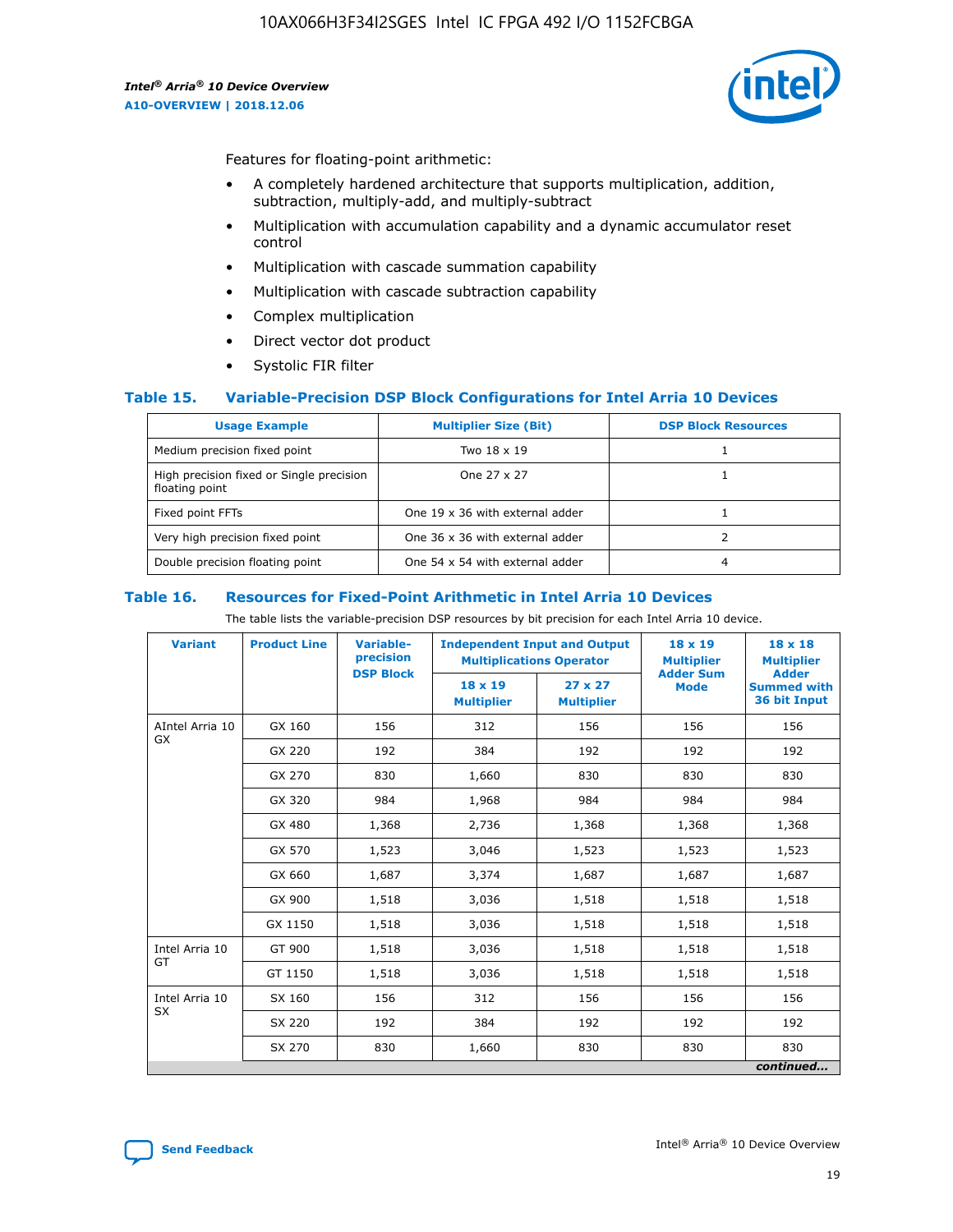

| <b>Variant</b> | <b>Product Line</b> | Variable-<br>precision | <b>Independent Input and Output</b><br><b>Multiplications Operator</b> |                                     | $18 \times 19$<br><b>Multiplier</b> | $18 \times 18$<br><b>Multiplier</b><br><b>Adder</b> |  |
|----------------|---------------------|------------------------|------------------------------------------------------------------------|-------------------------------------|-------------------------------------|-----------------------------------------------------|--|
|                |                     | <b>DSP Block</b>       | $18 \times 19$<br><b>Multiplier</b>                                    | $27 \times 27$<br><b>Multiplier</b> | <b>Adder Sum</b><br><b>Mode</b>     | <b>Summed with</b><br>36 bit Input                  |  |
|                | SX 320              | 984                    | 1,968                                                                  | 984                                 | 984                                 | 984                                                 |  |
|                | SX 480              | 1,368                  | 2,736                                                                  | 1,368                               | 1,368                               | 1,368                                               |  |
|                | SX 570              | 1,523                  | 3,046                                                                  | 1,523                               | 1,523                               | 1,523                                               |  |
|                | SX 660              | 1,687                  | 3,374                                                                  | 1,687                               | 1,687                               | 1,687                                               |  |

## **Table 17. Resources for Floating-Point Arithmetic in Intel Arria 10 Devices**

The table lists the variable-precision DSP resources by bit precision for each Intel Arria 10 device.

| <b>Variant</b>       | <b>Product Line</b> | <b>Variable-</b><br>precision<br><b>DSP Block</b> | <b>Single</b><br><b>Precision</b><br><b>Floating-Point</b><br><b>Multiplication</b><br><b>Mode</b> | <b>Single-Precision</b><br><b>Floating-Point</b><br><b>Adder Mode</b> | Single-<br><b>Precision</b><br><b>Floating-Point</b><br><b>Multiply</b><br><b>Accumulate</b><br><b>Mode</b> | <b>Peak</b><br><b>Giga Floating-</b><br><b>Point</b><br><b>Operations</b><br>per Second<br>(GFLOPs) |
|----------------------|---------------------|---------------------------------------------------|----------------------------------------------------------------------------------------------------|-----------------------------------------------------------------------|-------------------------------------------------------------------------------------------------------------|-----------------------------------------------------------------------------------------------------|
| Intel Arria 10<br>GX | GX 160              | 156                                               | 156                                                                                                | 156                                                                   | 156                                                                                                         | 140                                                                                                 |
|                      | GX 220              | 192                                               | 192                                                                                                | 192                                                                   | 192                                                                                                         | 173                                                                                                 |
|                      | GX 270              | 830                                               | 830                                                                                                | 830                                                                   | 830                                                                                                         | 747                                                                                                 |
|                      | GX 320              | 984                                               | 984                                                                                                | 984                                                                   | 984                                                                                                         | 886                                                                                                 |
|                      | GX 480              | 1,369                                             | 1,368                                                                                              | 1,368                                                                 | 1,368                                                                                                       | 1,231                                                                                               |
|                      | GX 570              | 1,523                                             | 1,523                                                                                              | 1,523                                                                 | 1,523                                                                                                       | 1,371                                                                                               |
|                      | GX 660              | 1,687                                             | 1,687                                                                                              | 1,687                                                                 | 1,687                                                                                                       | 1,518                                                                                               |
|                      | GX 900              | 1,518                                             | 1,518                                                                                              | 1,518                                                                 | 1,518                                                                                                       | 1,366                                                                                               |
|                      | GX 1150             | 1,518                                             | 1,518                                                                                              | 1,518                                                                 | 1,518                                                                                                       | 1,366                                                                                               |
| Intel Arria 10       | GT 900              | 1,518                                             | 1,518                                                                                              | 1,518                                                                 | 1,518                                                                                                       | 1,366                                                                                               |
| GT                   | GT 1150             | 1,518                                             | 1,518                                                                                              | 1,518                                                                 | 1,518                                                                                                       | 1,366                                                                                               |
| Intel Arria 10       | SX 160              | 156                                               | 156                                                                                                | 156                                                                   | 156                                                                                                         | 140                                                                                                 |
| <b>SX</b>            | SX 220              | 192                                               | 192                                                                                                | 192                                                                   | 192                                                                                                         | 173                                                                                                 |
|                      | SX 270              | 830                                               | 830                                                                                                | 830                                                                   | 830                                                                                                         | 747                                                                                                 |
|                      | SX 320              | 984                                               | 984                                                                                                | 984                                                                   | 984                                                                                                         | 886                                                                                                 |
|                      | SX 480              | 1,369                                             | 1,368                                                                                              | 1,368                                                                 | 1,368                                                                                                       | 1,231                                                                                               |
|                      | SX 570              | 1,523                                             | 1,523                                                                                              | 1,523                                                                 | 1,523                                                                                                       | 1,371                                                                                               |
|                      | SX 660              | 1,687                                             | 1,687                                                                                              | 1,687                                                                 | 1,687                                                                                                       | 1,518                                                                                               |

# **Embedded Memory Blocks**

The embedded memory blocks in the devices are flexible and designed to provide an optimal amount of small- and large-sized memory arrays to fit your design requirements.

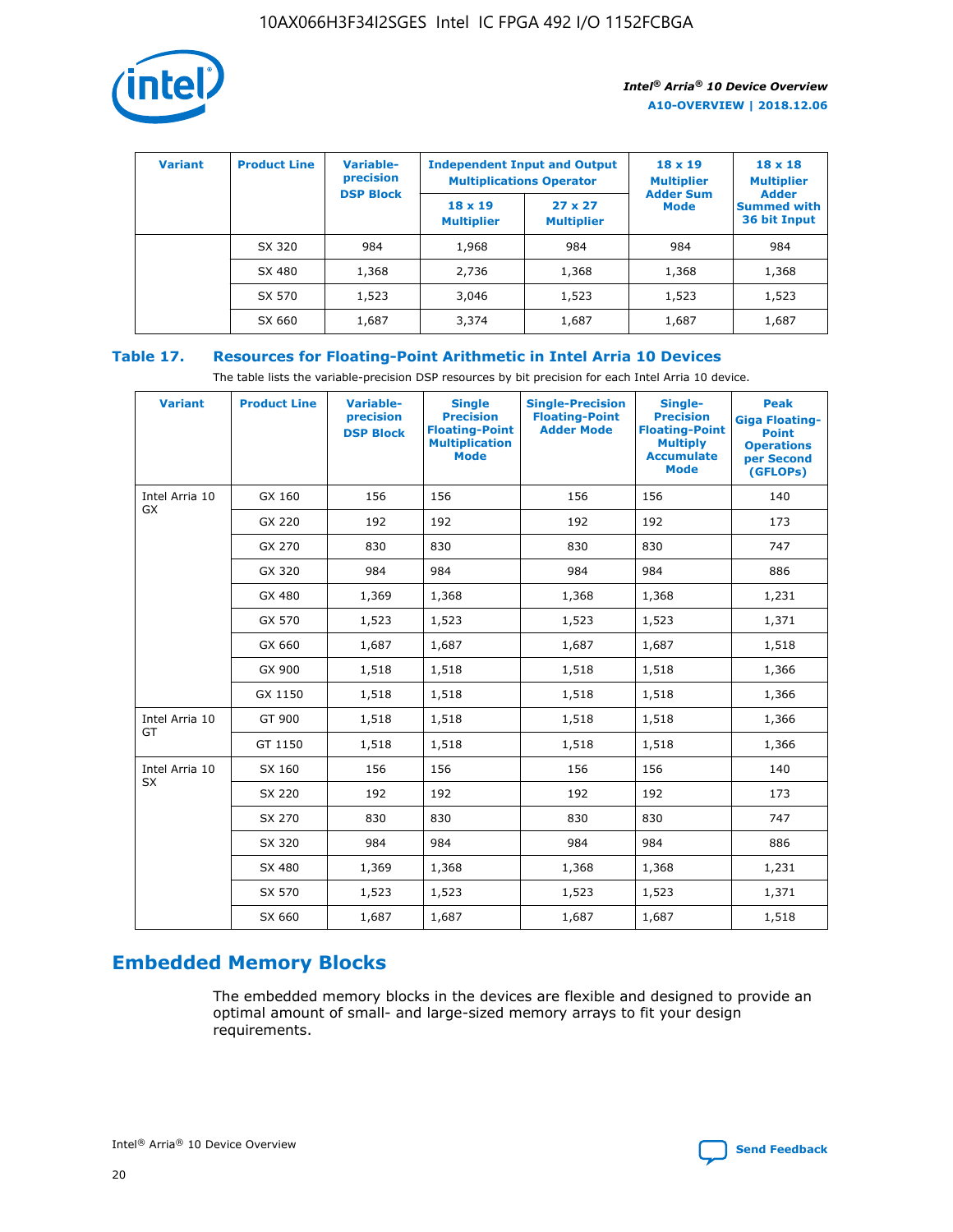

## **Types of Embedded Memory**

The Intel Arria 10 devices contain two types of memory blocks:

- 20 Kb M20K blocks—blocks of dedicated memory resources. The M20K blocks are ideal for larger memory arrays while still providing a large number of independent ports.
- 640 bit memory logic array blocks (MLABs)—enhanced memory blocks that are configured from dual-purpose logic array blocks (LABs). The MLABs are ideal for wide and shallow memory arrays. The MLABs are optimized for implementation of shift registers for digital signal processing (DSP) applications, wide and shallow FIFO buffers, and filter delay lines. Each MLAB is made up of ten adaptive logic modules (ALMs). In the Intel Arria 10 devices, you can configure these ALMs as ten 32 x 2 blocks, giving you one 32 x 20 simple dual-port SRAM block per MLAB.

## **Embedded Memory Capacity in Intel Arria 10 Devices**

|                   | <b>Product</b> |              | <b>M20K</b>         | <b>MLAB</b>  |                     | <b>Total RAM Bit</b> |
|-------------------|----------------|--------------|---------------------|--------------|---------------------|----------------------|
| <b>Variant</b>    | <b>Line</b>    | <b>Block</b> | <b>RAM Bit (Kb)</b> | <b>Block</b> | <b>RAM Bit (Kb)</b> | (Kb)                 |
| Intel Arria 10 GX | GX 160         | 440          | 8,800               | 1,680        | 1,050               | 9,850                |
|                   | GX 220         | 587          | 11,740              | 2,703        | 1,690               | 13,430               |
|                   | GX 270         | 750          | 15,000              | 3,922        | 2,452               | 17,452               |
|                   | GX 320         | 891          | 17,820              | 4,363        | 2,727               | 20,547               |
|                   | GX 480         | 1,431        | 28,620              | 6,662        | 4,164               | 32,784               |
|                   | GX 570         | 1,800        | 36,000              | 8,153        | 5,096               | 41,096               |
|                   | GX 660         | 2,131        | 42,620              | 9,260        | 5,788               | 48,408               |
|                   | GX 900         | 2,423        | 48,460              | 15,017       | 9,386               | 57,846               |
|                   | GX 1150        | 2,713        | 54,260              | 20,774       | 12,984              | 67,244               |
| Intel Arria 10 GT | GT 900         | 2,423        | 48,460              | 15,017       | 9,386               | 57,846               |
|                   | GT 1150        | 2,713        | 54,260              | 20,774       | 12,984              | 67,244               |
| Intel Arria 10 SX | SX 160         | 440          | 8,800               | 1,680        | 1,050               | 9,850                |
|                   | SX 220         | 587          | 11,740              | 2,703        | 1,690               | 13,430               |
|                   | SX 270         | 750          | 15,000              | 3,922        | 2,452               | 17,452               |
|                   | SX 320         | 891          | 17,820              | 4,363        | 2,727               | 20,547               |
|                   | SX 480         | 1,431        | 28,620              | 6,662        | 4,164               | 32,784               |
|                   | SX 570         | 1,800        | 36,000              | 8,153        | 5,096               | 41,096               |
|                   | SX 660         | 2,131        | 42,620              | 9,260        | 5,788               | 48,408               |

#### **Table 18. Embedded Memory Capacity and Distribution in Intel Arria 10 Devices**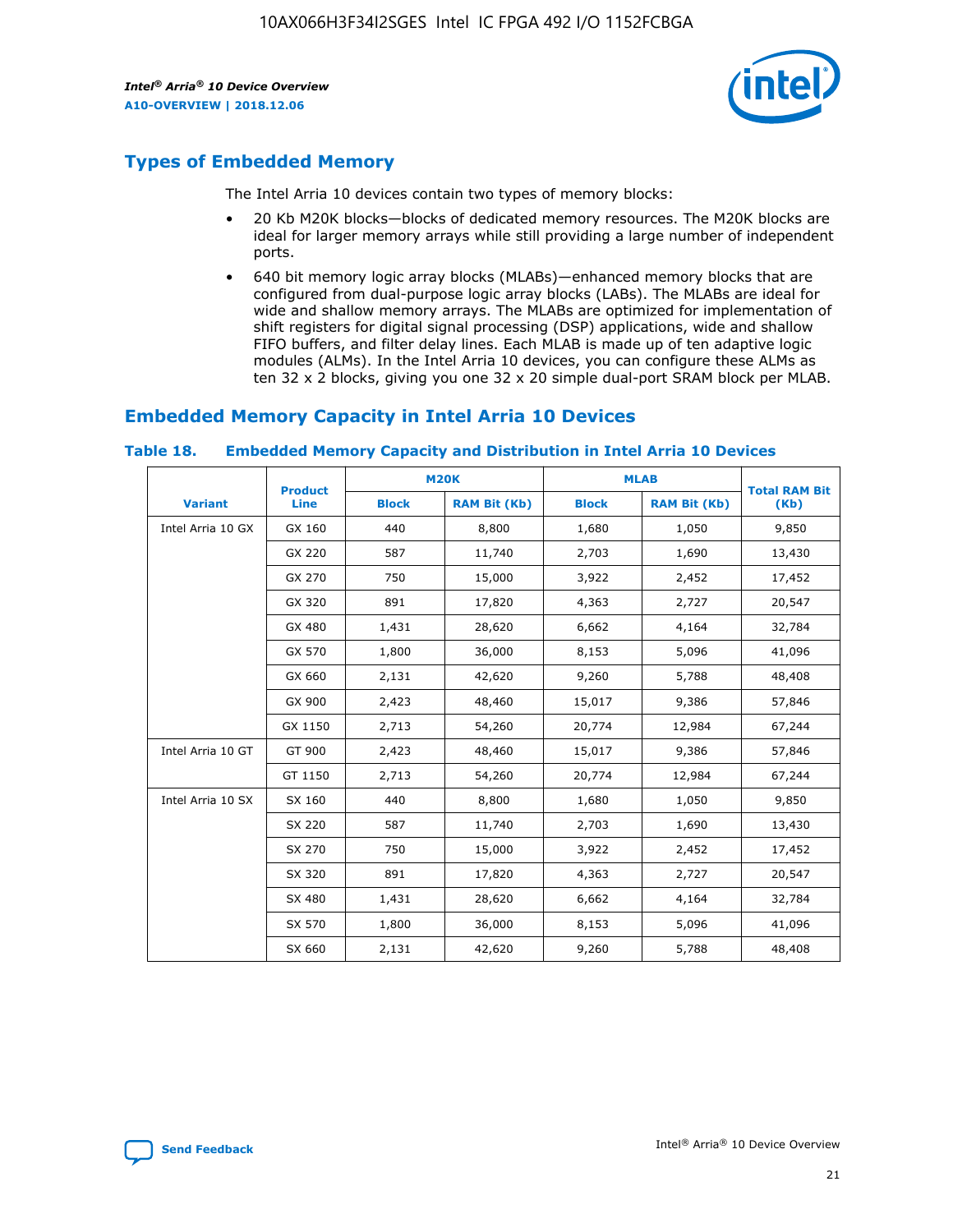

## **Embedded Memory Configurations for Single-port Mode**

## **Table 19. Single-port Embedded Memory Configurations for Intel Arria 10 Devices**

This table lists the maximum configurations supported for single-port RAM and ROM modes.

| <b>Memory Block</b> | Depth (bits) | <b>Programmable Width</b> |
|---------------------|--------------|---------------------------|
| MLAB                | 32           | x16, x18, or x20          |
|                     | 64(10)       | x8, x9, x10               |
| M20K                | 512          | x40, x32                  |
|                     | 1K           | x20, x16                  |
|                     | 2K           | x10, x8                   |
|                     | 4K           | x5, x4                    |
|                     | 8K           | x2                        |
|                     | 16K          | x1                        |

## **Clock Networks and PLL Clock Sources**

The clock network architecture is based on Intel's global, regional, and peripheral clock structure. This clock structure is supported by dedicated clock input pins, fractional clock synthesis PLLs, and integer I/O PLLs.

## **Clock Networks**

The Intel Arria 10 core clock networks are capable of up to 800 MHz fabric operation across the full industrial temperature range. For the external memory interface, the clock network supports the hard memory controller with speeds up to 2,400 Mbps in a quarter-rate transfer.

To reduce power consumption, the Intel Quartus Prime software identifies all unused sections of the clock network and powers them down.

## **Fractional Synthesis and I/O PLLs**

Intel Arria 10 devices contain up to 32 fractional synthesis PLLs and up to 16 I/O PLLs that are available for both specific and general purpose uses in the core:

- Fractional synthesis PLLs—located in the column adjacent to the transceiver blocks
- I/O PLLs—located in each bank of the 48 I/Os

## **Fractional Synthesis PLLs**

You can use the fractional synthesis PLLs to:

- Reduce the number of oscillators that are required on your board
- Reduce the number of clock pins that are used in the device by synthesizing multiple clock frequencies from a single reference clock source

<sup>(10)</sup> Supported through software emulation and consumes additional MLAB blocks.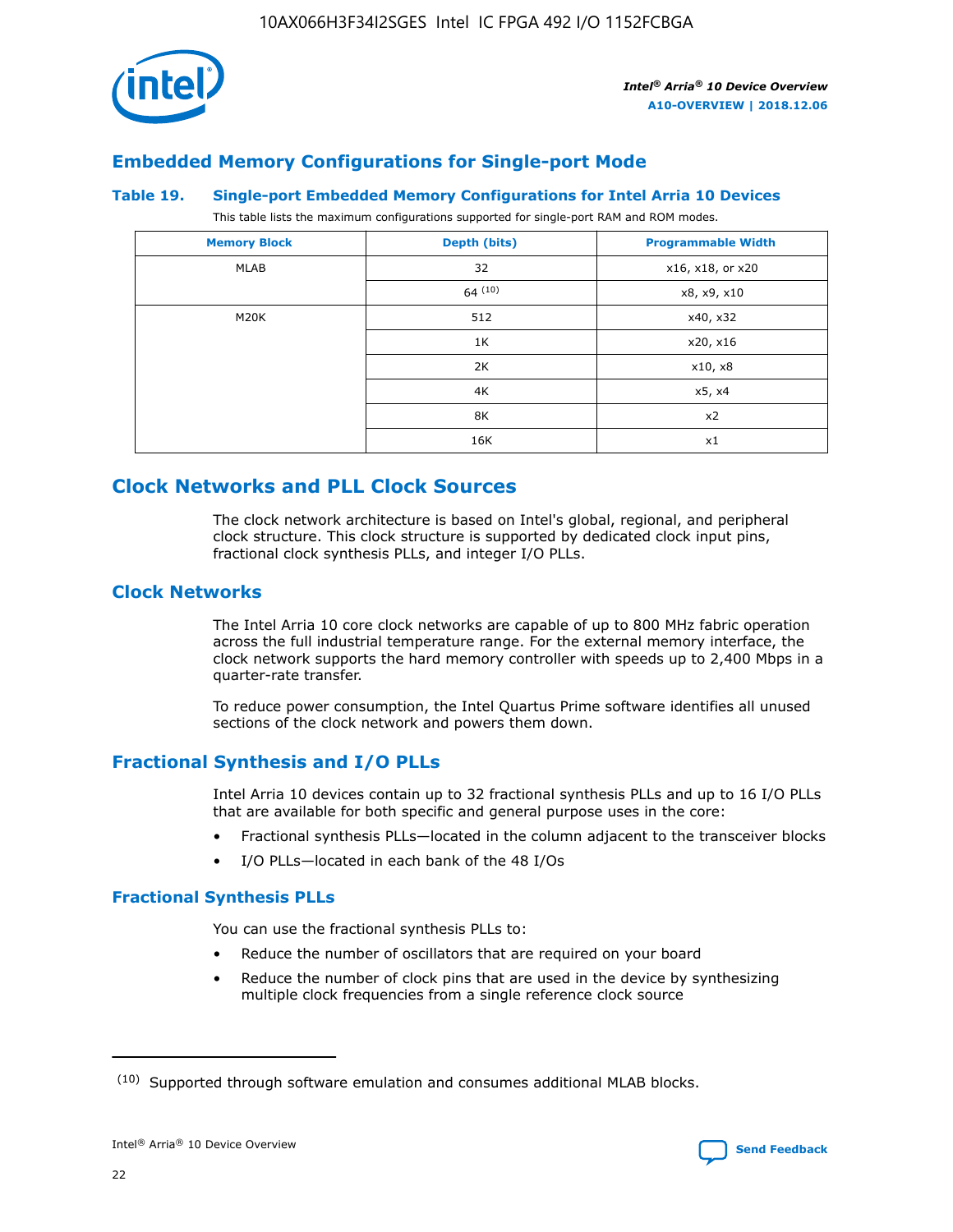

The fractional synthesis PLLs support the following features:

- Reference clock frequency synthesis for transceiver CMU and Advanced Transmit (ATX) PLLs
- Clock network delay compensation
- Zero-delay buffering
- Direct transmit clocking for transceivers
- Independently configurable into two modes:
	- Conventional integer mode equivalent to the general purpose PLL
	- Enhanced fractional mode with third order delta-sigma modulation
- PLL cascading

## **I/O PLLs**

The integer mode I/O PLLs are located in each bank of 48 I/Os. You can use the I/O PLLs to simplify the design of external memory and high-speed LVDS interfaces.

In each I/O bank, the I/O PLLs are adjacent to the hard memory controllers and LVDS SERDES. Because these PLLs are tightly coupled with the I/Os that need to use them, it makes it easier to close timing.

You can use the I/O PLLs for general purpose applications in the core such as clock network delay compensation and zero-delay buffering.

Intel Arria 10 devices support PLL-to-PLL cascading.

## **FPGA General Purpose I/O**

Intel Arria 10 devices offer highly configurable GPIOs. Each I/O bank contains 48 general purpose I/Os and a high-efficiency hard memory controller.

The following list describes the features of the GPIOs:

- Consist of 3 V I/Os for high-voltage application and LVDS I/Os for differential signaling
	- Up to two 3 V I/O banks, available in some devices, that support up to 3 V I/O standards
	- LVDS I/O banks that support up to 1.8 V I/O standards
- Support a wide range of single-ended and differential I/O interfaces
- LVDS speeds up to 1.6 Gbps
- Each LVDS pair of pins has differential input and output buffers, allowing you to configure the LVDS direction for each pair.
- Programmable bus hold and weak pull-up
- Programmable differential output voltage  $(V_{OD})$  and programmable pre-emphasis

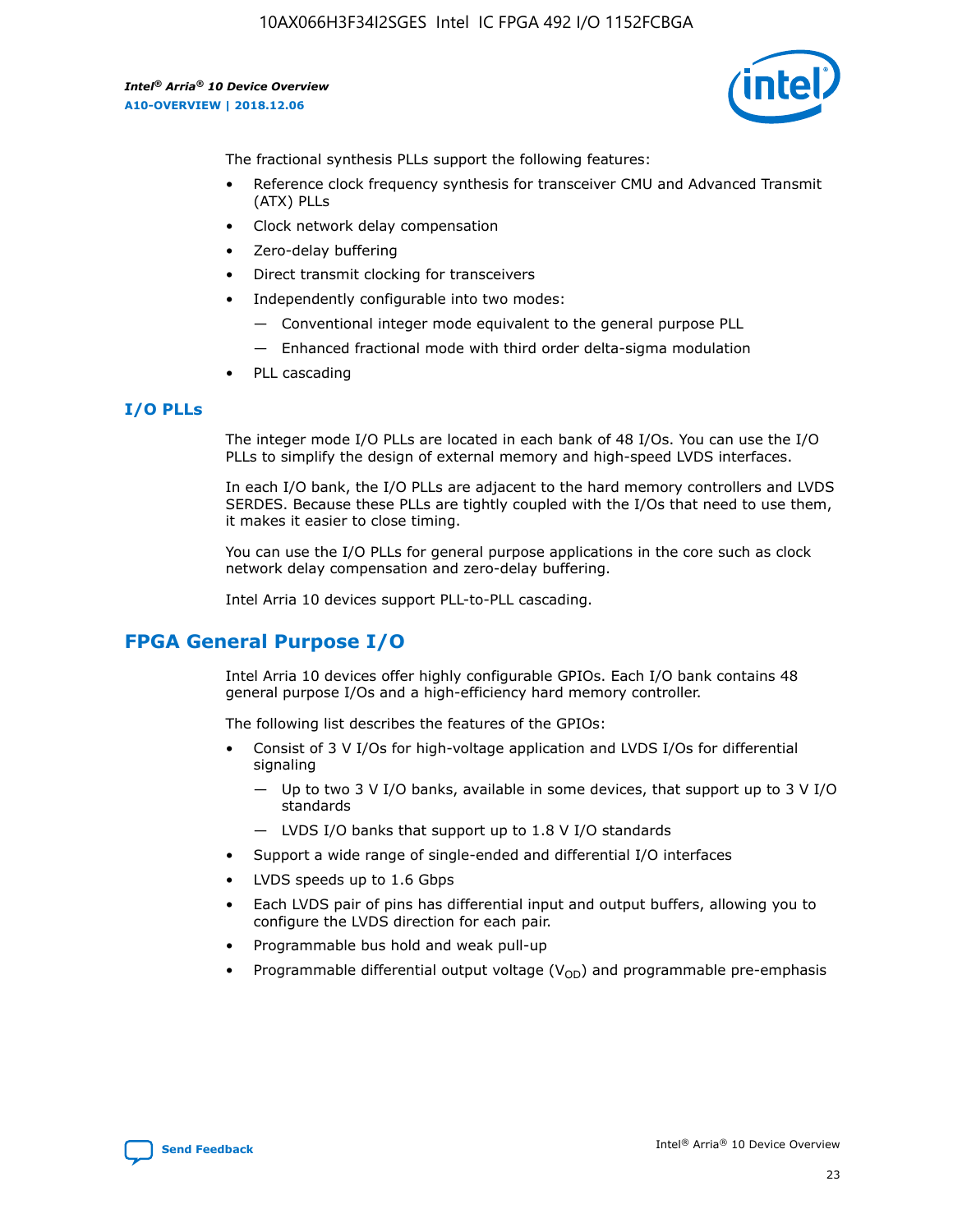

- Series (R<sub>S</sub>) and parallel (R<sub>T</sub>) on-chip termination (OCT) for all I/O banks with OCT calibration to limit the termination impedance variation
- On-chip dynamic termination that has the ability to swap between series and parallel termination, depending on whether there is read or write on a common bus for signal integrity
- Easy timing closure support using the hard read FIFO in the input register path, and delay-locked loop (DLL) delay chain with fine and coarse architecture

## **External Memory Interface**

Intel Arria 10 devices offer massive external memory bandwidth, with up to seven 32 bit DDR4 memory interfaces running at up to 2,400 Mbps. This bandwidth provides additional ease of design, lower power, and resource efficiencies of hardened highperformance memory controllers.

The memory interface within Intel Arria 10 FPGAs and SoCs delivers the highest performance and ease of use. You can configure up to a maximum width of 144 bits when using the hard or soft memory controllers. If required, you can bypass the hard memory controller and use a soft controller implemented in the user logic.

Each I/O contains a hardened DDR read/write path (PHY) capable of performing key memory interface functionality such as read/write leveling, FIFO buffering to lower latency and improve margin, timing calibration, and on-chip termination.

The timing calibration is aided by the inclusion of hard microcontrollers based on Intel's Nios® II technology, specifically tailored to control the calibration of multiple memory interfaces. This calibration allows the Intel Arria 10 device to compensate for any changes in process, voltage, or temperature either within the Intel Arria 10 device itself, or within the external memory device. The advanced calibration algorithms ensure maximum bandwidth and robust timing margin across all operating conditions.

In addition to parallel memory interfaces, Intel Arria 10 devices support serial memory technologies such as the Hybrid Memory Cube (HMC). The HMC is supported by the Intel Arria 10 high-speed serial transceivers which connect up to four HMC links, with each link running at data rates up to 15 Gbps.

#### **Related Information**

#### [External Memory Interface Spec Estimator](http://www.altera.com/technology/memory/estimator/mem-emif-index.html)

Provides a parametric tool that allows you to find and compare the performance of the supported external memory interfaces in IntelFPGAs.

## **Memory Standards Supported by Intel Arria 10 Devices**

The I/Os are designed to provide high performance support for existing and emerging external memory standards.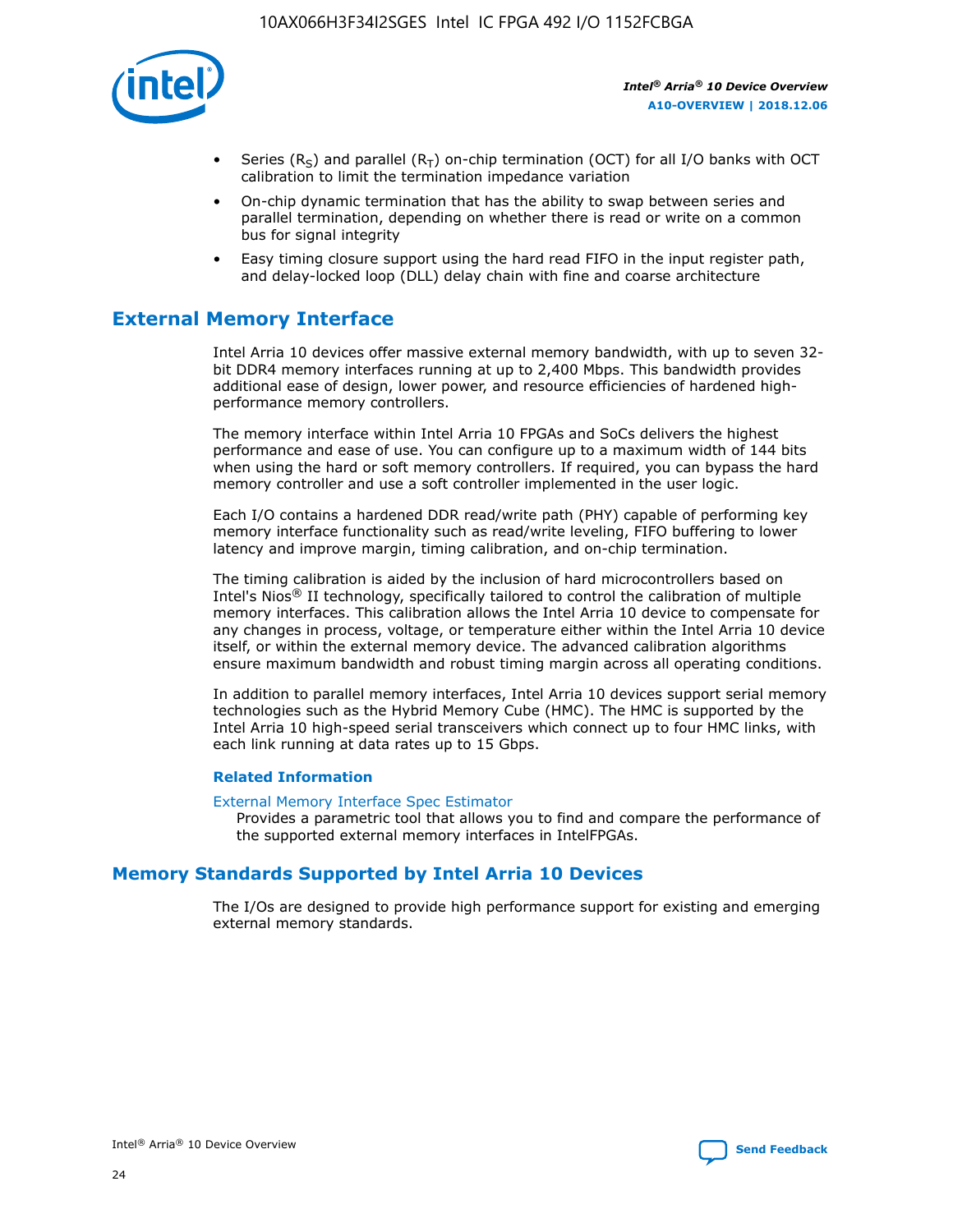

#### **Table 20. Memory Standards Supported by the Hard Memory Controller**

This table lists the overall capability of the hard memory controller. For specific details, refer to the External Memory Interface Spec Estimator and Intel Arria 10 Device Datasheet.

| <b>Memory Standard</b> | <b>Rate Support</b> | <b>Ping Pong PHY Support</b> | <b>Maximum Frequency</b><br>(MHz) |
|------------------------|---------------------|------------------------------|-----------------------------------|
| <b>DDR4 SDRAM</b>      | Quarter rate        | Yes                          | 1,067                             |
|                        |                     |                              | 1,200                             |
| DDR3 SDRAM             | Half rate           | Yes                          | 533                               |
|                        |                     |                              | 667                               |
|                        | Quarter rate        | Yes                          | 1,067                             |
|                        |                     |                              | 1,067                             |
| <b>DDR3L SDRAM</b>     | Half rate           | Yes                          | 533                               |
|                        |                     |                              | 667                               |
|                        | Quarter rate        | Yes                          | 933                               |
|                        |                     |                              | 933                               |
| LPDDR3 SDRAM           | Half rate           |                              | 533                               |
|                        | Quarter rate        |                              | 800                               |

#### **Table 21. Memory Standards Supported by the Soft Memory Controller**

| <b>Memory Standard</b>      | <b>Rate Support</b> | <b>Maximum Frequency</b><br>(MHz) |
|-----------------------------|---------------------|-----------------------------------|
| <b>RLDRAM 3 (11)</b>        | Quarter rate        | 1,200                             |
| ODR IV SRAM <sup>(11)</sup> | Quarter rate        | 1,067                             |
| <b>ODR II SRAM</b>          | Full rate           | 333                               |
|                             | Half rate           | 633                               |
| <b>ODR II+ SRAM</b>         | Full rate           | 333                               |
|                             | Half rate           | 633                               |
| <b>ODR II+ Xtreme SRAM</b>  | Full rate           | 333                               |
|                             | Half rate           | 633                               |

#### **Table 22. Memory Standards Supported by the HPS Hard Memory Controller**

The hard processor system (HPS) is available in Intel Arria 10 SoC devices only.

| <b>Memory Standard</b> | <b>Rate Support</b> | <b>Maximum Frequency</b><br>(MHz) |
|------------------------|---------------------|-----------------------------------|
| <b>DDR4 SDRAM</b>      | Half rate           | 1,200                             |
| <b>DDR3 SDRAM</b>      | Half rate           | 1,067                             |
| <b>DDR3L SDRAM</b>     | Half rate           | 933                               |

<sup>(11)</sup> Intel Arria 10 devices support this external memory interface using hard PHY with soft memory controller.

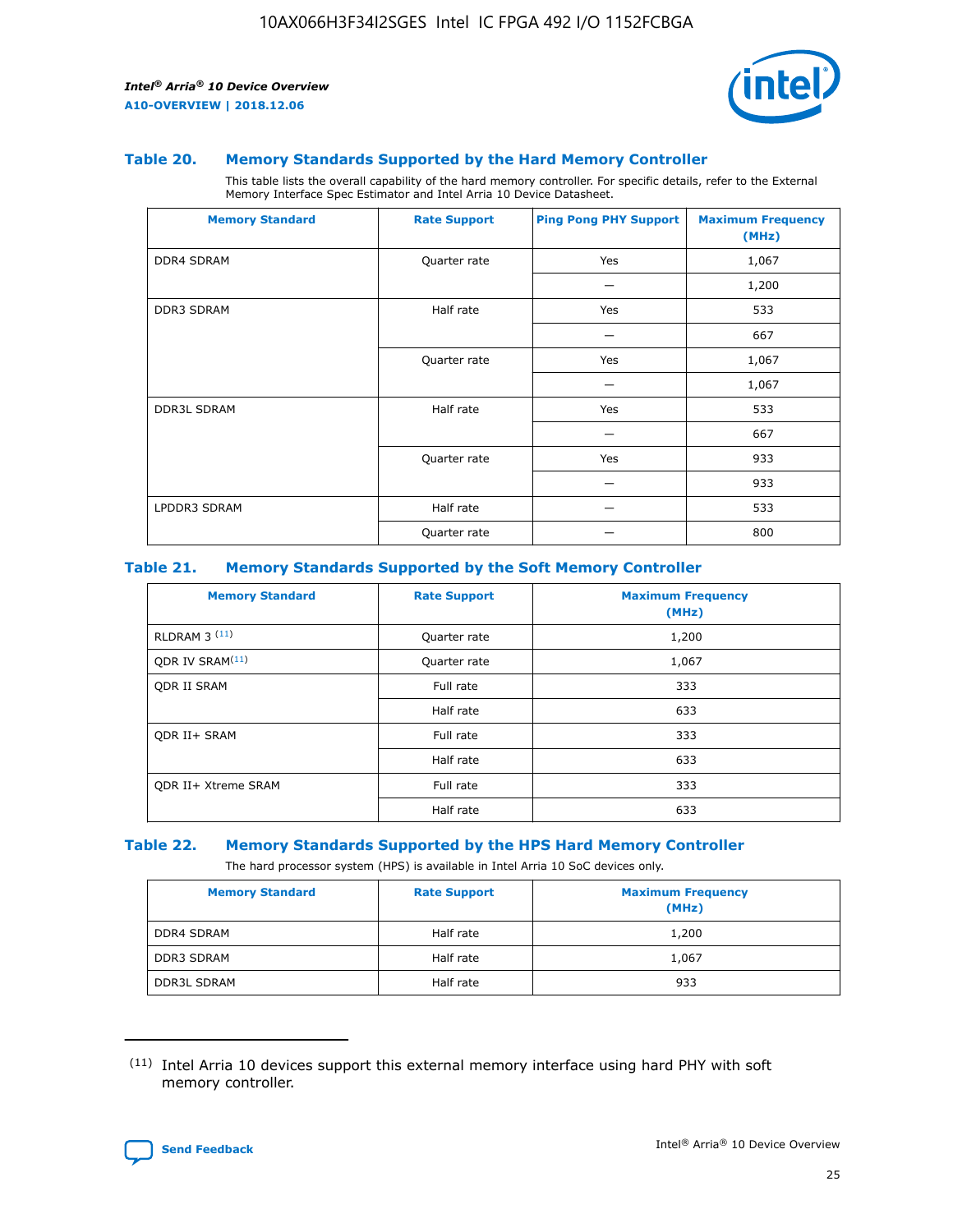

#### **Related Information**

#### [Intel Arria 10 Device Datasheet](https://www.intel.com/content/www/us/en/programmable/documentation/mcn1413182292568.html#mcn1413182153340)

Lists the memory interface performance according to memory interface standards, rank or chip select configurations, and Intel Arria 10 device speed grades.

# **PCIe Gen1, Gen2, and Gen3 Hard IP**

Intel Arria 10 devices contain PCIe hard IP that is designed for performance and ease-of-use:

- Includes all layers of the PCIe stack—transaction, data link and physical layers.
- Supports PCIe Gen3, Gen2, and Gen1 Endpoint and Root Port in x1, x2, x4, or x8 lane configuration.
- Operates independently from the core logic—optional configuration via protocol (CvP) allows the PCIe link to power up and complete link training in less than 100 ms while the Intel Arria 10 device completes loading the programming file for the rest of the FPGA.
- Provides added functionality that makes it easier to support emerging features such as Single Root I/O Virtualization (SR-IOV) and optional protocol extensions.
- Provides improved end-to-end datapath protection using ECC.
- Supports FPGA configuration via protocol (CvP) using PCIe at Gen3, Gen2, or Gen1 speed.

#### **Related Information**

PCS Features on page 30

## **Enhanced PCS Hard IP for Interlaken and 10 Gbps Ethernet**

## **Interlaken Support**

The Intel Arria 10 enhanced PCS hard IP provides integrated Interlaken PCS supporting rates up to 25.8 Gbps per lane.

The Interlaken PCS is based on the proven functionality of the PCS developed for Intel's previous generation FPGAs, which demonstrated interoperability with Interlaken ASSP vendors and third-party IP suppliers. The Interlaken PCS is present in every transceiver channel in Intel Arria 10 devices.

#### **Related Information**

PCS Features on page 30

## **10 Gbps Ethernet Support**

The Intel Arria 10 enhanced PCS hard IP supports 10GBASE-R PCS compliant with IEEE 802.3 10 Gbps Ethernet (10GbE). The integrated hard IP support for 10GbE and the 10 Gbps transceivers save external PHY cost, board space, and system power.

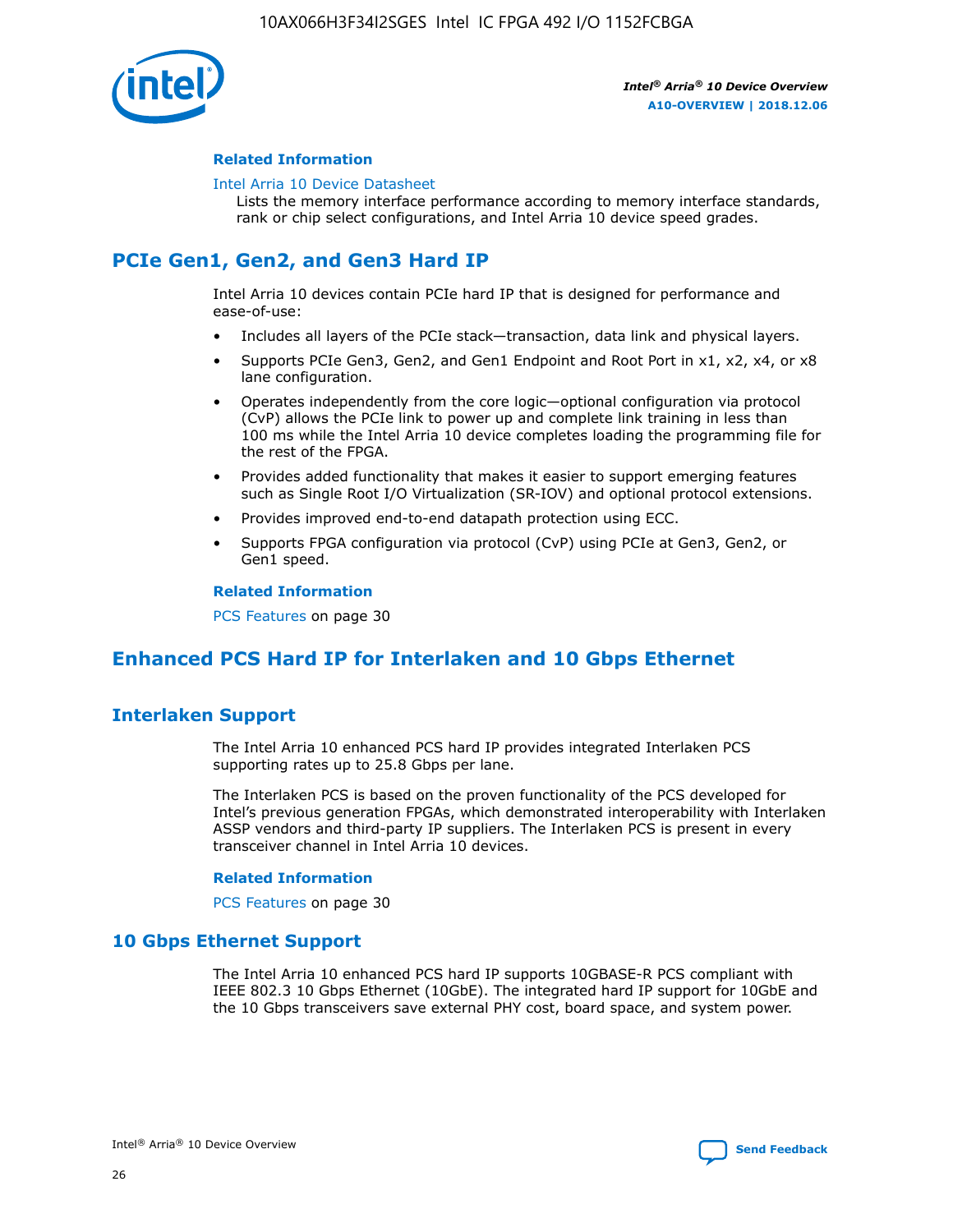

The scalable hard IP supports multiple independent 10GbE ports while using a single PLL for all the 10GBASE-R PCS instantiations, which saves on core logic resources and clock networks:

- Simplifies multiport 10GbE systems compared to XAUI interfaces that require an external XAUI-to-10G PHY.
- Incorporates Electronic Dispersion Compensation (EDC), which enables direct connection to standard 10 Gbps XFP and SFP+ pluggable optical modules.
- Supports backplane Ethernet applications and includes a hard 10GBASE-KR Forward Error Correction (FEC) circuit that you can use for 10 Gbps and 40 Gbps applications.

The 10 Gbps Ethernet PCS hard IP and 10GBASE-KR FEC are present in every transceiver channel.

#### **Related Information**

PCS Features on page 30

## **Low Power Serial Transceivers**

Intel Arria 10 FPGAs and SoCs include lowest power transceivers that deliver high bandwidth, throughput and low latency.

Intel Arria 10 devices deliver the industry's lowest power consumption per transceiver channel:

- 12.5 Gbps transceivers at as low as 242 mW
- 10 Gbps transceivers at as low as 168 mW
- 6 Gbps transceivers at as low as 117 mW

Intel Arria 10 transceivers support various data rates according to application:

- Chip-to-chip and chip-to-module applications—from 1 Gbps up to 25.8 Gbps
- Long reach and backplane applications—from 1 Gbps up to 12.5 with advanced adaptive equalization
- Critical power sensitive applications—from 1 Gbps up to 11.3 Gbps using lower power modes

The combination of 20 nm process technology and architectural advances provide the following benefits:

- Significant reduction in die area and power consumption
- Increase of up to two times in transceiver I/O density compared to previous generation devices while maintaining optimal signal integrity
- Up to 72 total transceiver channels—you can configure up to 6 of these channels to run as fast as 25.8 Gbps
- All channels feature continuous data rate support up to the maximum rated speed

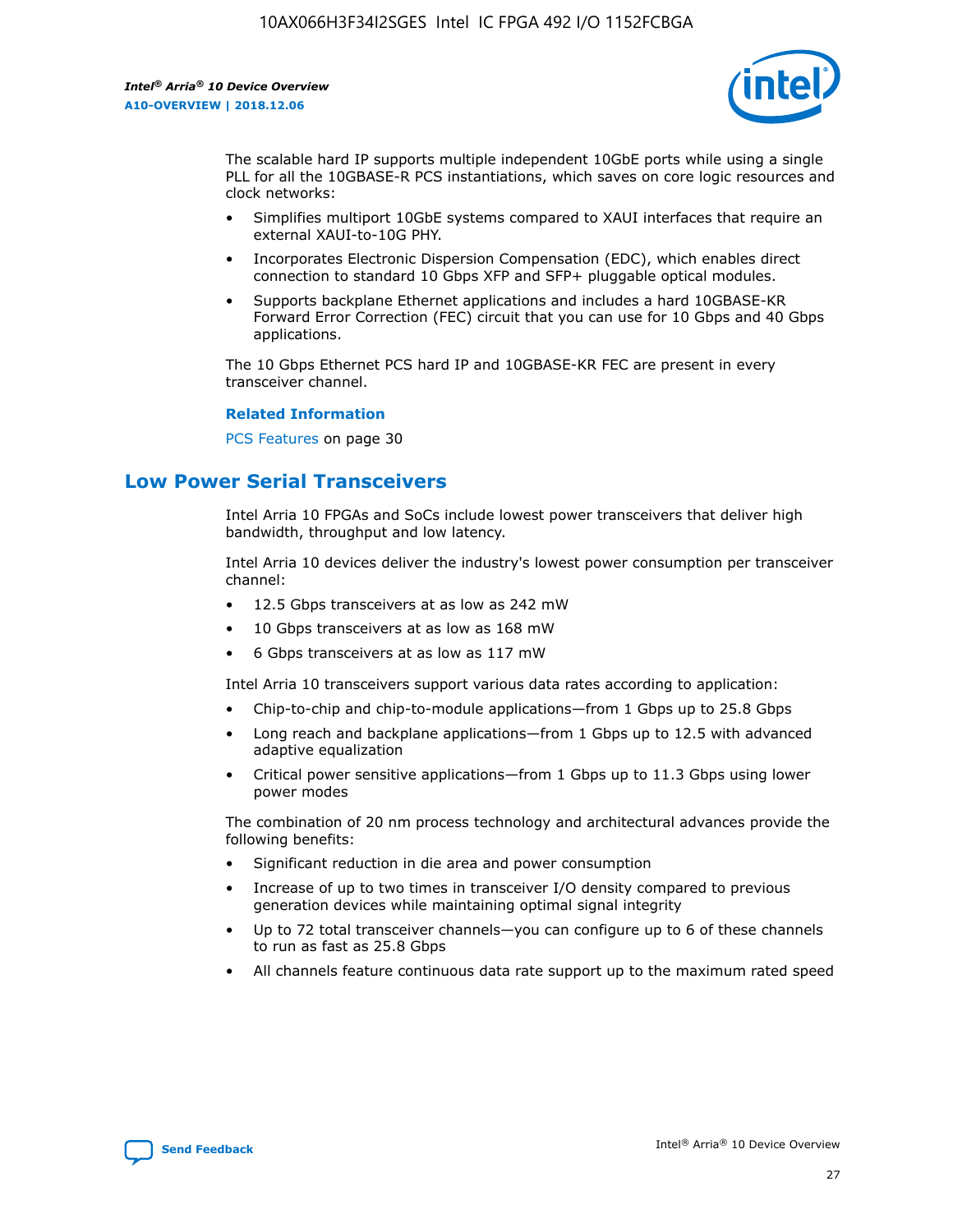

## **Figure 6. Intel Arria 10 Transceiver Block Architecture** Transceiver PMA TX/RX PCS ATX PLL Transceiver PMA TX/RX PCS fPLL Network Flexible Clock Distribution Network PCS Transceiver PMA TX/RX FPGA **Clock Distribution** Fabric PCS Transceiver PMA TX/RX ATX Flexible PLL PCS Transceiver PMA TX/RX ▲ fPLL Transceiver PMA TX/RX PCS 4

# **Transceiver Channels**

All transceiver channels feature a dedicated Physical Medium Attachment (PMA) and a hardened Physical Coding Sublayer (PCS).

- The PMA provides primary interfacing capabilities to physical channels.
- The PCS typically handles encoding/decoding, word alignment, and other preprocessing functions before transferring data to the FPGA core fabric.

A transceiver channel consists of a PMA and a PCS block. Most transceiver banks have 6 channels. There are some transceiver banks that contain only 3 channels.

A wide variety of bonded and non-bonded data rate configurations is possible using a highly configurable clock distribution network. Up to 80 independent transceiver data rates can be configured.

The following figures are graphical representations of top views of the silicon die, which correspond to reverse views for flip chip packages. Different Intel Arria 10 devices may have different floorplans than the ones shown in the figures.

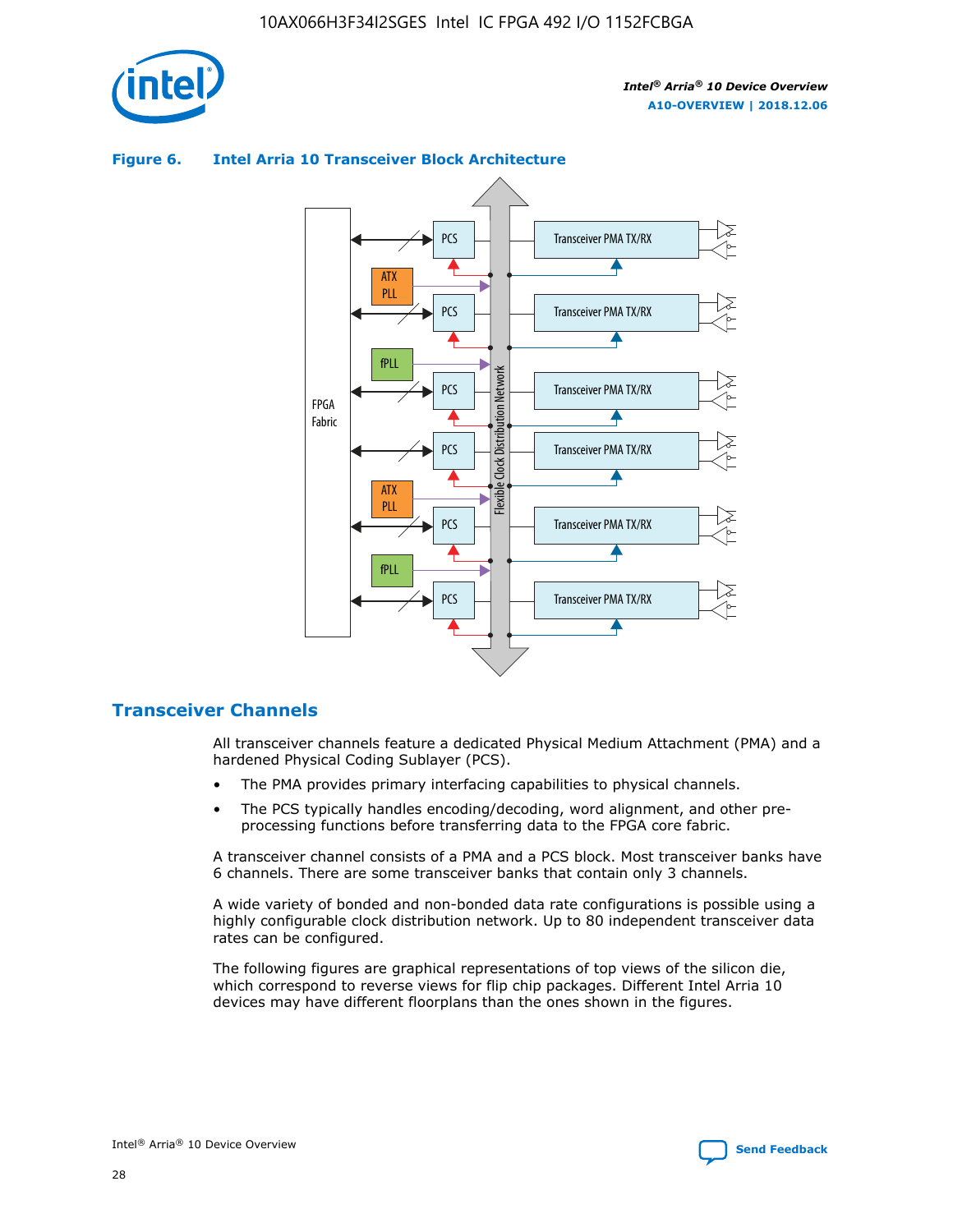

## **Figure 7. Device Chip Overview for Intel Arria 10 GX and GT Devices**





#### **PMA Features**

Intel Arria 10 transceivers provide exceptional signal integrity at data rates up to 25.8 Gbps. Clocking options include ultra-low jitter ATX PLLs (LC tank based), clock multiplier unit (CMU) PLLs, and fractional PLLs.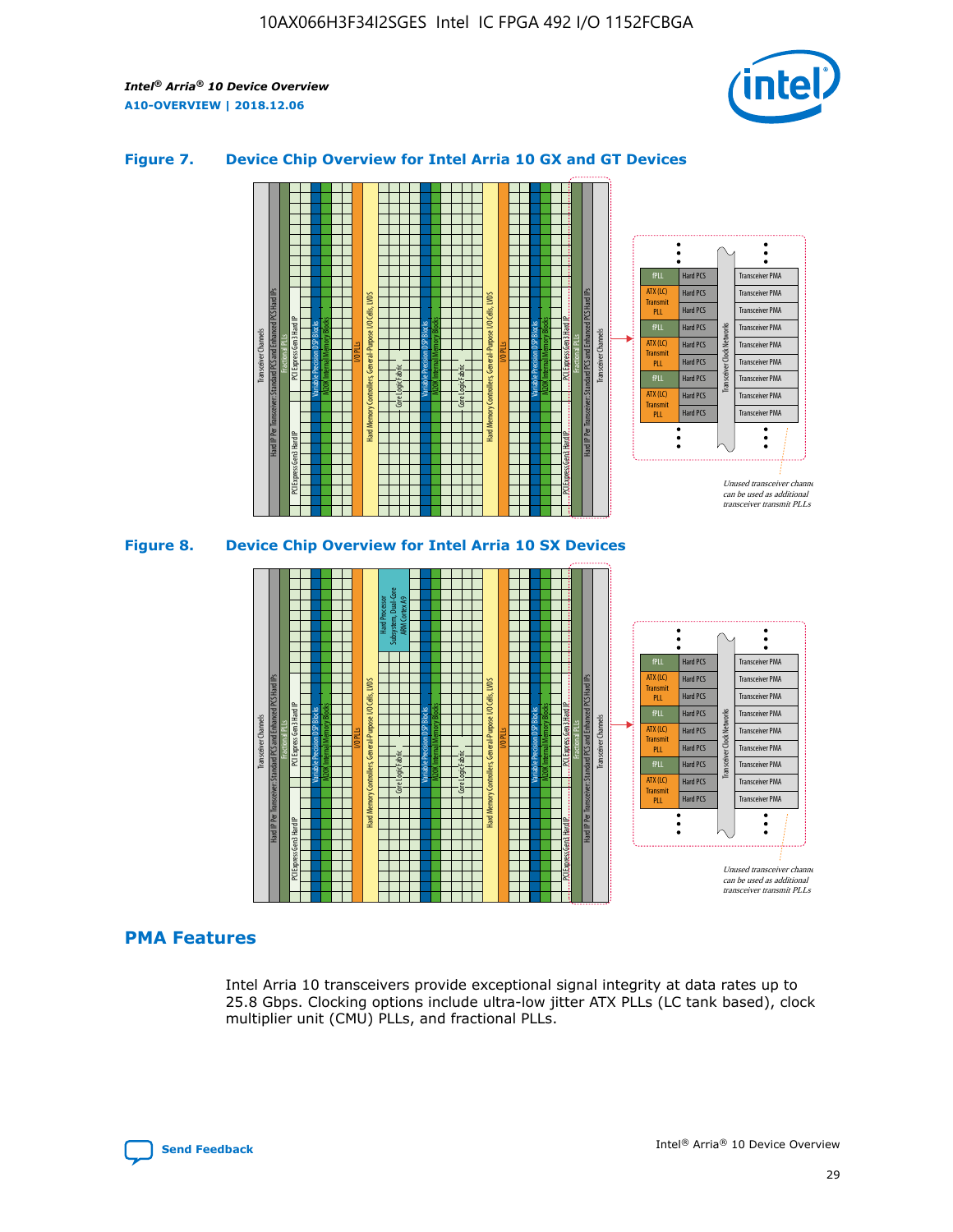

Each transceiver channel contains a channel PLL that can be used as the CMU PLL or clock data recovery (CDR) PLL. In CDR mode, the channel PLL recovers the receiver clock and data in the transceiver channel. Up to 80 independent data rates can be configured on a single Intel Arria 10 device.

## **Table 23. PMA Features of the Transceivers in Intel Arria 10 Devices**

| <b>Feature</b>                                             | <b>Capability</b>                                                                                                                                                                                                             |
|------------------------------------------------------------|-------------------------------------------------------------------------------------------------------------------------------------------------------------------------------------------------------------------------------|
| Chip-to-Chip Data Rates                                    | 1 Gbps to 17.4 Gbps (Intel Arria 10 GX devices)<br>1 Gbps to 25.8 Gbps (Intel Arria 10 GT devices)                                                                                                                            |
| Backplane Support                                          | Drive backplanes at data rates up to 12.5 Gbps                                                                                                                                                                                |
| <b>Optical Module Support</b>                              | SFP+/SFP, XFP, CXP, QSFP/QSFP28, CFP/CFP2/CFP4                                                                                                                                                                                |
| Cable Driving Support                                      | SFP+ Direct Attach, PCI Express over cable, eSATA                                                                                                                                                                             |
| Transmit Pre-Emphasis                                      | 4-tap transmit pre-emphasis and de-emphasis to compensate for system channel loss                                                                                                                                             |
| Continuous Time Linear<br>Equalizer (CTLE)                 | Dual mode, high-gain, and high-data rate, linear receive equalization to compensate for<br>system channel loss                                                                                                                |
| Decision Feedback Equalizer<br>(DFE)                       | 7-fixed and 4-floating tap DFE to equalize backplane channel loss in the presence of<br>crosstalk and noisy environments                                                                                                      |
| Variable Gain Amplifier                                    | Optimizes the signal amplitude prior to the CDR sampling and operates in fixed and<br>adaptive modes                                                                                                                          |
| Altera Digital Adaptive<br>Parametric Tuning (ADAPT)       | Fully digital adaptation engine to automatically adjust all link equalization parameters-<br>including CTLE, DFE, and variable gain amplifier blocks—that provide optimal link margin<br>without intervention from user logic |
| Precision Signal Integrity<br>Calibration Engine (PreSICE) | Hardened calibration controller to quickly calibrate all transceiver control parameters on<br>power-up, which provides the optimal signal integrity and jitter performance                                                    |
| Advanced Transmit (ATX)<br><b>PLL</b>                      | Low jitter ATX (LC tank based) PLLs with continuous tuning range to cover a wide range of<br>standard and proprietary protocols                                                                                               |
| <b>Fractional PLLs</b>                                     | On-chip fractional frequency synthesizers to replace on-board crystal oscillators and reduce<br>system cost                                                                                                                   |
| Digitally Assisted Analog<br><b>CDR</b>                    | Superior jitter tolerance with fast lock time                                                                                                                                                                                 |
| Dynamic Partial<br>Reconfiguration                         | Allows independent control of the Avalon memory-mapped interface of each transceiver<br>channel for the highest transceiver flexibility                                                                                       |
| Multiple PCS-PMA and PCS-<br>PLD interface widths          | 8-, 10-, 16-, 20-, 32-, 40-, or 64-bit interface widths for flexibility of deserialization width,<br>encoding, and reduced latency                                                                                            |

## **PCS Features**

This table summarizes the Intel Arria 10 transceiver PCS features. You can use the transceiver PCS to support a wide range of protocols ranging from 1 Gbps to 25.8 Gbps.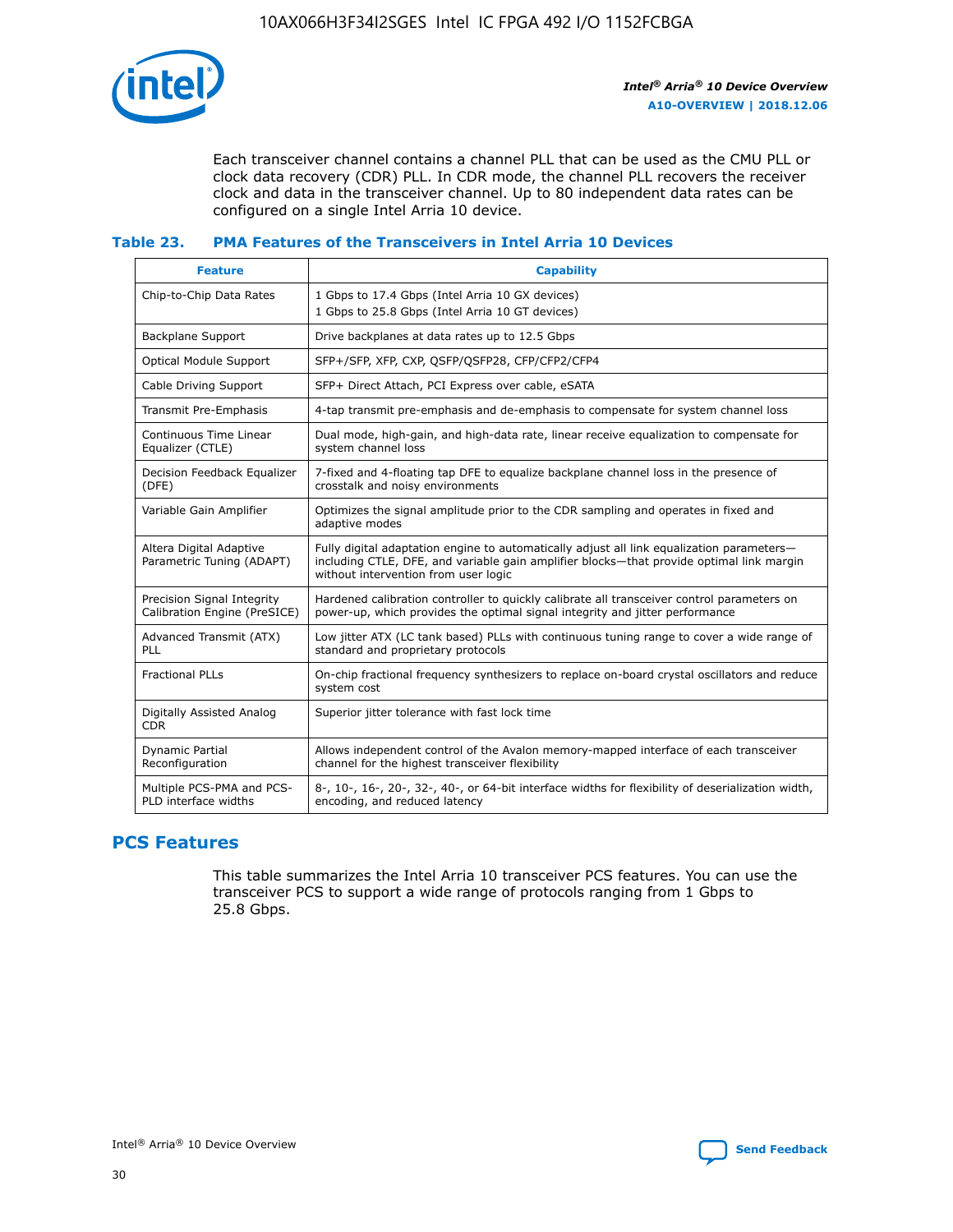

| <b>PCS</b>    | <b>Description</b>                                                                                                                                                                                                                                                                                                                                                                                             |
|---------------|----------------------------------------------------------------------------------------------------------------------------------------------------------------------------------------------------------------------------------------------------------------------------------------------------------------------------------------------------------------------------------------------------------------|
| Standard PCS  | Operates at a data rate up to 12 Gbps<br>Supports protocols such as PCI-Express, CPRI 4.2+, GigE, IEEE 1588 in Hard PCS<br>Implements other protocols using Basic/Custom (Standard PCS) transceiver<br>configuration rules.                                                                                                                                                                                    |
| Enhanced PCS  | Performs functions common to most serial data industry standards, such as word<br>alignment, encoding/decoding, and framing, before data is sent or received off-chip<br>through the PMA<br>• Handles data transfer to and from the FPGA fabric<br>Handles data transfer internally to and from the PMA<br>Provides frequency compensation<br>Performs channel bonding for multi-channel low skew applications |
| PCIe Gen3 PCS | Supports the seamless switching of Data and Clock between the Gen1, Gen2, and Gen3<br>data rates<br>Provides support for PIPE 3.0 features<br>Supports the PIPE interface with the Hard IP enabled, as well as with the Hard IP<br>bypassed                                                                                                                                                                    |

#### **Related Information**

- PCIe Gen1, Gen2, and Gen3 Hard IP on page 26
- Interlaken Support on page 26
- 10 Gbps Ethernet Support on page 26

## **PCS Protocol Support**

This table lists some of the protocols supported by the Intel Arria 10 transceiver PCS. For more information about the blocks in the transmitter and receiver data paths, refer to the related information.

| <b>Protocol</b>                                 | <b>Data Rate</b><br>(Gbps) | <b>Transceiver IP</b>       | <b>PCS Support</b>                      |
|-------------------------------------------------|----------------------------|-----------------------------|-----------------------------------------|
| PCIe Gen3 x1, x2, x4, x8                        | 8.0                        | Native PHY (PIPE)           | Standard PCS and PCIe<br>Gen3 PCS       |
| PCIe Gen2 x1, x2, x4, x8                        | 5.0                        | Native PHY (PIPE)           | <b>Standard PCS</b>                     |
| PCIe Gen1 x1, x2, x4, x8                        | 2.5                        | Native PHY (PIPE)           | Standard PCS                            |
| 1000BASE-X Gigabit Ethernet                     | 1.25                       | Native PHY                  | <b>Standard PCS</b>                     |
| 1000BASE-X Gigabit Ethernet with<br>IEEE 1588v2 | 1.25                       | Native PHY                  | Standard PCS                            |
| 10GBASE-R                                       | 10.3125                    | Native PHY                  | <b>Enhanced PCS</b>                     |
| 10GBASE-R with IEEE 1588v2                      | 10.3125                    | Native PHY                  | <b>Enhanced PCS</b>                     |
| 10GBASE-R with KR FEC                           | 10.3125                    | Native PHY                  | <b>Enhanced PCS</b>                     |
| 10GBASE-KR and 1000BASE-X                       | 10.3125                    | 1G/10GbE and 10GBASE-KR PHY | Standard PCS and<br><b>Enhanced PCS</b> |
| Interlaken (CEI-6G/11G)                         | 3.125 to 17.4              | Native PHY                  | <b>Enhanced PCS</b>                     |
| SFI-S/SFI-5.2                                   | 11.2                       | Native PHY                  | <b>Enhanced PCS</b>                     |
| 10G SDI                                         | 10.692                     | Native PHY                  | <b>Enhanced PCS</b>                     |
|                                                 |                            |                             | continued                               |



**[Send Feedback](mailto:FPGAtechdocfeedback@intel.com?subject=Feedback%20on%20Intel%20Arria%2010%20Device%20Overview%20(A10-OVERVIEW%202018.12.06)&body=We%20appreciate%20your%20feedback.%20In%20your%20comments,%20also%20specify%20the%20page%20number%20or%20paragraph.%20Thank%20you.) Intel®** Arria<sup>®</sup> 10 Device Overview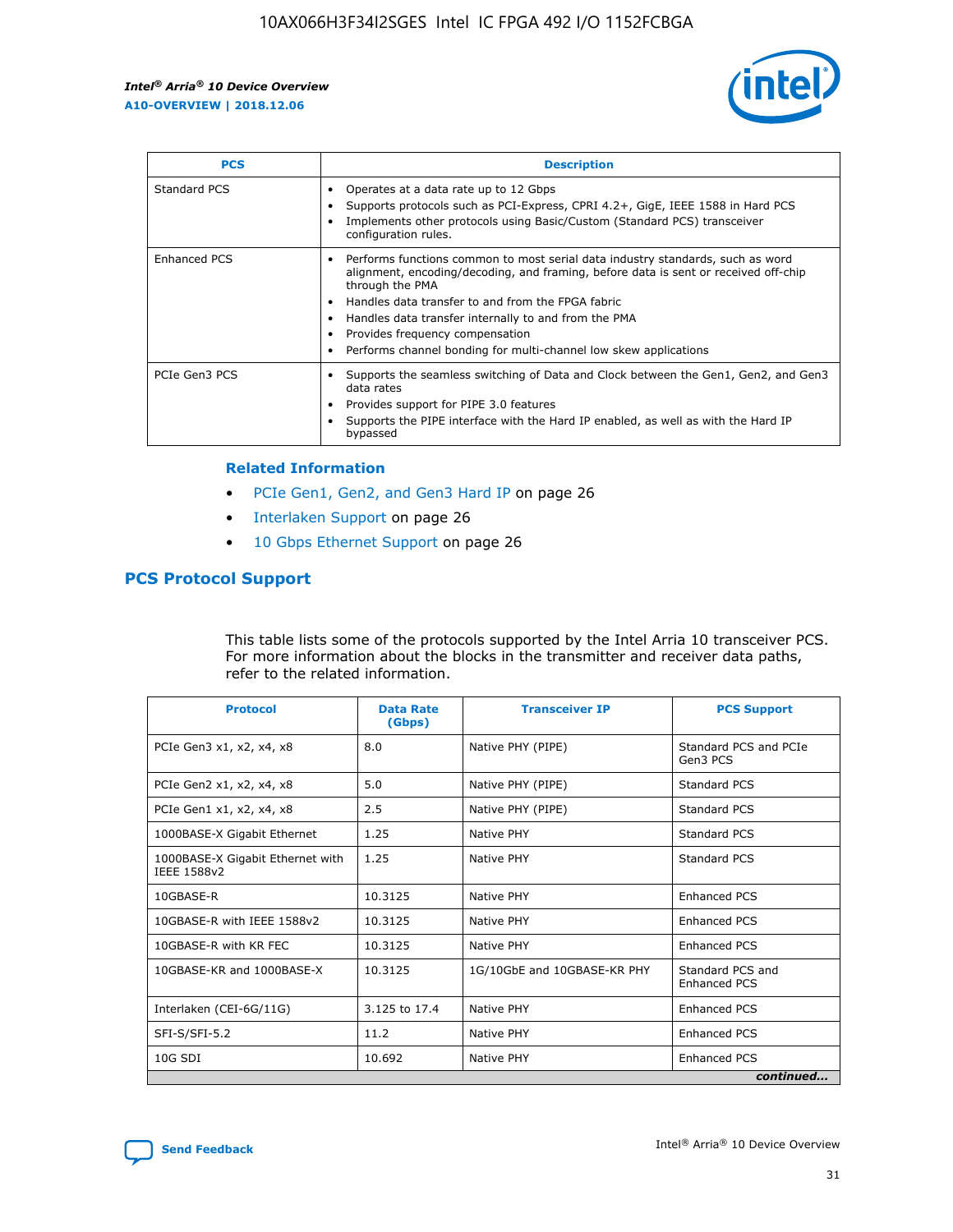

| <b>Protocol</b>      | <b>Data Rate</b><br>(Gbps) | <b>Transceiver IP</b> | <b>PCS Support</b> |
|----------------------|----------------------------|-----------------------|--------------------|
| CPRI 6.0 (64B/66B)   | 0.6144 to<br>10.1376       | Native PHY            | Enhanced PCS       |
| CPRI 4.2 (8B/10B)    | 0.6144 to<br>9.8304        | Native PHY            | Standard PCS       |
| OBSAI RP3 v4.2       | 0.6144 to 6.144            | Native PHY            | Standard PCS       |
| SD-SDI/HD-SDI/3G-SDI | $0.143(12)$ to<br>2.97     | Native PHY            | Standard PCS       |

## **Related Information**

#### [Intel Arria 10 Transceiver PHY User Guide](https://www.intel.com/content/www/us/en/programmable/documentation/nik1398707230472.html#nik1398707091164)

Provides more information about the supported transceiver protocols and PHY IP, the PMA architecture, and the standard, enhanced, and PCIe Gen3 PCS architecture.

## **SoC with Hard Processor System**

Each SoC device combines an FPGA fabric and a hard processor system (HPS) in a single device. This combination delivers the flexibility of programmable logic with the power and cost savings of hard IP in these ways:

- Reduces board space, system power, and bill of materials cost by eliminating a discrete embedded processor
- Allows you to differentiate the end product in both hardware and software, and to support virtually any interface standard
- Extends the product life and revenue through in-field hardware and software updates

 $(12)$  The 0.143 Gbps data rate is supported using oversampling of user logic that you must implement in the FPGA fabric.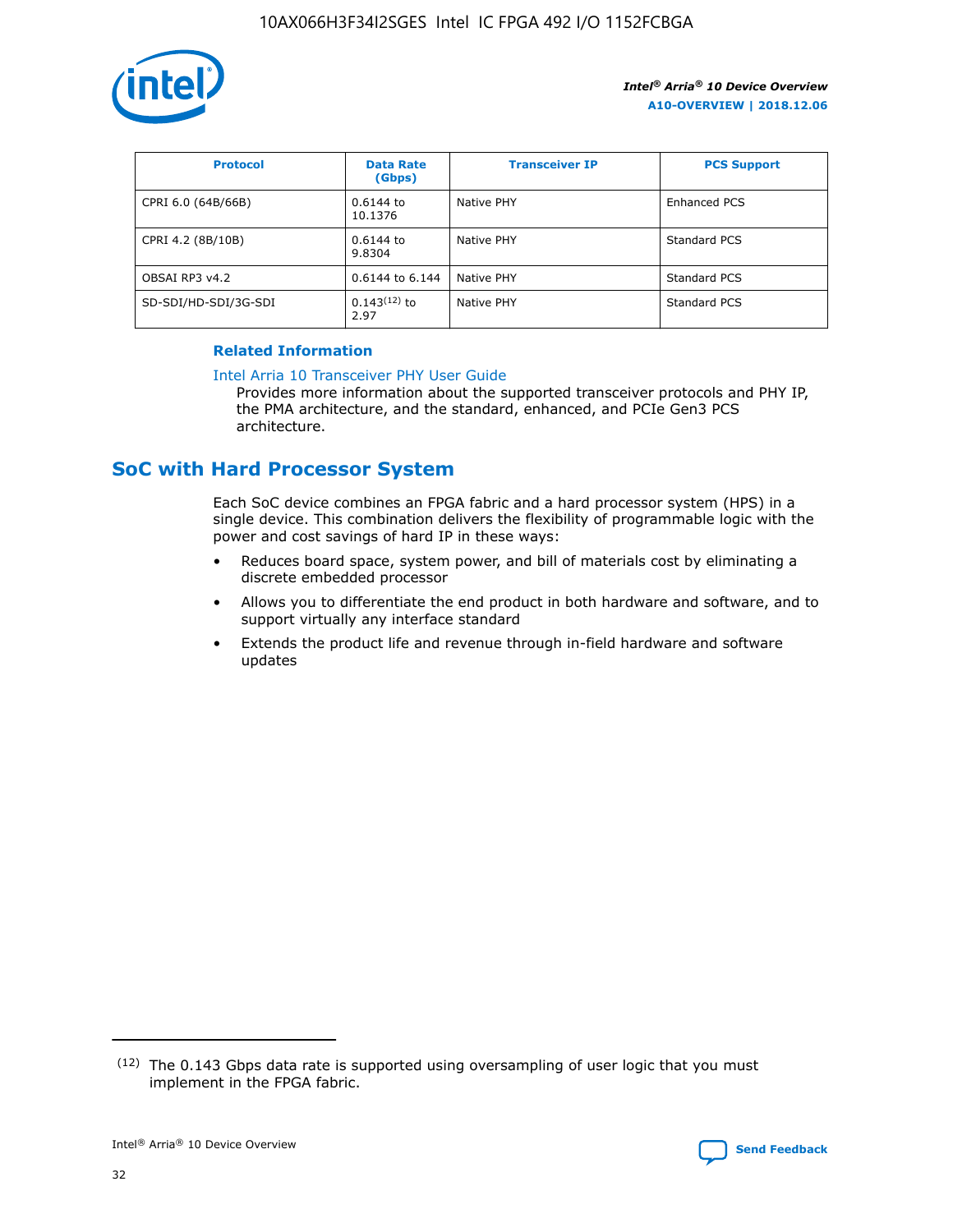

#### **Figure 9. HPS Block Diagram**

This figure shows a block diagram of the HPS with the dual ARM Cortex-A9 MPCore processor.



## **Key Advantages of 20-nm HPS**

The 20-nm HPS strikes a balance between enabling maximum software compatibility with 28-nm SoCs while still improving upon the 28-nm HPS architecture. These improvements address the requirements of the next generation target markets such as wireless and wireline communications, compute and storage equipment, broadcast and military in terms of performance, memory bandwidth, connectivity via backplane and security.

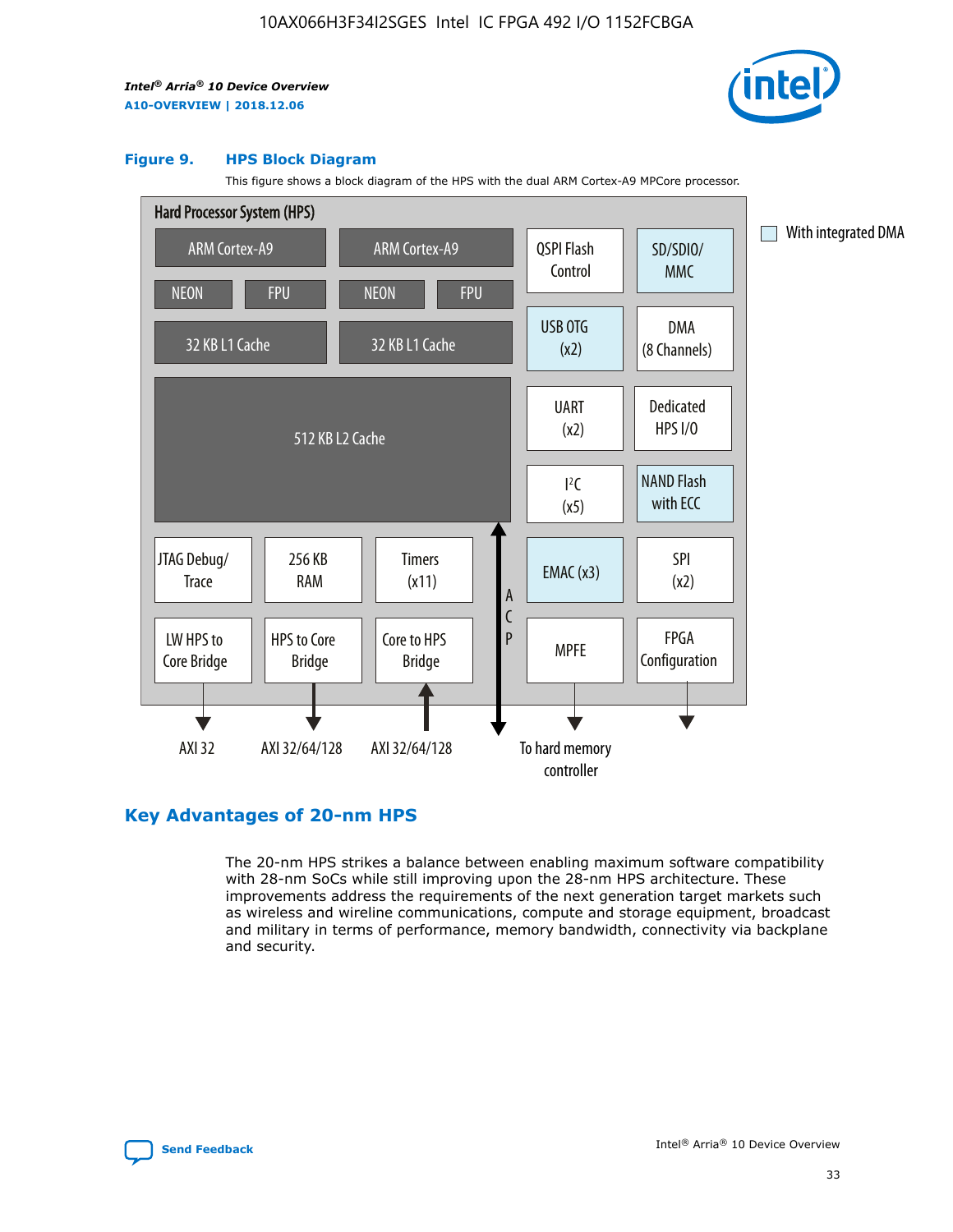

## **Table 24. Improvements in 20 nm HPS**

This table lists the key improvements of the 20 nm HPS compared to the 28 nm HPS.

| <b>Advantages/</b><br><b>Improvements</b>                   | <b>Description</b>                                                                                                                                                                                                                                                                                                                                                                                                                                                                                                                                                                                                                                                                                                                                                                                                                                                                                                      |
|-------------------------------------------------------------|-------------------------------------------------------------------------------------------------------------------------------------------------------------------------------------------------------------------------------------------------------------------------------------------------------------------------------------------------------------------------------------------------------------------------------------------------------------------------------------------------------------------------------------------------------------------------------------------------------------------------------------------------------------------------------------------------------------------------------------------------------------------------------------------------------------------------------------------------------------------------------------------------------------------------|
| Increased performance and<br>overdrive capability           | While the nominal processor frequency is 1.2 GHz, the 20 nm HPS offers an "overdrive"<br>feature which enables a higher processor operating frequency. This requires a higher supply<br>voltage value that is unique to the HPS and may require a separate regulator.                                                                                                                                                                                                                                                                                                                                                                                                                                                                                                                                                                                                                                                   |
| Increased processor memory<br>bandwidth and DDR4<br>support | Up to 64-bit DDR4 memory at 2,400 Mbps support is available for the processor. The hard<br>memory controller for the HPS comprises a multi-port front end that manages connections<br>to a single port memory controller. The multi-port front end allows logic core and the HPS<br>to share ports and thereby the available bandwidth of the memory controller.                                                                                                                                                                                                                                                                                                                                                                                                                                                                                                                                                        |
| Flexible I/O sharing                                        | An advanced I/O pin muxing scheme allows improved sharing of I/O between the HPS and<br>the core logic. The following types of I/O are available for SoC:<br>17 dedicated I/Os-physically located inside the HPS block and are not accessible to<br>logic within the core. The 17 dedicated I/Os are used for HPS clock, resets, and<br>interfacing with boot devices, QSPI, and SD/MMC.<br>48 direct shared I/O-located closest to the HPS block and are ideal for high speed HPS<br>peripherals such as EMAC, USB, and others. There is one bank of 48 I/Os that supports<br>direct sharing where the 48 I/Os can be shared 12 I/Os at a time.<br>Standard (shared) I/O-all standard I/Os can be shared by the HPS peripherals and any<br>logic within the core. For designs where more than 48 I/Os are required to fully use all<br>the peripherals in the HPS, these I/Os can be connected through the core logic. |
| <b>EMAC</b> core                                            | Three EMAC cores are available in the HPS. The EMAC cores enable an application to<br>support two redundant Ethernet connections; for example, backplane, or two EMAC cores<br>for managing IEEE 1588 time stamp information while allowing a third EMAC core for debug<br>and configuration. All three EMACs can potentially share the same time stamps, simplifying<br>the 1588 time stamping implementation. A new serial time stamp interface allows core<br>logic to access and read the time stamp values. The integrated EMAC controllers can be<br>connected to external Ethernet PHY through the provided MDIO or I <sup>2</sup> C interface.                                                                                                                                                                                                                                                                  |
| On-chip memory                                              | The on-chip memory is updated to 256 KB support and can support larger data sets and<br>real time algorithms.                                                                                                                                                                                                                                                                                                                                                                                                                                                                                                                                                                                                                                                                                                                                                                                                           |
| <b>ECC</b> enhancements                                     | Improvements in L2 Cache ECC management allow identification of errors down to the<br>address level. ECC enhancements also enable improved error injection and status reporting<br>via the introduction of new memory mapped access to syndrome and data signals.                                                                                                                                                                                                                                                                                                                                                                                                                                                                                                                                                                                                                                                       |
| HPS to FPGA Interconnect<br><b>Backbone</b>                 | Although the HPS and the Logic Core can operate independently, they are tightly coupled<br>via a high-bandwidth system interconnect built from high-performance ARM AMBA AXI bus<br>bridges. IP bus masters in the FPGA fabric have access to HPS bus slaves via the FPGA-to-<br>HPS interconnect. Similarly, HPS bus masters have access to bus slaves in the core fabric<br>via the HPS-to-FPGA bridge. Both bridges are AMBA AXI-3 compliant and support<br>simultaneous read and write transactions. Up to three masters within the core fabric can<br>share the HPS SDRAM controller with the processor. Additionally, the processor can be used<br>to configure the core fabric under program control via a dedicated 32-bit configuration port.                                                                                                                                                                  |
| FPGA configuration and HPS<br>booting                       | The FPGA fabric and HPS in the SoCs are powered independently. You can reduce the clock<br>frequencies or gate the clocks to reduce dynamic power.<br>You can configure the FPGA fabric and boot the HPS independently, in any order, providing<br>you with more design flexibility.                                                                                                                                                                                                                                                                                                                                                                                                                                                                                                                                                                                                                                    |
| Security                                                    | New security features have been introduced for anti-tamper management, secure boot,<br>encryption (AES), and authentication (SHA).                                                                                                                                                                                                                                                                                                                                                                                                                                                                                                                                                                                                                                                                                                                                                                                      |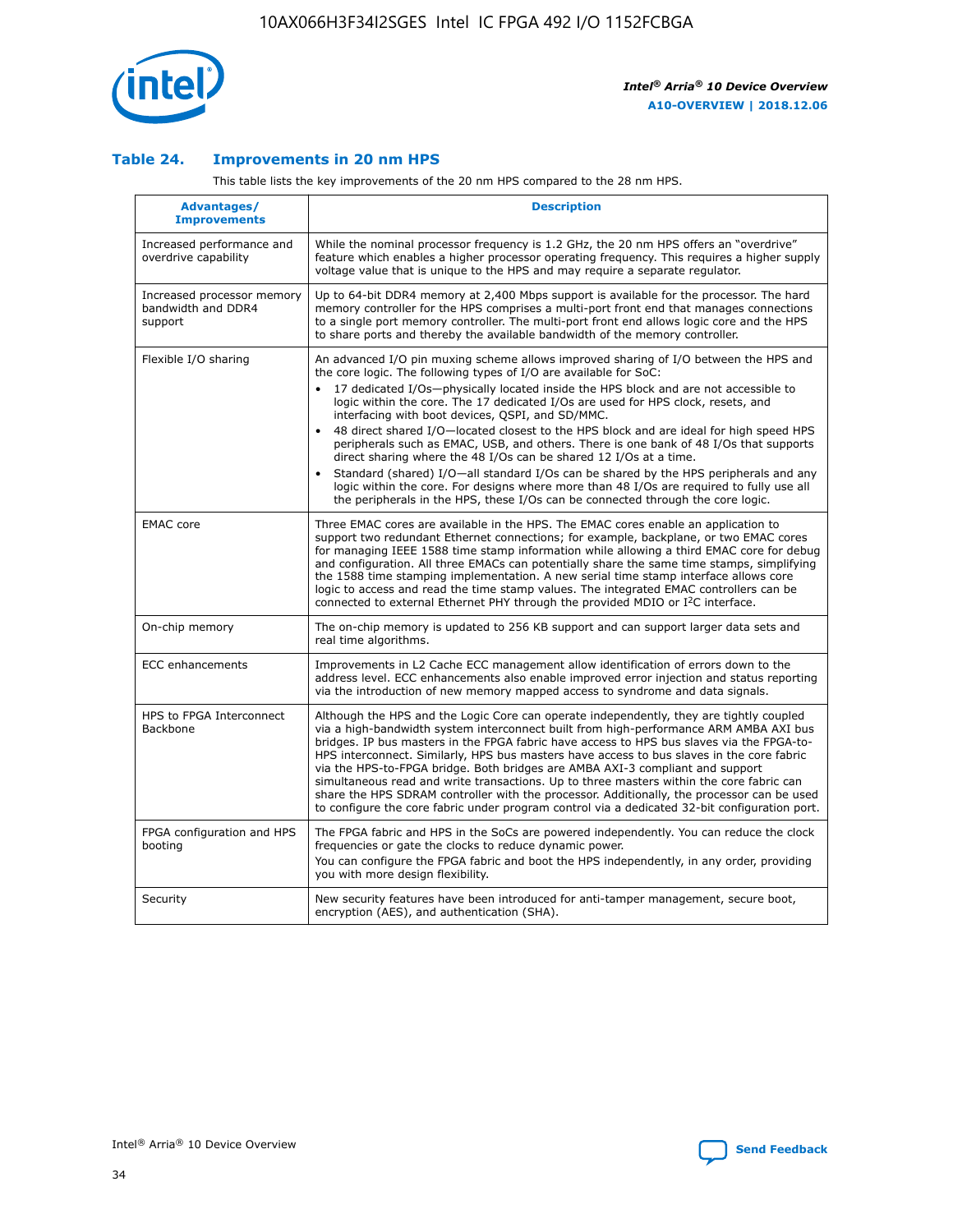

## **Features of the HPS**

The HPS has the following features:

- 1.2-GHz, dual-core ARM Cortex-A9 MPCore processor with up to 1.5-GHz via overdrive
	- ARMv7-A architecture that runs 32-bit ARM instructions, 16-bit and 32-bit Thumb instructions, and 8-bit Java byte codes in Jazelle style
	- Superscalar, variable length, out-of-order pipeline with dynamic branch prediction
	- Instruction Efficiency 2.5 MIPS/MHz, which provides total performance of 7500 MIPS at 1.5 GHz
- Each processor core includes:
	- 32 KB of L1 instruction cache, 32 KB of L1 data cache
	- Single- and double-precision floating-point unit and NEON media engine
	- CoreSight debug and trace technology
	- Snoop Control Unit (SCU) and Acceleration Coherency Port (ACP)
- 512 KB of shared L2 cache
- 256 KB of scratch RAM
- Hard memory controller with support for DDR3, DDR4 and optional error correction code (ECC) support
- Multiport Front End (MPFE) Scheduler interface to the hard memory controller
- 8-channel direct memory access (DMA) controller
- QSPI flash controller with SIO, DIO, QIO SPI Flash support
- NAND flash controller (ONFI 1.0 or later) with DMA and ECC support, updated to support 8 and 16-bit Flash devices and new command DMA to offload CPU for fast power down recovery
- Updated SD/SDIO/MMC controller to eMMC 4.5 with DMA with CE-ATA digital command support
- 3 10/100/1000 Ethernet media access control (MAC) with DMA
- 2 USB On-the-Go (OTG) controllers with DMA
- $\bullet$  5 I<sup>2</sup>C controllers (3 can be used by EMAC for MIO to external PHY)
- 2 UART 16550 Compatible controllers
- 4 serial peripheral interfaces (SPI) (2 Master, 2 Slaves)
- 62 programmable general-purpose I/Os, which includes 48 direct share I/Os that allows the HPS peripherals to connect directly to the FPGA I/Os
- 7 general-purpose timers
- 4 watchdog timers
- Anti-tamper, Secure Boot, Encryption (AES) and Authentication (SHA)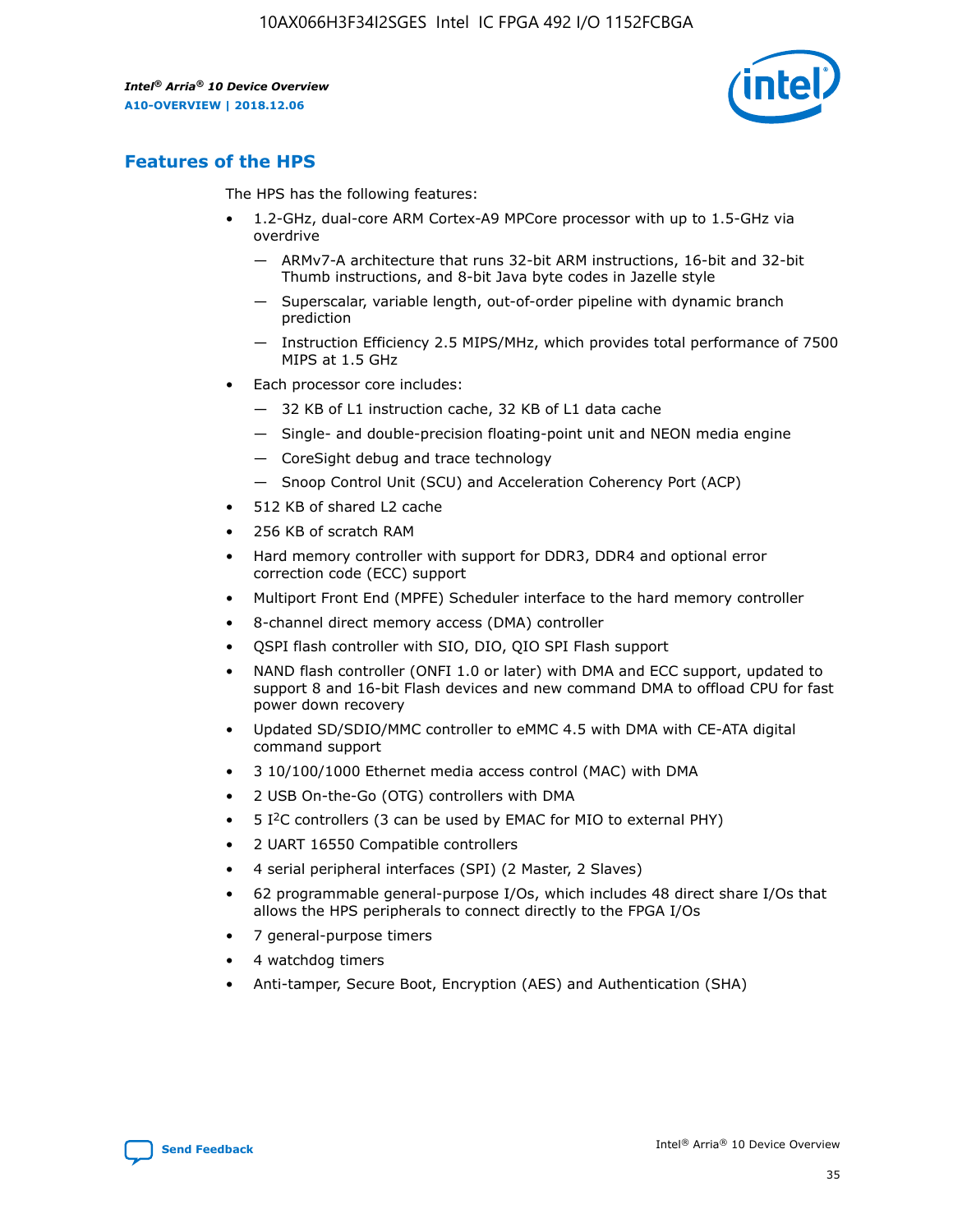

## **System Peripherals and Debug Access Port**

Each Ethernet MAC, USB OTG, NAND flash controller, and SD/MMC controller module has an integrated DMA controller. For modules without an integrated DMA controller, an additional DMA controller module provides up to eight channels of high-bandwidth data transfers. Peripherals that communicate off-chip are multiplexed with other peripherals at the HPS pin level. This allows you to choose which peripherals interface with other devices on your PCB.

The debug access port provides interfaces to industry standard JTAG debug probes and supports ARM CoreSight debug and core traces to facilitate software development.

## **HPS–FPGA AXI Bridges**

The HPS–FPGA bridges, which support the Advanced Microcontroller Bus Architecture (AMBA) Advanced eXtensible Interface (AXI™) specifications, consist of the following bridges:

- FPGA-to-HPS AMBA AXI bridge—a high-performance bus supporting 32, 64, and 128 bit data widths that allows the FPGA fabric to issue transactions to slaves in the HPS.
- HPS-to-FPGA Avalon/AMBA AXI bridge—a high-performance bus supporting 32, 64, and 128 bit data widths that allows the HPS to issue transactions to slaves in the FPGA fabric.
- Lightweight HPS-to-FPGA AXI bridge—a lower latency 32 bit width bus that allows the HPS to issue transactions to soft peripherals in the FPGA fabric. This bridge is primarily used for control and status register (CSR) accesses to peripherals in the FPGA fabric.

The HPS–FPGA AXI bridges allow masters in the FPGA fabric to communicate with slaves in the HPS logic, and vice versa. For example, the HPS-to-FPGA AXI bridge allows you to share memories instantiated in the FPGA fabric with one or both microprocessors in the HPS, while the FPGA-to-HPS AXI bridge allows logic in the FPGA fabric to access the memory and peripherals in the HPS.

Each HPS–FPGA bridge also provides asynchronous clock crossing for data transferred between the FPGA fabric and the HPS.

#### **HPS SDRAM Controller Subsystem**

The HPS SDRAM controller subsystem contains a multiport SDRAM controller and DDR PHY that are shared between the FPGA fabric (through the FPGA-to-HPS SDRAM interface), the level 2 (L2) cache, and the level 3 (L3) system interconnect. The FPGA-to-HPS SDRAM interface supports AMBA AXI and Avalon® Memory-Mapped (Avalon-MM) interface standards, and provides up to six individual ports for access by masters implemented in the FPGA fabric.

The HPS SDRAM controller supports up to 3 masters (command ports), 3x 64-bit read data ports and 3x 64-bit write data ports.

To maximize memory performance, the SDRAM controller subsystem supports command and data reordering, deficit round-robin arbitration with aging, and high-priority bypass features.

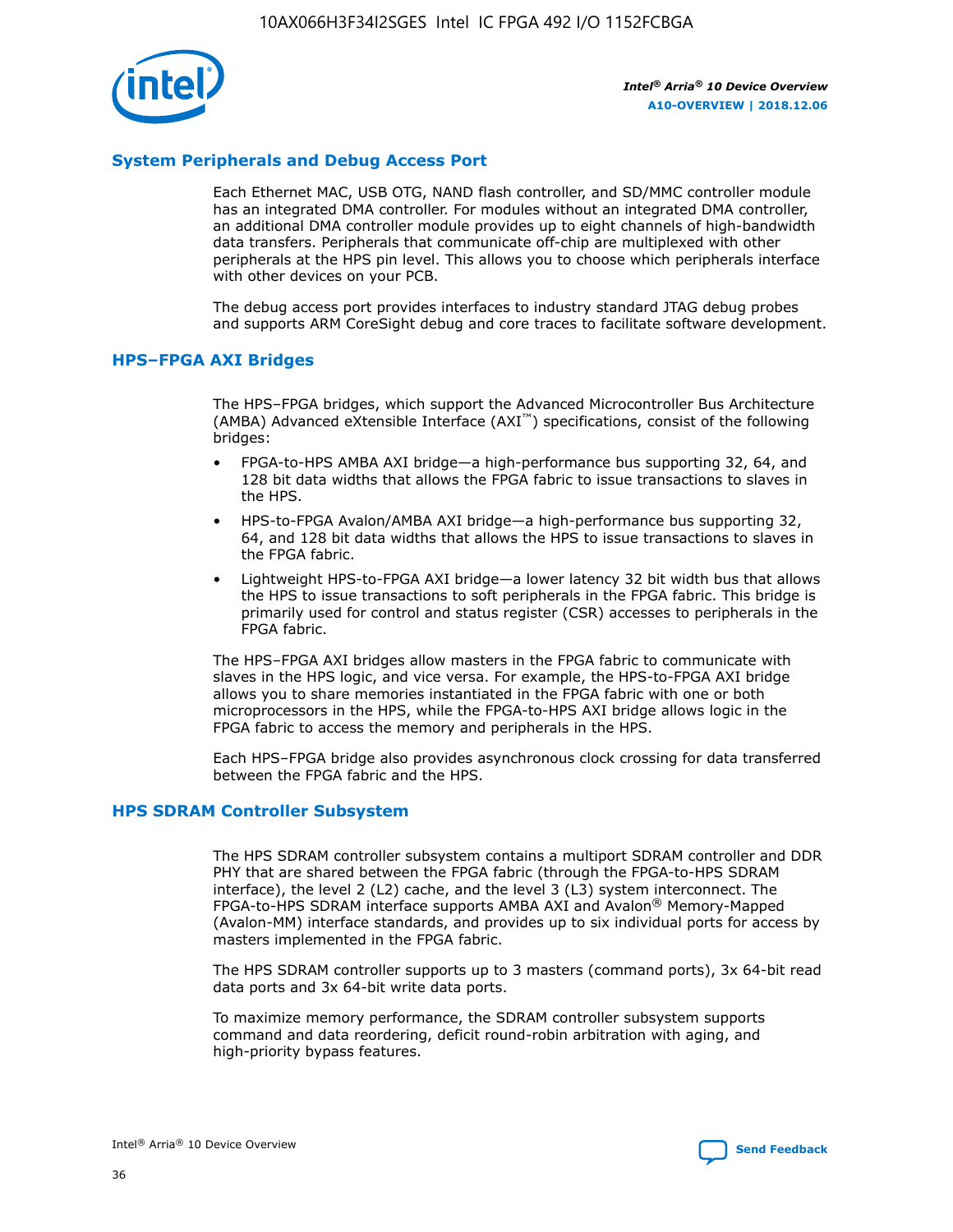

## **FPGA Configuration and HPS Booting**

The FPGA fabric and HPS in the SoC FPGA must be powered at the same time. You can reduce the clock frequencies or gate the clocks to reduce dynamic power.

Once powered, the FPGA fabric and HPS can be configured independently thus providing you with more design flexibility:

- You can boot the HPS independently. After the HPS is running, the HPS can fully or partially reconfigure the FPGA fabric at any time under software control. The HPS can also configure other FPGAs on the board through the FPGA configuration controller.
- Configure the FPGA fabric first, and then boot the HPS from memory accessible to the FPGA fabric.

## **Hardware and Software Development**

For hardware development, you can configure the HPS and connect your soft logic in the FPGA fabric to the HPS interfaces using the Platform Designer system integration tool in the Intel Quartus Prime software.

For software development, the ARM-based SoC FPGA devices inherit the rich software development ecosystem available for the ARM Cortex-A9 MPCore processor. The software development process for Intel SoC FPGAs follows the same steps as those for other SoC devices from other manufacturers. Support for Linux\*, VxWorks\*, and other operating systems are available for the SoC FPGAs. For more information on the operating systems support availability, contact the Intel FPGA sales team.

You can begin device-specific firmware and software development on the Intel SoC FPGA Virtual Target. The Virtual Target is a fast PC-based functional simulation of a target development system—a model of a complete development board. The Virtual Target enables the development of device-specific production software that can run unmodified on actual hardware.

## **Dynamic and Partial Reconfiguration**

The Intel Arria 10 devices support dynamic and partial reconfiguration. You can use dynamic and partial reconfiguration simultaneously to enable seamless reconfiguration of both the device core and transceivers.

## **Dynamic Reconfiguration**

You can reconfigure the PMA and PCS blocks while the device continues to operate. This feature allows you to change the data rates, protocol, and analog settings of a channel in a transceiver bank without affecting on-going data transfer in other transceiver banks. This feature is ideal for applications that require dynamic multiprotocol or multirate support.

## **Partial Reconfiguration**

Using partial reconfiguration, you can reconfigure some parts of the device while keeping the device in operation.

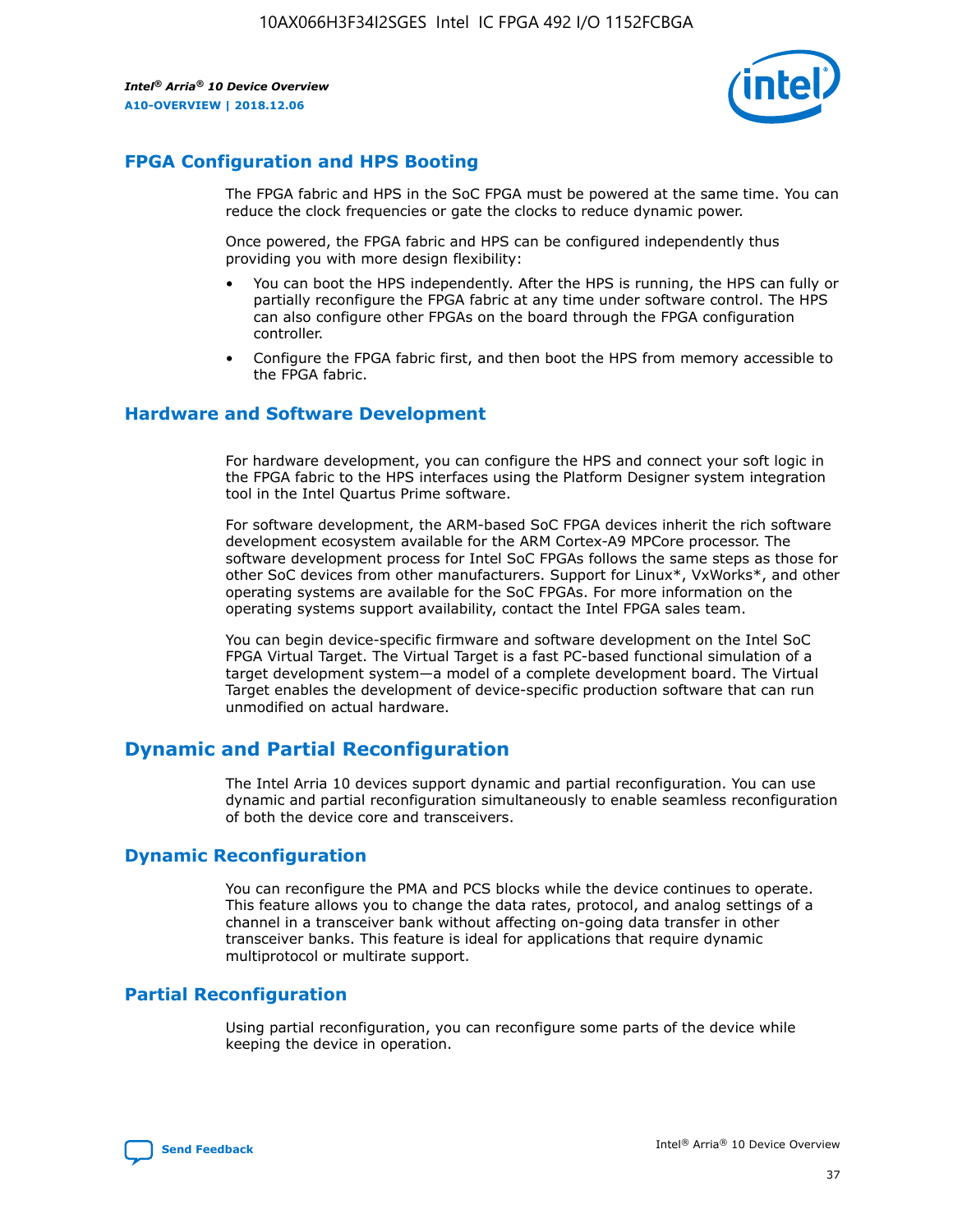

Instead of placing all device functions in the FPGA fabric, you can store some functions that do not run simultaneously in external memory and load them only when required. This capability increases the effective logic density of the device, and lowers cost and power consumption.

In the Intel solution, you do not have to worry about intricate device architecture to perform a partial reconfiguration. The partial reconfiguration capability is built into the Intel Quartus Prime design software, making such time-intensive task simple.

Intel Arria 10 devices support partial reconfiguration in the following configuration options:

- Using an internal host:
	- All supported configuration modes where the FPGA has access to external memory devices such as serial and parallel flash memory.
	- Configuration via Protocol [CvP (PCIe)]
- Using an external host—passive serial (PS), fast passive parallel (FPP) x8, FPP x16, and FPP x32 I/O interface.

# **Enhanced Configuration and Configuration via Protocol**

## **Table 25. Configuration Schemes and Features of Intel Arria 10 Devices**

Intel Arria 10 devices support 1.8 V programming voltage and several configuration schemes.

| <b>Scheme</b>                                                          | <b>Data</b><br><b>Width</b> | <b>Max Clock</b><br>Rate<br>(MHz) | <b>Max Data</b><br>Rate<br>(Mbps)<br>(13) | <b>Decompression</b> | <b>Design</b><br>Security <sup>(1</sup><br>4) | <b>Partial</b><br><b>Reconfiguration</b><br>(15) | <b>Remote</b><br><b>System</b><br><b>Update</b> |
|------------------------------------------------------------------------|-----------------------------|-----------------------------------|-------------------------------------------|----------------------|-----------------------------------------------|--------------------------------------------------|-------------------------------------------------|
| <b>JTAG</b>                                                            | 1 bit                       | 33                                | 33                                        |                      |                                               | Yes(16)                                          |                                                 |
| Active Serial (AS)<br>through the<br>EPCO-L<br>configuration<br>device | 1 bit,<br>4 bits            | 100                               | 400                                       | Yes                  | Yes                                           | $Y_{PS}(16)$                                     | Yes                                             |
| Passive serial (PS)<br>through CPLD or<br>external<br>microcontroller  | 1 bit                       | 100                               | 100                                       | Yes                  | Yes                                           | Yes(16)                                          | Parallel<br>Flash<br>Loader<br>(PFL) IP<br>core |
|                                                                        |                             |                                   |                                           |                      |                                               |                                                  | continued                                       |

<sup>(13)</sup> Enabling either compression or design security features affects the maximum data rate. Refer to the Intel Arria 10 Device Datasheet for more information.

<sup>(14)</sup> Encryption and compression cannot be used simultaneously.

 $<sup>(15)</sup>$  Partial reconfiguration is an advanced feature of the device family. If you are interested in</sup> using partial reconfiguration, contact Intel for support.

 $(16)$  Partial configuration can be performed only when it is configured as internal host.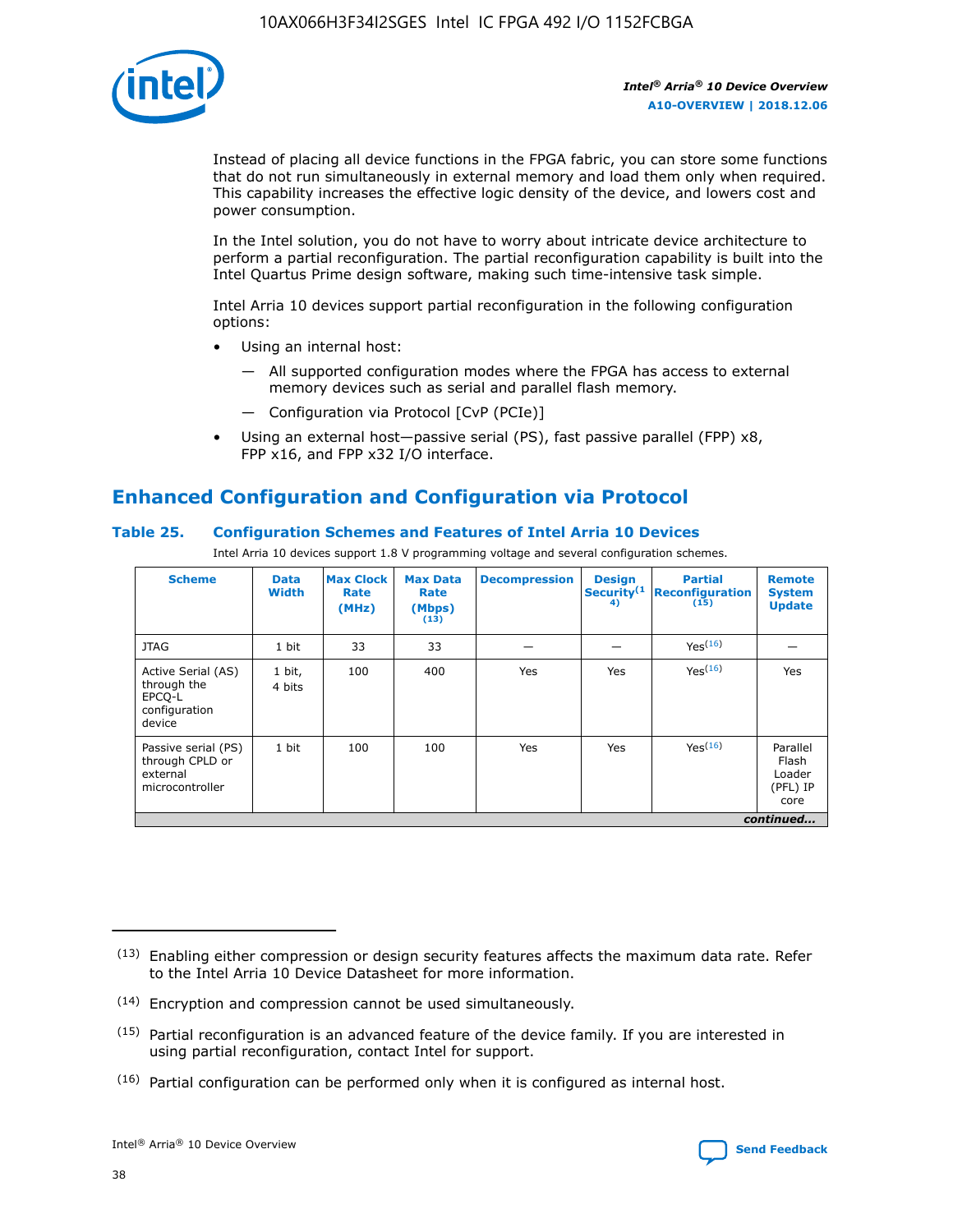

| <b>Scheme</b>                                   | <b>Data</b><br><b>Width</b> | <b>Max Clock</b><br>Rate<br>(MHz) | <b>Max Data</b><br>Rate<br>(Mbps)<br>(13) | <b>Decompression</b> | <b>Design</b><br>Security <sup>(1</sup><br>4) | <b>Partial</b><br><b>Reconfiguration</b><br>(15) | <b>Remote</b><br><b>System</b><br><b>Update</b> |
|-------------------------------------------------|-----------------------------|-----------------------------------|-------------------------------------------|----------------------|-----------------------------------------------|--------------------------------------------------|-------------------------------------------------|
| Fast passive                                    | 8 bits                      | 100                               | 3200                                      | Yes                  | Yes                                           | Yes(17)                                          | PFL IP                                          |
| parallel (FPP)<br>through CPLD or               | 16 bits                     |                                   |                                           | Yes                  | Yes                                           |                                                  | core                                            |
| external<br>microcontroller                     | 32 bits                     |                                   |                                           | Yes                  | Yes                                           |                                                  |                                                 |
| Configuration via                               | 16 bits                     | 100                               | 3200                                      | Yes                  | Yes                                           | Yes <sup>(17)</sup>                              |                                                 |
| <b>HPS</b>                                      | 32 bits                     |                                   |                                           | Yes                  | Yes                                           |                                                  |                                                 |
| Configuration via<br>Protocol [CvP<br>$(PCIe*)$ | x1, x2,<br>x4, x8<br>lanes  |                                   | 8000                                      | Yes                  | Yes                                           | Yes(16)                                          |                                                 |

You can configure Intel Arria 10 devices through PCIe using Configuration via Protocol (CvP). The Intel Arria 10 CvP implementation conforms to the PCIe 100 ms power-up-to-active time requirement.

#### **Related Information**

[Configuration via Protocol \(CvP\) Implementation in Intel FPGAs User Guide](https://www.intel.com/content/www/us/en/programmable/documentation/dsu1441819344145.html#dsu1442269728522) Provides more information about the CvP configuration scheme.

## **SEU Error Detection and Correction**

Intel Arria 10 devices offer robust and easy-to-use single-event upset (SEU) error detection and correction circuitry.

The detection and correction circuitry includes protection for Configuration RAM (CRAM) programming bits and user memories. The CRAM is protected by a continuously running CRC error detection circuit with integrated ECC that automatically corrects one or two errors and detects higher order multi-bit errors. When more than two errors occur, correction is available through reloading of the core programming file, providing a complete design refresh while the FPGA continues to operate.

The physical layout of the Intel Arria 10 CRAM array is optimized to make the majority of multi-bit upsets appear as independent single-bit or double-bit errors which are automatically corrected by the integrated CRAM ECC circuitry. In addition to the CRAM protection, the M20K memory blocks also include integrated ECC circuitry and are layout-optimized for error detection and correction. The MLAB does not have ECC.

<sup>(17)</sup> Supported at a maximum clock rate of 100 MHz.



 $(13)$  Enabling either compression or design security features affects the maximum data rate. Refer to the Intel Arria 10 Device Datasheet for more information.

<sup>(14)</sup> Encryption and compression cannot be used simultaneously.

 $(15)$  Partial reconfiguration is an advanced feature of the device family. If you are interested in using partial reconfiguration, contact Intel for support.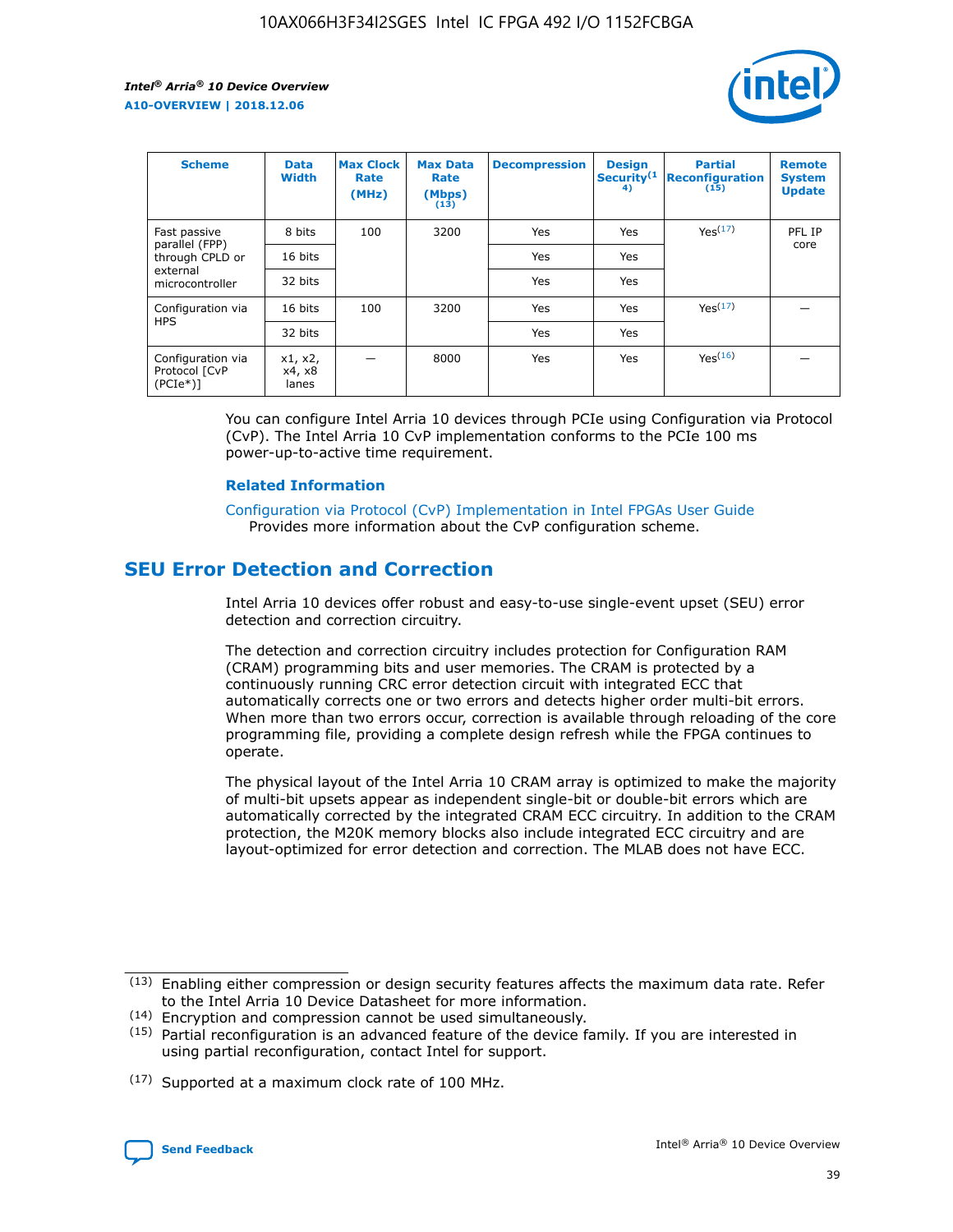

## **Power Management**

Intel Arria 10 devices leverage the advanced 20 nm process technology, a low 0.9 V core power supply, an enhanced core architecture, and several optional power reduction techniques to reduce total power consumption by as much as 40% compared to Arria V devices and as much as 60% compared to Stratix V devices.

The optional power reduction techniques in Intel Arria 10 devices include:

- **SmartVID**—a code is programmed into each device during manufacturing that allows a smart regulator to operate the device at lower core  $V_{CC}$  while maintaining performance
- **Programmable Power Technology**—non-critical timing paths are identified by the Intel Quartus Prime software and the logic in these paths is biased for low power instead of high performance
- **Low Static Power Options**—devices are available with either standard static power or low static power while maintaining performance

Furthermore, Intel Arria 10 devices feature Intel's industry-leading low power transceivers and include a number of hard IP blocks that not only reduce logic resources but also deliver substantial power savings compared to soft implementations. In general, hard IP blocks consume up to 90% less power than the equivalent soft logic implementations.

## **Incremental Compilation**

The Intel Quartus Prime software incremental compilation feature reduces compilation time and helps preserve performance to ease timing closure. The incremental compilation feature enables the partial reconfiguration flow for Intel Arria 10 devices.

Incremental compilation supports top-down, bottom-up, and team-based design flows. This feature facilitates modular, hierarchical, and team-based design flows where different designers compile their respective design sections in parallel. Furthermore, different designers or IP providers can develop and optimize different blocks of the design independently. These blocks can then be imported into the top level project.

# **Document Revision History for Intel Arria 10 Device Overview**

| <b>Document</b><br><b>Version</b> | <b>Changes</b>                                                                                                                                                                                                                                                              |
|-----------------------------------|-----------------------------------------------------------------------------------------------------------------------------------------------------------------------------------------------------------------------------------------------------------------------------|
| 2018.12.06                        | Added links to Intel Arria 10 device errata documents.<br>Removed automotive temperature option from the Intel Arria 10 GX devices.<br>Removed -3 fabric speed grade from the Intel Arria 10 GT devices.<br>Updated power options for the Intel Arria 10 GX and GT devices. |
| 2018.04.09                        | Updated the lowest $V_{CC}$ from 0.83 V to 0.82 V in the topic listing a summary of the device features.                                                                                                                                                                    |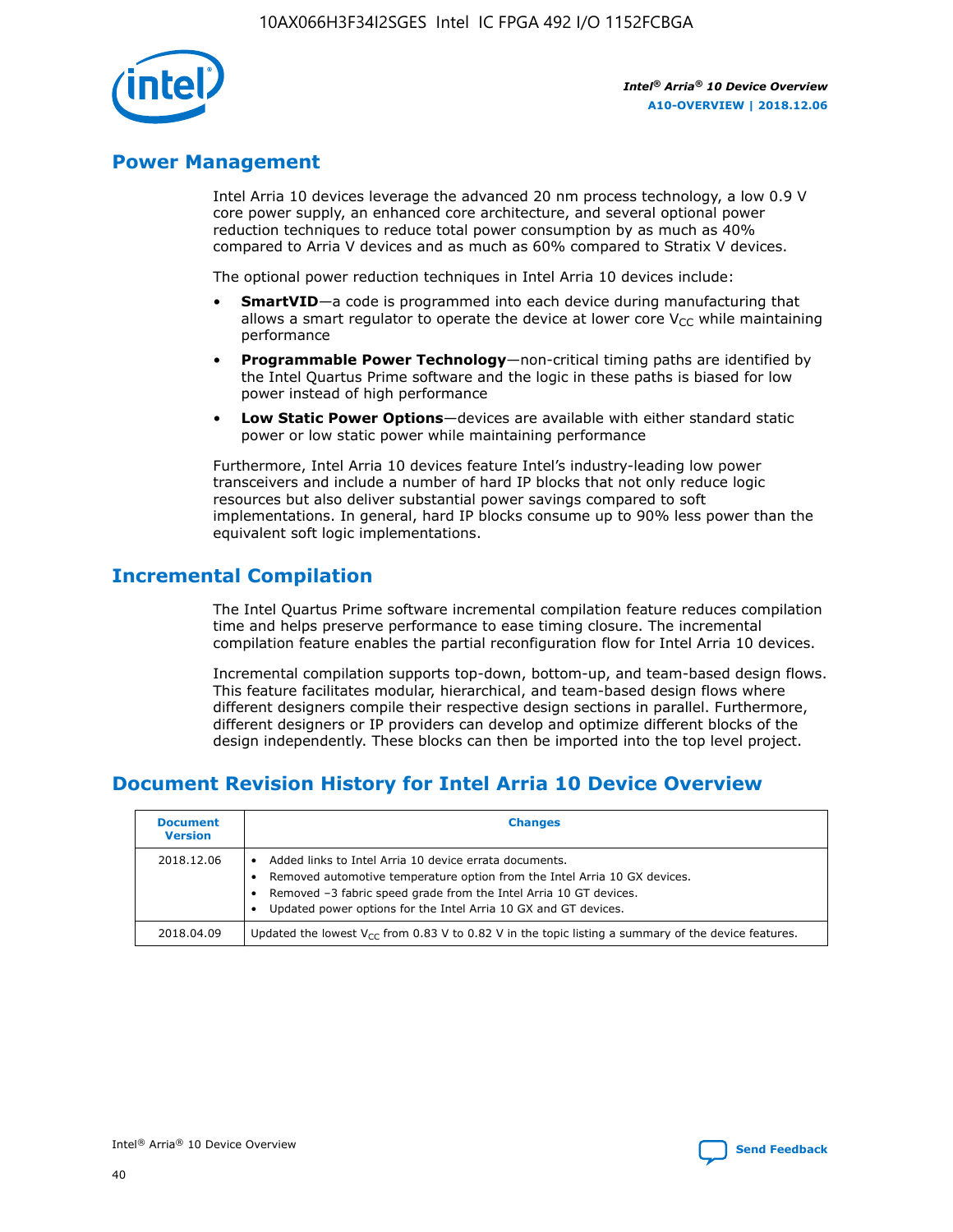

| <b>Date</b>    | <b>Version</b> | <b>Changes</b>                                                                                                                                                                                                                                                                                                                                                                                                                                                                                                                                                                                                                                                                                                                                                                                                                                                                                                                                               |
|----------------|----------------|--------------------------------------------------------------------------------------------------------------------------------------------------------------------------------------------------------------------------------------------------------------------------------------------------------------------------------------------------------------------------------------------------------------------------------------------------------------------------------------------------------------------------------------------------------------------------------------------------------------------------------------------------------------------------------------------------------------------------------------------------------------------------------------------------------------------------------------------------------------------------------------------------------------------------------------------------------------|
| January 2018   | 2018.01.17     | Updated the maximum data rate for HPS (Intel Arria 10 SX devices<br>external memory interface DDR3 controller from 2,166 Mbps to 2,133<br>Mbps.<br>Updated maximum frequency supported for half rate QDRII and QDRII<br>+ SRAM to 633 MHz in Memory Standards Supported by the Soft<br>Memory Controller table.<br>Updated transceiver backplane capability to 12.5 Gbps.<br>Removed transceiver speed grade 5 in Sample Ordering Core and<br>Available Options for Intel Arria 10 GX Devices figure.<br>Removed package code 40, low static power, SmartVID, industrial, and<br>military operating temperature support from Sample Ordering Core and<br>Available Options for Intel Arria 10 GT Devices figure.<br>Updated short reach transceiver rate for Intel Arria 10 GT devices to<br>25.8 Gbps.<br>Removed On-Die Instrumentation - EyeQ and Jitter Margin Tool<br>support from PMA Features of the Transceivers in Intel Arria 10 Devices<br>table. |
| September 2017 | 2017.09.20     | Updated the maximum speed of the DDR4 external memory interface from<br>1,333 MHz/2,666 Mbps to 1,200 MHz/2,400 Mbps.                                                                                                                                                                                                                                                                                                                                                                                                                                                                                                                                                                                                                                                                                                                                                                                                                                        |
| July 2017      | 2017.07.13     | Corrected the automotive temperature range in the figure showing the<br>available options for the Intel Arria 10 GX devices from "-40°C to 100°C"<br>to "-40°C to 125°C".                                                                                                                                                                                                                                                                                                                                                                                                                                                                                                                                                                                                                                                                                                                                                                                    |
| July 2017      | 2017.07.06     | Added automotive temperature option to Intel Arria 10 GX device family.                                                                                                                                                                                                                                                                                                                                                                                                                                                                                                                                                                                                                                                                                                                                                                                                                                                                                      |
| May 2017       | 2017.05.08     | Corrected protocol names with "1588" to "IEEE 1588v2".<br>Updated the vertical migration table to remove vertical migration<br>$\bullet$<br>between Intel Arria 10 GX and Intel Arria 10 SX device variants.<br>Removed all "Preliminary" marks.                                                                                                                                                                                                                                                                                                                                                                                                                                                                                                                                                                                                                                                                                                             |
| March 2017     | 2017.03.15     | Removed the topic about migration from Intel Arria 10 to Intel Stratix<br>10 devices.<br>Rebranded as Intel.<br>$\bullet$                                                                                                                                                                                                                                                                                                                                                                                                                                                                                                                                                                                                                                                                                                                                                                                                                                    |
| October 2016   | 2016.10.31     | Removed package F36 from Intel Arria 10 GX devices.<br>Updated Intel Arria 10 GT sample ordering code and maximum GX<br>$\bullet$<br>transceiver count. Intel Arria 10 GT devices are available only in the<br>SF45 package option with a maximum of 72 transceivers.                                                                                                                                                                                                                                                                                                                                                                                                                                                                                                                                                                                                                                                                                        |
| May 2016       | 2016.05.02     | Updated the FPGA Configuration and HPS Booting topic.<br>$\bullet$<br>Remove V <sub>CC</sub> PowerManager from the Summary of Features, Power<br>Management and Arria 10 Device Variants and packages topics. This<br>feature is no longer supported in Arria 10 devices.<br>Removed LPDDR3 from the Memory Standards Supported by the HPS<br>Hard Memory Controller table in the Memory Standards Supported by<br>Intel Arria 10 Devices topic. This standard is only supported by the<br>FPGA.<br>Removed transceiver speed grade 5 from the Device Variants and<br>Packages topic for Arria 10 GX and SX devices.                                                                                                                                                                                                                                                                                                                                         |
| February 2016  | 2016.02.11     | Changed the maximum Arria 10 GT datarate to 25.8 Gbps and the<br>minimum datarate to 1 Gbps globally.<br>Revised the state for Core clock networks in the Summary of Features<br>topic.<br>Changed the transceiver parameters in the "Summary of Features for<br>Arria 10 Devices" table.<br>Changed the transceiver parameters in the "Maximum Resource Counts"<br>for Arria 10 GT Devices" table.<br>Changed the package availability for GT devices in the "Package Plan<br>for Arria 10 GT Devices" table.<br>Changed the package configurations for GT devices in the "Migration"<br>Capability Across Arria 10 Product Lines" figure.<br>continued                                                                                                                                                                                                                                                                                                     |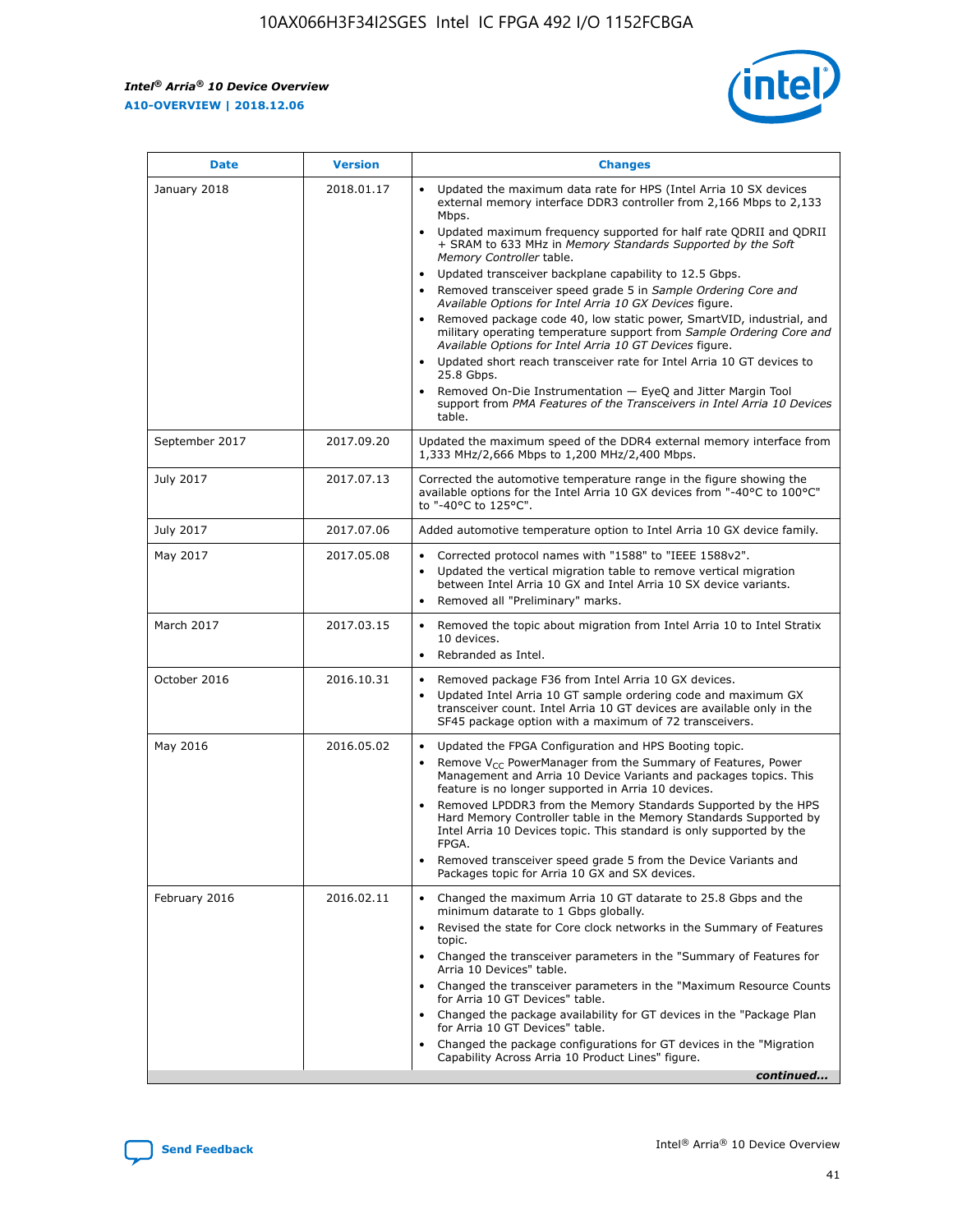

| <b>Date</b>   | <b>Version</b> | <b>Changes</b>                                                                                                                                                               |
|---------------|----------------|------------------------------------------------------------------------------------------------------------------------------------------------------------------------------|
|               |                | • Changed transceiver parameters in the "Low Power Serial Transceivers"<br>section.                                                                                          |
|               |                | • Changed the transceiver descriptions in the "Device Variants for the<br>Arria 10 Device Family" table.                                                                     |
|               |                | Changed the "Sample Ordering Code and Available Options for Arria 10<br>$\bullet$<br>GT Devices" figure.                                                                     |
|               |                | Changed the datarates for GT devices in the "PMA Features" section.                                                                                                          |
|               |                | Changed the datarates for GT devices in the "PCS Features" section.<br>$\bullet$                                                                                             |
| December 2015 | 2015.12.14     | Updated the number of M20K memory blocks for Arria 10 GX 660 from<br>2133 to 2131 and corrected the total RAM bit from 48,448 Kb to<br>48,408 Kb.                            |
|               |                | Corrected the number of DSP blocks for Arria 10 GX 660 from 1688 to<br>1687 in the table listing floating-point arithmetic resources.                                        |
| November 2015 | 2015.11.02     | Updated the maximum resources for Arria 10 GX 220, GX 320, GX 480,<br>$\bullet$<br>GX 660, SX 220, SX 320, SX 480, and SX 660.                                               |
|               |                | • Updated resource count for Arria 10 GX 320, GX 480, GX 660, SX 320,<br>SX 480, a SX 660 devices in Number of Multipliers in Intel Arria 10<br><b>Devices</b> table.        |
|               |                | Updated the available options for Arria 10 GX, GT, and SX.                                                                                                                   |
|               |                | Changed instances of Quartus II to Quartus Prime.<br>$\bullet$                                                                                                               |
| June 2015     | 2015.06.15     | Corrected label for Intel Arria 10 GT product lines in the vertical migration<br>figure.                                                                                     |
| May 2015      | 2015.05.15     | Corrected the DDR3 half rate and quarter rate maximum frequencies in the<br>table that lists the memory standards supported by the Intel Arria 10 hard<br>memory controller. |
| May 2015      | 2015.05.04     | • Added support for 13.5G JESD204b in the Summary of Features table.                                                                                                         |
|               |                | • Added a link to Arria 10 GT Channel Usage in the Arria 10 GT Package<br>Plan topic.                                                                                        |
|               |                | • Added a note to the table, Maximum Resource Counts for Arria 10 GT<br>devices.                                                                                             |
|               |                | • Updated the power requirements of the transceivers in the Low Power<br>Serial Transceivers topic.                                                                          |
| January 2015  | 2015.01.23     | • Added floating point arithmetic features in the Summary of Features<br>table.                                                                                              |
|               |                | • Updated the total embedded memory from 38.38 megabits (Mb) to<br>65.6 Mb.                                                                                                  |
|               |                | • Updated the table that lists the memory standards supported by Intel<br>Arria 10 devices.                                                                                  |
|               |                | Removed support for DDR3U, LPDDR3 SDRAM, RLDRAM 2, and DDR2.                                                                                                                 |
|               |                | Moved RLDRAM 3 support from hard memory controller to soft memory<br>controller. RLDRAM 3 support uses hard PHY with soft memory<br>controller.                              |
|               |                | Added soft memory controller support for QDR IV.<br>٠                                                                                                                        |
|               |                | Updated the maximum resource count table to include the number of<br>hard memory controllers available in each device variant.                                               |
|               |                | Updated the transceiver PCS data rate from 12.5 Gbps to 12 Gbps.<br>$\bullet$                                                                                                |
|               |                | Updated the max clock rate of PS, FPP x8, FPP x16, and Configuration<br>via HPS from 125 MHz to 100 MHz.                                                                     |
|               |                | Added a feature for fractional synthesis PLLs: PLL cascading.                                                                                                                |
|               |                | Updated the HPS programmable general-purpose I/Os from 54 to 62.<br>$\bullet$                                                                                                |
|               |                | continued                                                                                                                                                                    |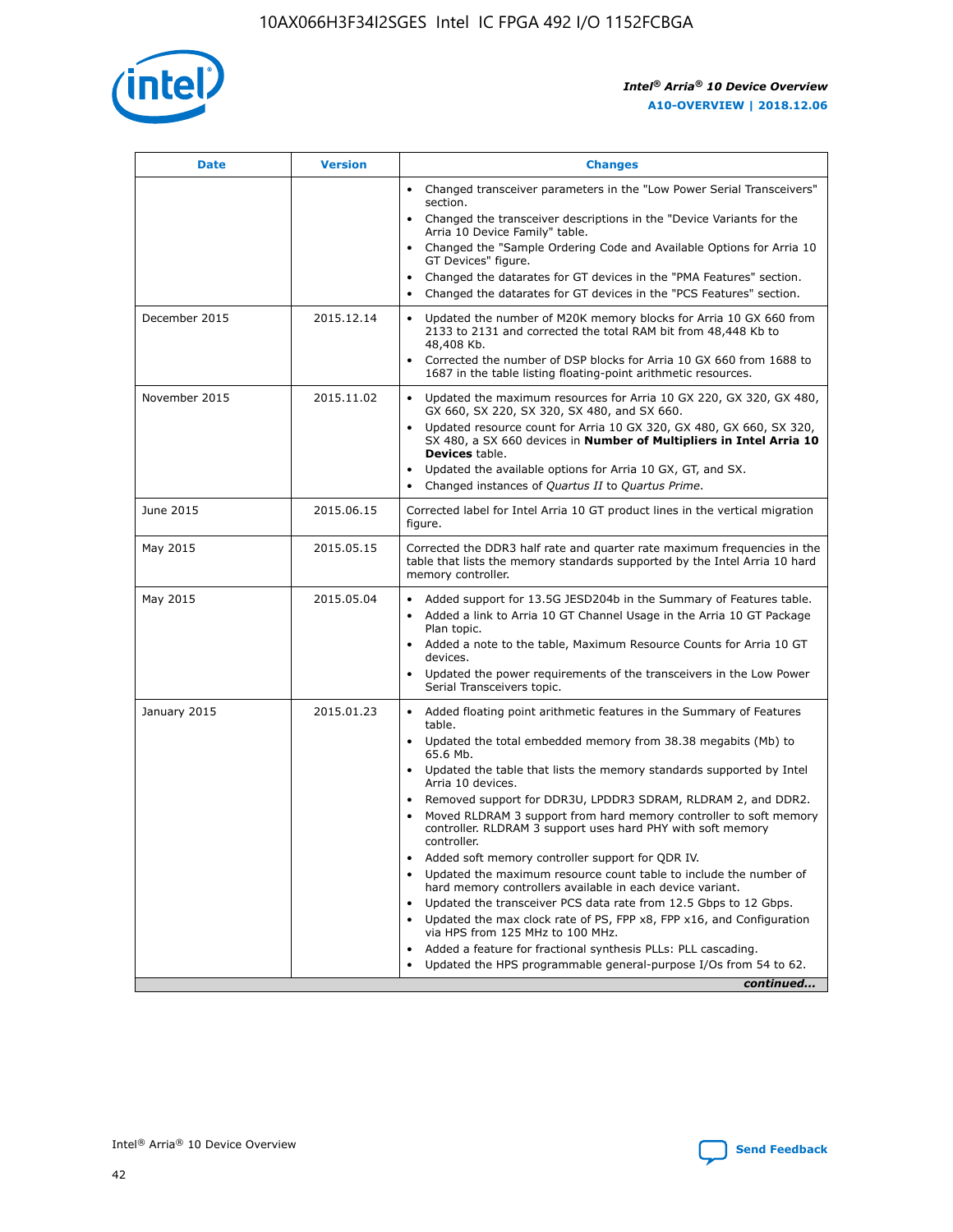r



| <b>Date</b>    | <b>Version</b> | <b>Changes</b>                                                                                                                                                                                                                                                                                                                                                                                                                                                                                                                                      |
|----------------|----------------|-----------------------------------------------------------------------------------------------------------------------------------------------------------------------------------------------------------------------------------------------------------------------------------------------------------------------------------------------------------------------------------------------------------------------------------------------------------------------------------------------------------------------------------------------------|
| September 2014 | 2014.09.30     | Corrected the 3 V I/O and LVDS I/O counts for F35 and F36 packages<br>$\bullet$<br>of Arria 10 GX.<br>Corrected the 3 V I/O, LVDS I/O, and transceiver counts for the NF40<br>$\bullet$<br>package of the Arria GX 570 and 660.<br>Removed 3 V I/O, LVDS I/O, and transceiver counts for the NF40<br>package of the Arria GX 900 and 1150. The NF40 package is not<br>available for Arria 10 GX 900 and 1150.                                                                                                                                       |
| August 2014    | 2014.08.18     | Updated Memory (Kb) M20K maximum resources for Arria 10 GX 660<br>devices from 42,660 to 42,620.<br>Added GPIO columns consisting of LVDS I/O Bank and 3V I/O Bank in<br>$\bullet$<br>the Package Plan table.<br>Added how to use memory interface clock frequency higher than 533<br>$\bullet$<br>MHz in the I/O vertical migration.<br>Added information to clarify that RLDRAM3 support uses hard PHY with<br>$\bullet$<br>soft memory controller.<br>Added variable precision DSP blocks support for floating-point<br>$\bullet$<br>arithmetic. |
| June 2014      | 2014.06.19     | Updated number of dedicated I/Os in the HPS block to 17.                                                                                                                                                                                                                                                                                                                                                                                                                                                                                            |
| February 2014  | 2014.02.21     | Updated transceiver speed grade options for GT devices in Figure 2.                                                                                                                                                                                                                                                                                                                                                                                                                                                                                 |
| February 2014  | 2014.02.06     | Updated data rate for Arria 10 GT devices from 28.1 Gbps to 28.3 Gbps.                                                                                                                                                                                                                                                                                                                                                                                                                                                                              |
| December 2013  | 2013.12.10     | Updated the HPS memory standards support from LPDDR2 to LPDDR3.<br>Updated HPS block diagram to include dedicated HPS I/O and FPGA<br>$\bullet$<br>Configuration blocks as well as repositioned SD/SDIO/MMC, DMA, SPI<br>and NAND Flash with ECC blocks.                                                                                                                                                                                                                                                                                            |
| December 2013  | 2013.12.02     | Initial release.                                                                                                                                                                                                                                                                                                                                                                                                                                                                                                                                    |